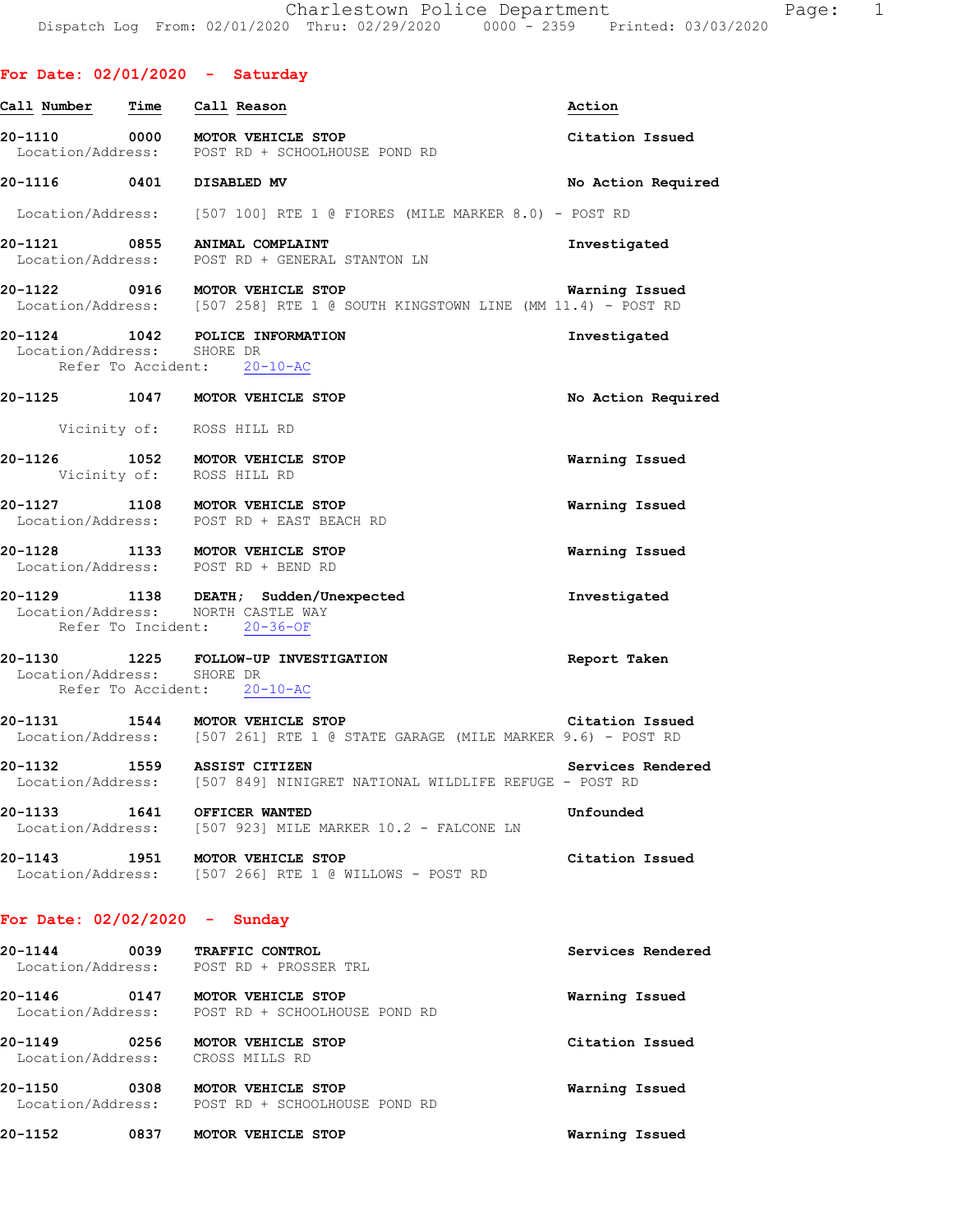|                                                       | Charlestown Police Department<br>Dispatch Log From: 02/01/2020 Thru: 02/29/2020 0000 <sup>-</sup> 2359 Printed: 03/03/2020                | 2<br>Page:                     |
|-------------------------------------------------------|-------------------------------------------------------------------------------------------------------------------------------------------|--------------------------------|
|                                                       | Location/Address: [507 276] RTE 2 @ RICHMOND LINE - SOUTH COUNTY TRL                                                                      |                                |
|                                                       | 20-1153 0843 MOTOR VEHICLE STOP<br>Location/Address: SOUTH COUNTY TRL + MAPLE LAKE FARM RD                                                | Warning Issued                 |
|                                                       | 20-1154 0850 MOTOR VEHICLE STOP<br>Location/Address: SOUTH COUNTY TRL + NEW BISCUIT CITY RD                                               | Warning Issued                 |
|                                                       | 20-1155 0859 MOTOR VEHICLE STOP<br>Location/Address: SOUTH COUNTY TRL + NEW BISCUIT CITY RD                                               | Warning Issued                 |
|                                                       | 20-1156 0914 MOTOR VEHICLE STOP<br>Location/Address: [507 279] RTE 2 @ CHARLESTOWN TOWN HALL - SOUTH COUNTY TRL                           | Warning Issued                 |
|                                                       | 20-1157 0926 MOTOR VEHICLE STOP<br>Location/Address: SOUTH COUNTY TRL + WIITALA DR                                                        | Warning Issued                 |
|                                                       | 20-1158 0938 OFFICER WANTED<br>Location/Address: KING'S FACTORY RD                                                                        | Services Rendered              |
| 20-1159 0947 OFFICER WANTED                           | Location/Address: [507 76] DOWNEY WEAVER POST - WHIPPLE DR                                                                                | Investigated                   |
|                                                       | 20-1160 1026 MOTOR VEHICLE STOP Citation Issued<br>Location/Address: [507 287] RTE 112 @ CHARLESTOWN ELEMENTARY SCHOOL - CAROLINA BACK RD |                                |
|                                                       | 20-1161 1122 ANIMAL COMPLAINT                                                                                                             | Taken to Family/Guardian/Other |
|                                                       | Vicinity of: [507 687] CAMP WATCHAUG - PROSSER TRL                                                                                        |                                |
|                                                       | 20-1162 1131 MOTOR VEHICLE STOP<br>Location/Address: POST RD + PROSSER TRL                                                                | Warning Issued                 |
|                                                       | 20-1163 1306 ALARM, BURGLAR                                                                                                               | Building Checked/Secured       |
|                                                       | Location/Address: [507 372] SOUTH SHORE MENTAL HEALTH - OLD POST RD                                                                       |                                |
|                                                       | 20-1164 1522 MOTOR VEHICLE STOP<br>Location/Address: POST RD + SCHOOLHOUSE POND RD                                                        | Warning Issued                 |
|                                                       | 20-1165 1537 MOTOR VEHICLE STOP<br>Location/Address: [507 276] RTE 2 @ RICHMOND LINE - SOUTH COUNTY TRL                                   | Warning Issued                 |
|                                                       | 20-1166 1622 MOTOR VEHICLE STOP<br>Location/Address: [507 275] RTE 1 @ WESTERLY LINE - POST RD                                            | Citation Issued                |
| 20-1168 1717 OFFICER WANTED                           | Location/Address: [507 642] CHARLESTOWN POLICE DEPARTMENT - OLD POST RD                                                                   | Services Rendered              |
|                                                       | 20-1171 2245 MOTOR VEHICLE COMPLAINT                                                                                                      | No Action Required             |
|                                                       | Location/Address: [507 275] RTE 1 @ WESTERLY LINE - POST RD                                                                               |                                |
| For Date: $02/03/2020 -$ Monday                       |                                                                                                                                           |                                |
| 20-1184                                               | 0157 SUSPICIOUS ACTIVITY/VEHICLE The Investigated<br>Location/Address: [507 320] QUONOCHONTAUG BREACHWAY - WEST BEACH RD                  |                                |
| 20-1191 0609 VANDALISM<br>Location/Address: WILLOW RD |                                                                                                                                           | Investigated                   |
|                                                       | Location/Address: [507 276] RTE 2 @ RICHMOND LINE - SOUTH COUNTY TRL                                                                      | Warning Issued                 |
|                                                       | 20-1193 0723 MOTOR VEHICLE STOP<br>Location/Address: [507 276] RTE 2 @ RICHMOND LINE - SOUTH COUNTY TRL                                   | Warning Issued                 |
|                                                       | 20-1194 0730 MOTOR VEHICLE STOP<br>Location/Address: SOUTH COUNTY TRL + MAPLE LAKE FARM RD                                                | Warning Issued                 |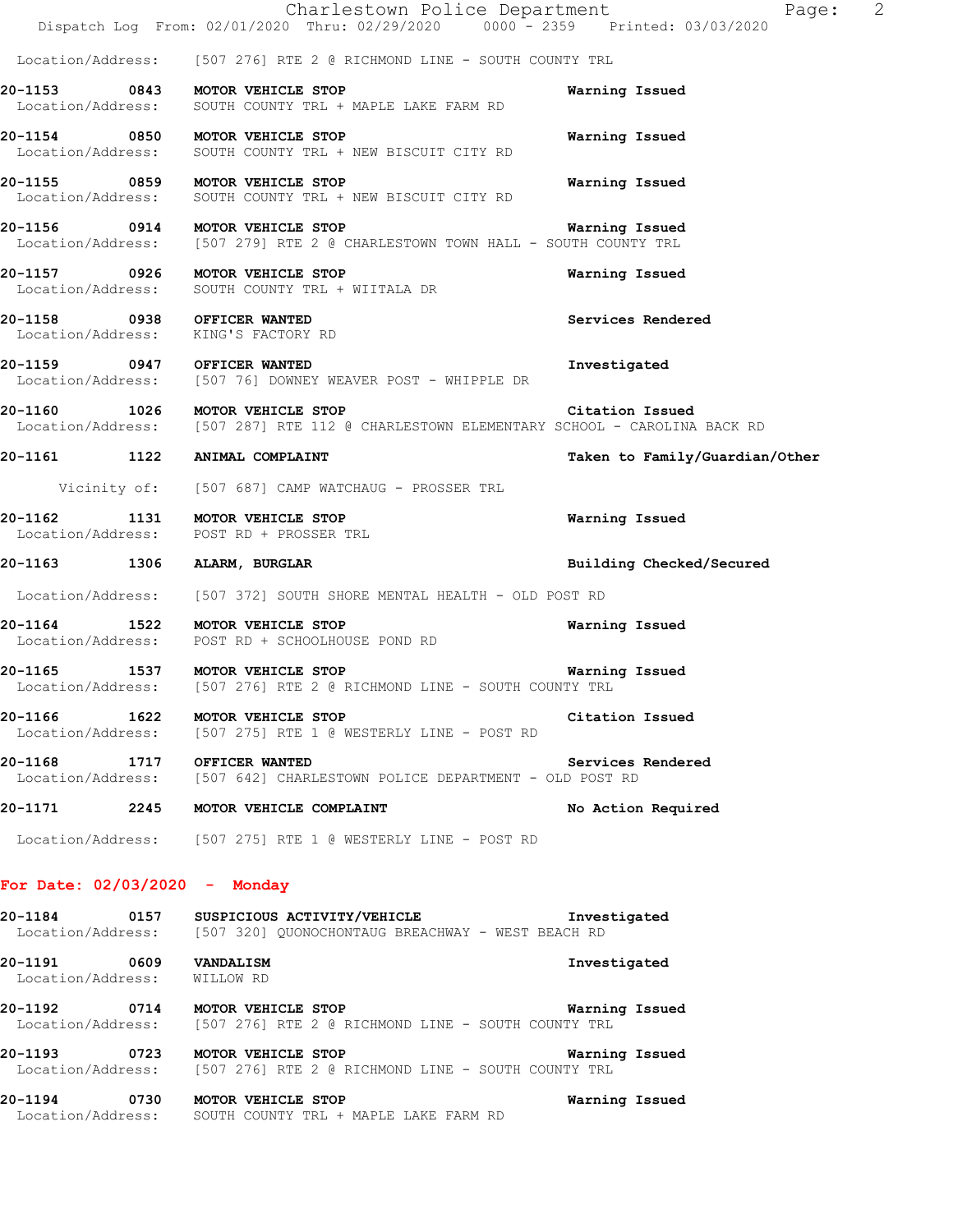|                                      | Charlestown Police Department<br>Dispatch Log From: 02/01/2020 Thru: 02/29/2020 0000 <sup>-</sup> 2359 Printed: 03/03/2020                                                          |                       |
|--------------------------------------|-------------------------------------------------------------------------------------------------------------------------------------------------------------------------------------|-----------------------|
|                                      | 20-1195 0735 MOTOR VEHICLE STOP<br>Location/Address: [507 276] RTE 2 @ RICHMOND LINE - SOUTH COUNTY TRL                                                                             | Warning Issued        |
|                                      | 20-1196 0740 DUMPING VIOLATIONS<br>Location/Address: WORDEN'S POND RD<br>Refer To Incident: 20-37-OF                                                                                | Report Taken          |
|                                      | 20-1197 0824 FOLLOW-UP INVESTIGATION<br>Location/Address: WILLOW RD                                                                                                                 | Investigated          |
|                                      | <b>20-1198</b> 0952 MOTOR VEHICLE STOP <b>Warning Issued</b><br>Vicinity of: [507 12] CAROLINA POST OFFICE - ALTON CAROLINA RD                                                      |                       |
|                                      | <b>20-1199 1005 MOTOR VEHICLE STOP WAREL BEEN SERVEL AT A SERVEL SERVEL SERVEL STOP Warning Issued</b> Location/Address: [507 261] RTE 1 @ STATE GARAGE (MILE MARKER 9.6) - POST RD | Warning Issued        |
|                                      | 20-1200 1026 MOTOR VEHICLE STOP<br>Location/Address: [507 923] MILE MARKER 10.2 - FALCONE LN                                                                                        | Warning Issued        |
|                                      | 20-1201 1232 MOTOR VEHICLE STOP                                                                                                                                                     | No Action Required    |
|                                      | Location/Address: [507 283] RTE 2 @ GIFT BARN - SOUTH COUNTY TRL                                                                                                                    |                       |
|                                      | 20-1202 1246 ROAD HAZARD/OBSTRUCTION<br>Vicinity of: [507 221] SHERMAN'S AUTO BODY INC - SOUTH COUNTY TRL                                                                           | Unfounded             |
|                                      | 20-1204 1405 MOTOR VEHICLE STOP                                                                                                                                                     | No Action Required    |
|                                      | Location/Address: POST RD + KING'S FACTORY RD                                                                                                                                       |                       |
|                                      | 20-1205 1443 OFFICER WANTED<br>Location/Address: [507 381] CVS PHARMACY - OLD POST RD                                                                                               | Investigated          |
|                                      | 20-1206 1619 MOTOR VEHICLE STOP                                                                                                                                                     | No Action Required    |
|                                      | Location/Address: SHANNOCK RD + ASHLEY LN                                                                                                                                           |                       |
|                                      | 20-1207 1650 MOTOR VEHICLE STOP<br>Location/Address: KING'S FACTORY RD                                                                                                              | Warning Issued        |
| Location/Address:                    | 20-1208 1706 MOTOR VEHICLE STOP<br>CAROLINA BACK RD + SKAGERRAK RD                                                                                                                  | <b>Warning Issued</b> |
| 20-1209<br>1722<br>Location/Address: | MOTOR VEHICLE STOP<br>SOUTH COUNTY TRL + SAND PLAIN RD                                                                                                                              | Warning Issued        |
| 20-1211                              | 1805<br>MOTOR VEHICLE STOP                                                                                                                                                          | No Action Required    |
|                                      | Location/Address: [507 924] MILE MARKER 10.6 - NARROW LN                                                                                                                            |                       |
| Refer To Incident:                   | 20-1212 1854 OFFICER WANTED<br>Location/Address: CARMICHAEL LN<br>$20 - 38 - OF$                                                                                                    | Report Taken          |

Page: 3

## **For Date: 02/04/2020 - Tuesday**

| 20-1232<br>0755 | Citation Issued<br><b>MOTOR VEHICLE STOP</b><br>Location/Address: [507 258] RTE 1 @ SOUTH KINGSTOWN LINE (MM 11.4) - POST RD |
|-----------------|------------------------------------------------------------------------------------------------------------------------------|
| 20-1233<br>0825 | Warning Issued<br><b>MOTOR VEHICLE STOP</b><br>Vicinity of: [507 850] CROSS MILLS FIRE STATION - OLD POST RD                 |
| 20-1235<br>0903 | Warning Issued<br>MOTOR VEHICLE STOP<br>Location/Address: [507 410] DUNKIN DONUTS - OLD POST RD                              |
| 20-1236<br>0911 | Warning Issued<br>MOTOR VEHICLE STOP<br>Location/Address: [507 258] RTE 1 @ SOUTH KINGSTOWN LINE (MM 11.4) - POST RD         |
| 20-1237<br>0947 | Warning Issued<br>MOTOR VEHICLE STOP<br>Vicinity of: [507 26] CHARLESTOWN BREACHWAY - CHARLESTOWN BEACH RD                   |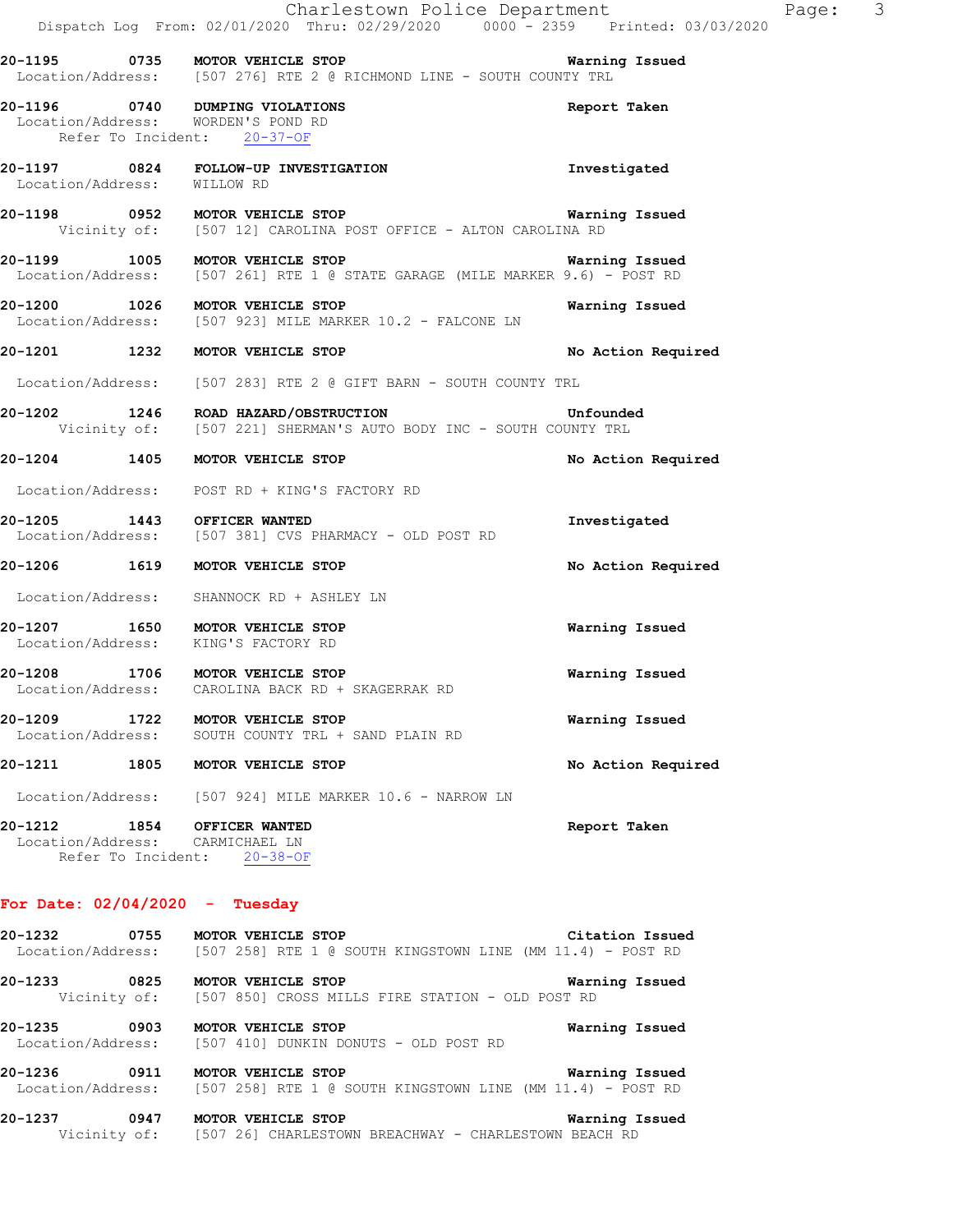**20-1238 1020 MOTOR VEHICLE STOP No Action Required**  Location/Address: [507 261] RTE 1 @ STATE GARAGE (MILE MARKER 9.6) - POST RD **20-1239 1021 MOTOR VEHICLE STOP Warning Issued**  Location/Address: POST RD + PROSSER TRL **20-1240 1029 MOTOR VEHICLE STOP Warning Issued**  Location/Address: POST RD + NARROW LN **20-1241 1039 MOTOR VEHICLE STOP Arrest(s) Made**  Location/Address: [507 100] RTE 1 @ FIORES (MILE MARKER 8.0) - POST RD Refer To Summons: 20-27-AR Summons: MURO, WILLIAM A Address: 26 CENTER ST CHARLESTOWN, RI Age: 22 Charges: DRIVING WITH SUSPENDED/REVOKED/CANCELLED LIC-1ST OFF **20-1242 1223 MOTOR VEHICLE STOP Warning Issued**  Vicinity of: POST RD + KING'S FACTORY RD **20-1244 1238 POLICE INFORMATION Report Taken**  Location/Address: [507 642] CHARLESTOWN POLICE DEPARTMENT - OLD POST RD Refer To Incident: 20-39-OF **20-1245 1252 LARCENY Report Taken**  Location/Address: JACOB PERRY DR Refer To Incident: 20-40-OF **20-1246 1321 TRESPASSING Investigated**  Location/Address: GENERAL STANTON LN **20-1247 1556 MOTOR VEHICLE STOP Warning Issued**  Vicinity of: [507 45] RIPPY'S LIQUOR MART - SOUTH COUNTY TRL **20-1248 1617 MOTOR VEHICLE STOP Arrest(s) Made**  Location/Address: SOUTH COUNTY TRL + SHANNOCK RD Refer To Arrest: 20-28-AR Arrest: THOMAS, MATTHEW J Address: 4510 SOUTH COUNTY TRL CHARLESTOWN, RI<br>Age: 35 Age: 35 Charges: BENCH WARRANT ISSUED FROM 4TH DISTRICT COURT **20-1251 1912 MOTOR VEHICLE STOP Warning Issued**  Location/Address: [507 276] RTE 2 @ RICHMOND LINE - SOUTH COUNTY TRL **20-1252 1921 SUSPICIOUS ACTIVITY/VEHICLE Investigated**  Vicinity of: [507 362] RTE 2 @ SUNOCO - SOUTH COUNTY TRL **20-1253 1933 MOTOR VEHICLE STOP Warning Issued**  Location/Address: [507 263] RTE 1 @ TOURIST INFO (MILE MARKER 7.6) - POST RD **20-1254 1950 MOTOR VEHICLE STOP WARKER 8.0)** - **Warning Issued** Location/Address: [507 100] RTE 1 @ FIORES (MILE MARKER 8.0) - POST RD [507 100] RTE 1 @ FIORES (MILE MARKER 8.0) - POST RD **20-1255 2033 MOTOR VEHICLE STOP Investigated**  Location/Address: [507 406] OLD COACH RD **20-1256 2056 MOTOR VEHICLE STOP Warning Issued**  Location/Address: SHANNOCK RD + WORDEN'S POND RD **20-1257 2141 MOTOR VEHICLE STOP Warning Issued**  Location/Address: FIORES - POST RD

## **For Date: 02/05/2020 - Wednesday**

**20-1266 0047 MOTOR VEHICLE STOP Citation Issued**  Location/Address: POST RD + SCHOOLHOUSE POND RD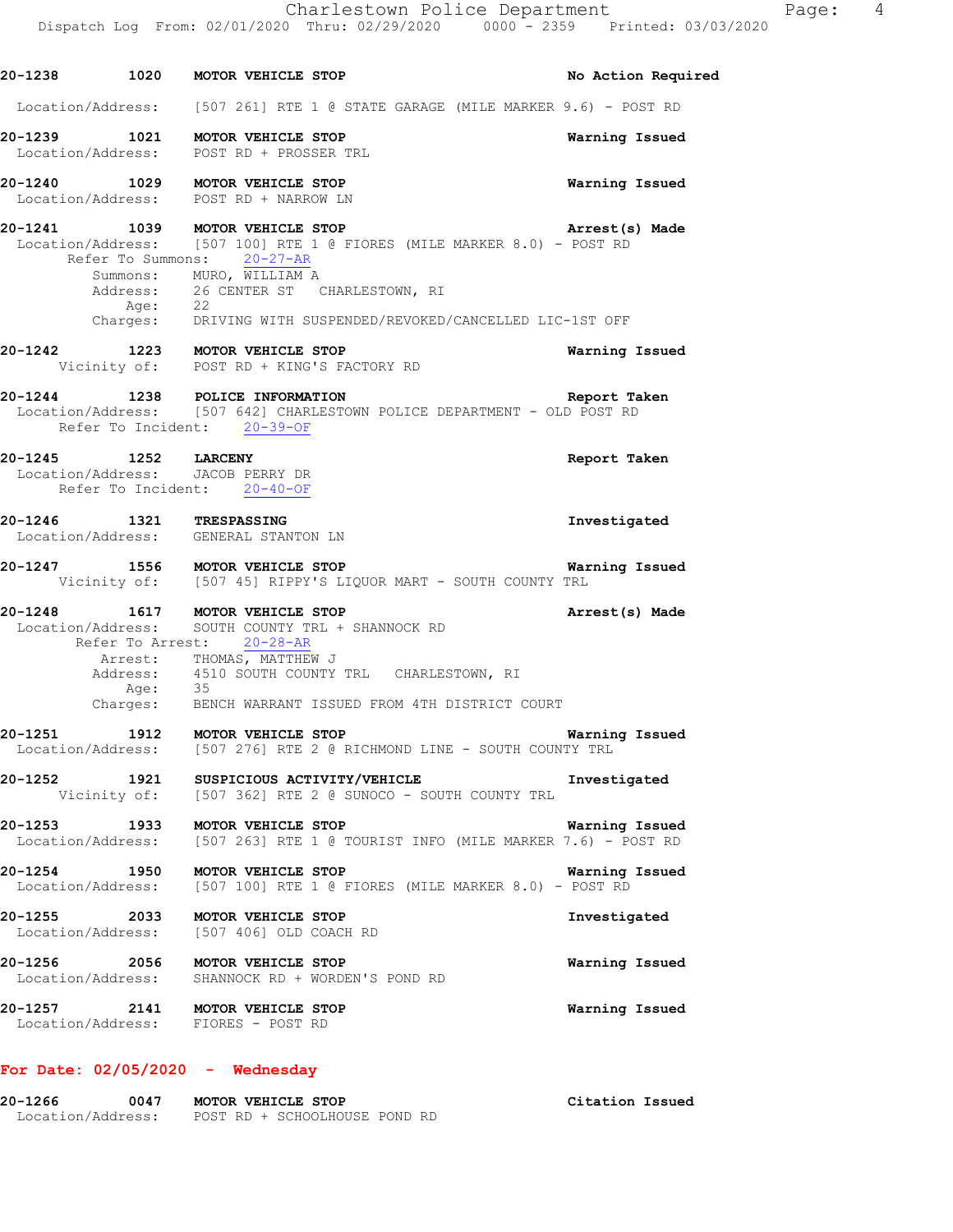|                                                                     | Charlestown Police Department<br>Dispatch Log From: 02/01/2020 Thru: 02/29/2020 0000 - 2359 Printed: 03/03/2020                              | Page: 5                       |
|---------------------------------------------------------------------|----------------------------------------------------------------------------------------------------------------------------------------------|-------------------------------|
|                                                                     | 20-1267 0111 MOTOR VEHICLE STOP<br>Location/Address: POST RD + SCHOOLHOUSE POND RD                                                           | Warning Issued                |
| Refer To Incident: 20-41-OF                                         | 20-1273 0847 POLICE INFORMATION Services<br>Location/Address: [507 642] CHARLESTOWN POLICE DEPARTMENT - OLD POST RD                          | Services Rendered             |
| 20-1274 0901 POLICE TRANSPORT                                       |                                                                                                                                              | Taken/Refered to Other Agency |
|                                                                     | Location/Address: [507 642] CHARLESTOWN POLICE DEPARTMENT - OLD POST RD                                                                      |                               |
| 20-1275 1012 ALARM, BURGLAR                                         |                                                                                                                                              | Building Checked/Secured      |
| Location/Address: SHIRLEY DR                                        |                                                                                                                                              |                               |
|                                                                     | <b>20-1278</b> 1138 MOTOR VEHICLE STOP <b>Warning Issued</b><br>Location/Address: [507 261] RTE 1 @ STATE GARAGE (MILE MARKER 9.6) - POST RD | Warning Issued                |
|                                                                     | 20-1279 1242 MOTOR VEHICLE COMPLAINT<br>Vicinity of: SOUTH COUNTY TRL                                                                        | Could Not Locate              |
|                                                                     | 20-1282 1658 MOTOR VEHICLE STOP<br>Location/Address: [507 276] RTE 2 @ RICHMOND LINE - SOUTH COUNTY TRL                                      | Warning Issued                |
|                                                                     | 20-1283 1706 MOTOR VEHICLE STOP 1991 1991 Warning Issued<br>Location/Address: [507 276] RTE 2 @ RICHMOND LINE - SOUTH COUNTY TRL             |                               |
| 20-1284 1747 MOTOR VEHICLE STOP                                     | Location/Address: BOTKA DR + SOUTH COUNTY TRL<br>Refer To Arrest: 20-29-AR<br>Arrest: LICKER, CRAIG A                                        | Arrest(s) Made                |
| Age: 27                                                             | Address: 105 HARDING ST WEST WARWICK, RI<br>Charges: WARRANT OF ARREST ON AFFIDAVIT                                                          |                               |
| 20-1285 1839 WELL BEING CHECK<br>Location/Address: CAROLINA BACK RD |                                                                                                                                              | Investigated                  |
|                                                                     | 20-1286 1849 FOLLOW-UP INVESTIGATION<br>Location/Address: [507 667] HILLTOP DR                                                               | Services Rendered             |
| 20-1287 2017 MOTOR VEHICLE STOP<br>Location/Address:                | [507 261] RTE 1 @ STATE GARAGE (MILE MARKER 9.6) - POST RD                                                                                   | Citation Issued               |
| 20-1288 2024                                                        | MOTOR VEHICLE STOP<br>Location/Address: [507 260] RTE 1 @ GENERAL STANTON - POST RD                                                          | Warning Issued                |
| 20-1293 2113 MOTOR VEHICLE STOP                                     | Location/Address: SOUTH COUNTY TRL + NARROW LN                                                                                               | Warning Issued                |
| 20-1295 2317 MOTOR VEHICLE STOP                                     | Location/Address: [507 269] RTE 1 @ DRIVING RANGE - POST RD                                                                                  | Warning Issued                |
| 20-1296 2320 MOTOR VEHICLE STOP                                     | Location/Address: POST RD + SCHOOLHOUSE POND RD                                                                                              | Warning Issued                |
| 20-1297 2325 MOTOR VEHICLE STOP                                     | Location/Address: [507 100] RTE 1 @ FIORES (MILE MARKER 8.0) - POST RD                                                                       | Warning Issued                |
|                                                                     | 20-1298 2334 MOTOR VEHICLE STOP<br>Location/Address: OLD POST RD + GENWOOD DR                                                                | Warning Issued                |
| For Date: $02/06/2020 -$ Thursday                                   |                                                                                                                                              |                               |
| 20-1301                                                             | 0009 MOTOR VEHICLE STOP                                                                                                                      | Warning Issued                |

Location/Address: [507 100] RTE 1 @ FIORES (MILE MARKER 8.0) - POST RD

Location/Address: POST RD + CROSS MILLS RD

**20-1302 0019 MOTOR VEHICLE STOP Warning Issued**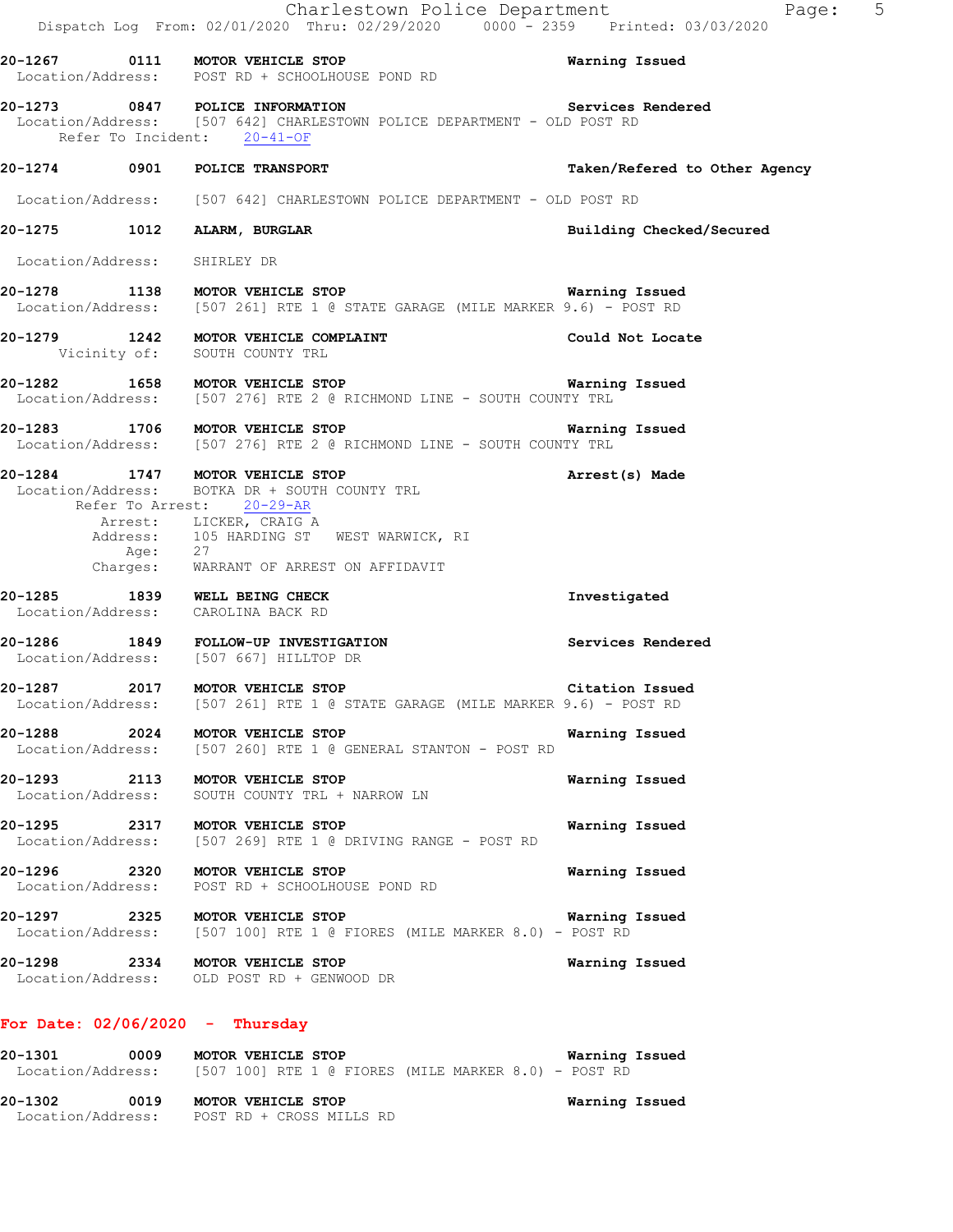|                                                              | Charlestown Police Department<br>Dispatch Log From: 02/01/2020 Thru: 02/29/2020 0000 - 2359 Printed: 03/03/2020            |                    |
|--------------------------------------------------------------|----------------------------------------------------------------------------------------------------------------------------|--------------------|
|                                                              | 20-1303 0041 MOTOR VEHICLE STOP<br>Vicinity of: [507 44] KINGSTON PIZZA - OLD POST RD                                      | Warning Issued     |
|                                                              | 20-1305 0100 MOTOR VEHICLE STOP<br>Vicinity of: [507 258] MILE MARKER 11 - POST RD                                         | Warning Issued     |
|                                                              | 20-1315 0230 POLICE INFORMATION                                                                                            | No Action Required |
|                                                              | Location/Address: [507 642] CHARLESTOWN POLICE DEPARTMENT - OLD POST RD                                                    |                    |
|                                                              | 20-1316 0249 MOTOR VEHICLE STOP<br>Location/Address: [507 269] RTE 1 @ DRIVING RANGE - POST RD                             | Services Rendered  |
|                                                              | 20-1318 0606 MOTOR VEHICLE STOP<br>Location/Address: [507 269] RTE 1 @ DRIVING RANGE - POST RD                             | Warning Issued     |
| 20-1321 0836 ANIMAL COMPLAINT<br>Location/Address: POND ST   |                                                                                                                            | Investigated       |
|                                                              | 20-1322 1046 ALARM, CO DETECTOR<br>Location/Address: [507 457] MAIZE DR                                                    | Investigated       |
| 20-1327 1520 SERVE SUMMONS<br>Location/Address: CROSSLAND ST |                                                                                                                            | Could Not Locate   |
|                                                              | 20-1328 1559 MOTOR VEHICLE STOP 1999 1999 Warning Issued<br>Vicinity of: [507 943] SHANNOCK VILLAGE COTTAGES - SHANNOCK RD |                    |
| 20-1330 2000 DISABLED MV                                     | Location/Address: [507 261] RTE 1 @ STATE GARAGE (MILE MARKER 9.6) - POST RD                                               | Services Rendered  |

Page: 6

**20-1332 2108 MOTOR VEHICLE STOP Warning Issued**  Location/Address: CAROLINA BACK RD + SOUTH COUNTY TRL

## **For Date: 02/07/2020 - Friday**

|                                                              | Location/Address: [507 783] LARLHAM LANDSCAPE CONSTRUCTION CO INC - OLD POST RD                                                          |                    |
|--------------------------------------------------------------|------------------------------------------------------------------------------------------------------------------------------------------|--------------------|
|                                                              | 20-1335 0147 SUSPICIOUS ACTIVITY/VEHICLE Services Rendered Location/Address: POST RD + GENERAL STANTON LN                                |                    |
|                                                              | 20-1338 0217 POLICE INFORMATION                                                                                                          | No Action Required |
|                                                              | Location/Address: [507 642] CHARLESTOWN POLICE DEPARTMENT - OLD POST RD                                                                  |                    |
|                                                              | 20-1339 0822 TRAFFIC CONTROL<br>Services Rendered<br>Location/Address: [507 19] CHARLESTOWN ELEMENTARY SCHOOL - CAROLINA BACK RD         |                    |
| 20-1340 0852 SERVE SUMMONS<br>Location/Address: CROSSLAND ST |                                                                                                                                          | Could Not Locate   |
|                                                              | 20-1342 1032 ASSIST ELDERLY<br>Location/Address: [507 420] ARNOLDA ROUND RD                                                              | Services Rendered  |
| Location/Address: DRIFTWOOD DR                               | 20-1343 1224 ANIMAL COMPLAINT<br>Refer To Incident: 20-43-OF                                                                             | Report Taken       |
| Location/Address: DRIFTWOOD DR                               | 20-1344 1345 FOLLOW-UP INVESTIGATION<br>Refer To Incident: 20-43-OF                                                                      | Could Not Locate   |
|                                                              | 20-1346 1428 MVA - W/Injury/Fluid/Hazard 111 Investigated<br>Location/Address: [507 493] CAROLINA BACK RD<br>Refer To Accident: 20-11-AC |                    |
| Location/Address: POST RD                                    | 20-1347 1431 ALARM, BURGLAR                                                                                                              | Investigated       |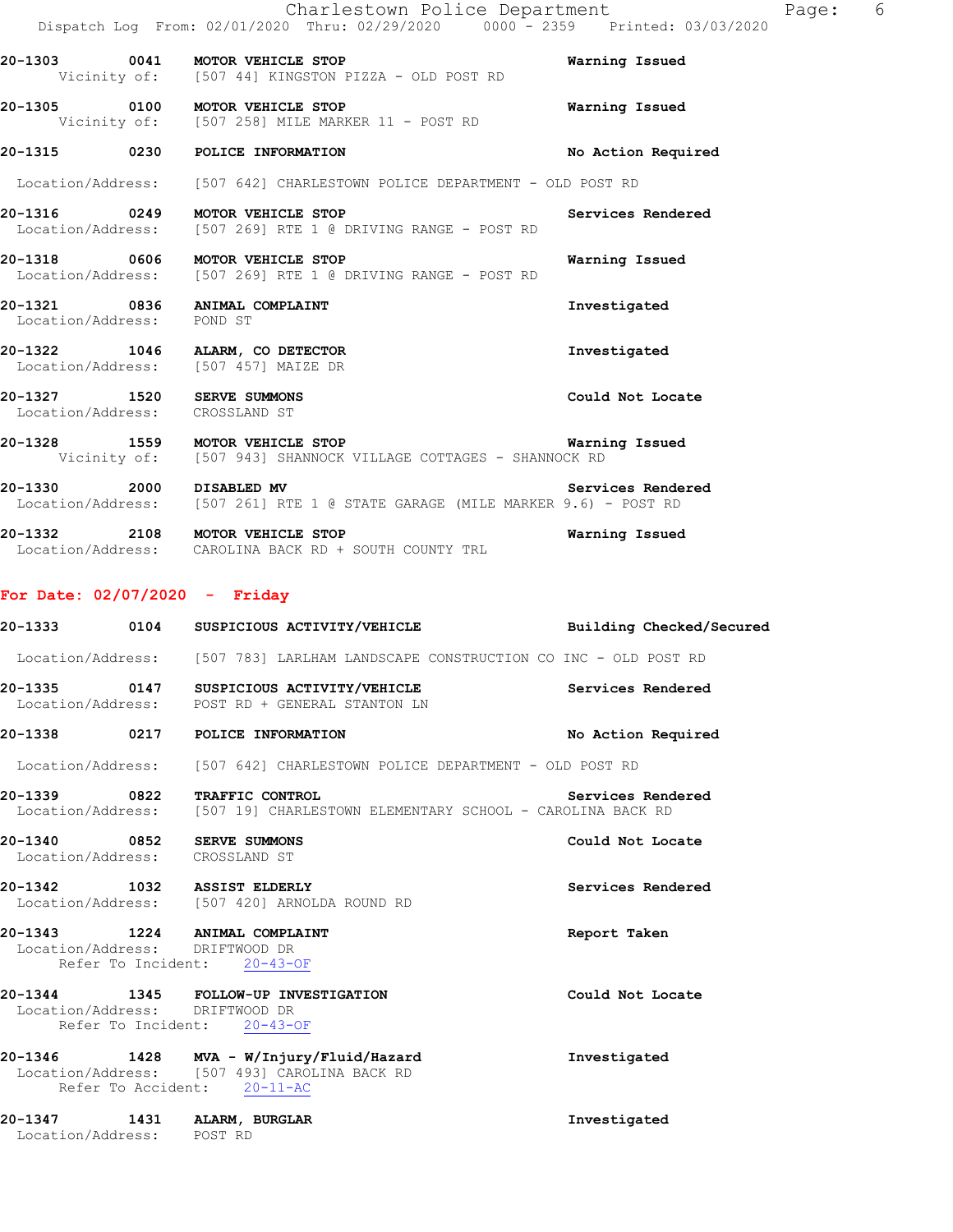| epartment |                    | - 2359 Printed: 03/03/2020 | Page: |
|-----------|--------------------|----------------------------|-------|
|           | Investigated       |                            |       |
|           | Investigated       |                            |       |
|           | Investigated       |                            |       |
|           | Investigated       |                            |       |
|           | No Action Required |                            |       |

**20-1353 1520 MVA - W/Injury/Fluid/Hazard Investigated**  Location/Address: SHANNOCK RD **20-1483 1530 ALARM, BURGLAR False Alarm** 

Location/Address: HIGHLAND RD

**20-1348 1503 FIRE, OTHER** Location/Address: SKAGERRAK RD

**20-1349 1508 FIRE, OTHER**<br>Location/Address: KLONDIKE RD

**20-1350 1510 FIRE, OTHER** Location/Address: BISCUIT CITY RD

**20-1351 1513 FIRE, OTHER Investigated** 

20-1352 1516 **ALARM, BURGLAR** 

Location/Address: POWAGET AVE

Location/Address: [507 593] SHUMANKANUC HILL RD

Location/Address:

**20-1354 1531 FIRE, OTHER Investigated**  Location/Address: SHUMANKANUC HILL RD

**20-1484 1531 ROAD HAZARD/OBSTRUCTION Investigated**  Location/Address: SHANNOCK RD + WHITE PINES TRAIL

**20-1485 1532 ROAD HAZARD/OBSTRUCTION Investigated**  Location/Address: WORDEN'S POND RD + BISCUIT CITY RD

**20-1486 1534 ROAD HAZARD/OBSTRUCTION Investigated**  Location/Address: OLD POST RD

**20-1487 1540 ROAD HAZARD/OBSTRUCTION Investigated**  Location/Address: SOUTH ARNOLDA RD

**20-1488 1545 ROAD HAZARD/OBSTRUCTION Investigated**  Location/Address: ROSS HILL RD

**20-1356 1550 FIRE, OTHER Investigated**  Location/Address: HAWKSBILL WAY

**20-1489 1550 ROAD HAZARD/OBSTRUCTION INVESTIGATE:**<br>Location/Address: OLD MILL RD + POND MEADOW RD OLD MILL RD + POND MEADOW RD

**20-1490 1600 ROAD HAZARD/OBSTRUCTION Investigated**  Location/Address: BUCKEYE BROOK RD + STILL WATER RD

**20-1357 1604 FIRE, STRUCTURE Investigated**  Location/Address: HAWKSBILL WAY

**20-1358 1612 FIRE, OTHER Investigated**  Location/Address: CHARLESTOWN BEACH RD + TUCKER ST

**20-1501 1612 ROAD HAZARD/OBSTRUCTION Investigated**  Location/Address: BUCKEYE BROOK RD + CHARLES AVE

**20-1359 1615 FIRE, OTHER Investigated**  Location/Address: MATUNUCK SCHOOLHOUSE RD + CHARLESTOWN BEACH RD

**20-1492 1615 ROAD HAZARD/OBSTRUCTION Investigated**  Location/Address: CHARLESTOWN BEACH RD + ARCHES RD **20-1360 1618 FIRE, OTHER Investigated** 

Location/Address: OLD POST RD

**20-1494 1625 ROAD HAZARD/OBSTRUCTION Investigated**  Location/Address: EAST BEACH RD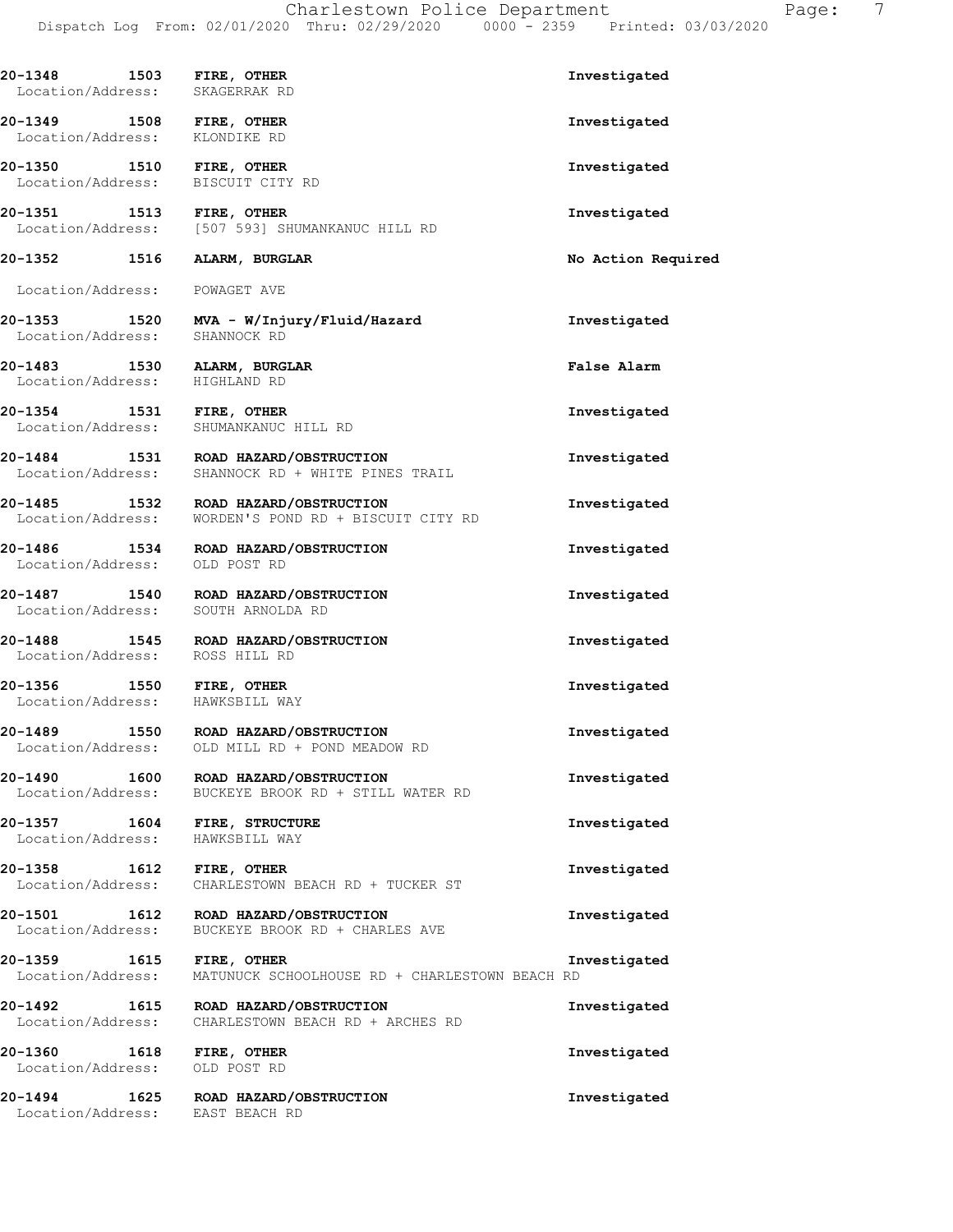| 20-1361 1628 FIRE, OTHER<br>Location/Address: OLD MILL RD  |                                                                                                | Investigated |
|------------------------------------------------------------|------------------------------------------------------------------------------------------------|--------------|
| 20-1491                                                    | 1630 ROAD HAZARD/OBSTRUCTION<br>Location/Address: ROSS HILL RD                                 | Investigated |
|                                                            | 20-1493 1630 ROAD HAZARD/OBSTRUCTION<br>Location/Address: KING'S FACTORY RD + NARRAGANSETT TRL | Investigated |
|                                                            | 20-1495 1630 ROAD HAZARD/OBSTRUCTION<br>Location/Address: WEST BEACH RD                        | Investigated |
| Location/Address: BOTKA DR                                 | 20-1496 1634 ROAD HAZARD/OBSTRUCTION                                                           | Investigated |
| 20-1362 1640 FIRE, OTHER<br>Location/Address: OLD COACH RD |                                                                                                | Investigated |
|                                                            | 20-1363 1640 FIRE, BRUSH 100 EXEMENTARY SCHOOL - CAROLINA BACK RD                              |              |
| Location/Address: CRAIG ST                                 | 20-1497 1650 ROAD HAZARD/OBSTRUCTION                                                           | Investigated |
| Location/Address: PROSSER TRL                              | 20-1498 1655 ROAD HAZARD/OBSTRUCTION                                                           | Investigated |
| 1658 FIRE, OTHER<br>20-1364<br>Location/Address:           | WORDEN'S POND RD                                                                               | Investigated |
| 20-1499<br>Location/Address: HILLTOP DR                    | 1700 ROAD HAZARD/OBSTRUCTION                                                                   | Investigated |
|                                                            | 20-1366 1706 ROAD HAZARD/OBSTRUCTION<br>Location/Address: NARROW LN                            | Investigated |
| 20-1367 1714 FIRE, OTHER<br>Location/Address: SHANNOCK RD  |                                                                                                | Investigated |
| 20-1368<br>1721 FIRE, OTHER<br>Location/Address: ARCHES RD |                                                                                                | Investigated |
| 20-1369                                                    | 1726 FIRE, OTHER<br>Location/Address: ALTON CAROLINA RD + HILLTOP DR                           | Investigated |
| 20-1371<br>Location/Address: SUNSET DR                     | 2036 WELL BEING CHECK                                                                          | Investigated |
| For Date: $02/08/2020 -$ Saturday                          |                                                                                                |              |

| 20-1373<br>Location/Address: | 0007                       | FIRE, BRUSH<br>OLD COACH RD                                                                         | Investigated                                                                  |
|------------------------------|----------------------------|-----------------------------------------------------------------------------------------------------|-------------------------------------------------------------------------------|
| 20-1376<br>Location/Address: | 0223                       | ALARM, BURGLAR<br>[507 388] STUMPY POINT LN                                                         | Investigated                                                                  |
| 20-1377                      | 0254                       | ASSIST OTHER POLICE DEPT<br>Location/Address: [507 642] CHARLESTOWN POLICE DEPARTMENT - OLD POST RD | Services Rendered                                                             |
| 20-1378<br>Location/Address: | 0731<br>Refer To Incident: | BURGLARY (B & E)<br>SCAPA FLOW RD<br>$20 - 46 - OF$                                                 | Investigated                                                                  |
| 20-1379                      | 0803                       | FIRE, OTHER                                                                                         | Taken/Refered to Other Agency                                                 |
| Location/Address:            |                            | OLD COACH RD                                                                                        |                                                                               |
| 20-1380<br>Location/Address: | 0824                       | ALARM, BURGLAR                                                                                      | Investigated<br>[507 783] LARLHAM LANDSCAPE CONSTRUCTION CO INC - OLD POST RD |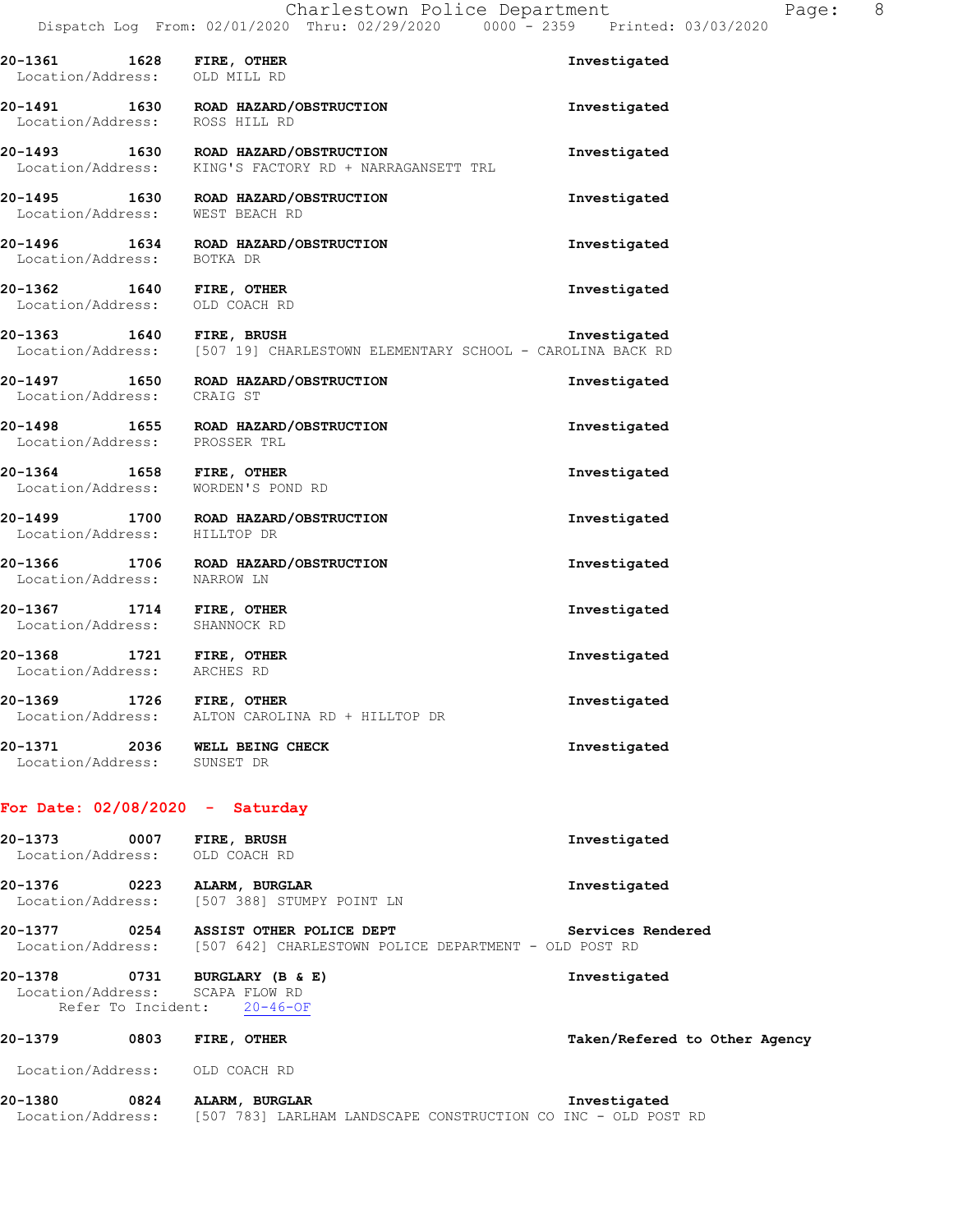|                              |      | Dispatch Log From: 02/01/2020 Thru: 02/29/2020 0000 <sup>-</sup> 2359 Printed: 03/03/2020                                                                          | Charlestown Police Department<br>Page: 9 |  |
|------------------------------|------|--------------------------------------------------------------------------------------------------------------------------------------------------------------------|------------------------------------------|--|
|                              |      | 20-1381 0853 FOLLOW-UP INVESTIGATION THE SOLL Could Not Locate<br>Location/Address: DRIFTWOOD DR                                                                   |                                          |  |
|                              |      | 20-1383 1225 ROAD HAZARD/OBSTRUCTION                                                                                                                               | No Action Required                       |  |
|                              |      | Vicinity of: PROSSER TRL                                                                                                                                           |                                          |  |
|                              |      | 20-1384 1231 VANDALISM<br>Location/Address: BISCUIT CITY RD<br>Refer To Incident: $20-47-OF$                                                                       | Report Taken                             |  |
|                              |      | 20-1387 1333 POLICE INFORMATION<br>Location/Address: [507 38] CHARLESTOWN POST OFFICE - OLD POST RD<br>Refer To Incident: 20-43-OF                                 | Services Rendered                        |  |
|                              |      | 20-1388 1344 ALARM, BURGLAR<br>Location/Address: [507 372] SOUTH SHORE MENTAL HEALTH - OLD POST RD                                                                 | False Alarm                              |  |
|                              |      | 20-1389   1542 EMBEZZELMENT/FRAUD/FORGERY   Report Taken<br>Location/Address: [507 642] CHARLESTOWN POLICE DEPARTMENT - OLD POST RD<br>Refer To Incident: 20-48-OF |                                          |  |
| 20-1391   1604   COMPLAINT   |      |                                                                                                                                                                    | No Action Required                       |  |
|                              |      | Location: [507 863] FIVE SEASONS HOUSING DEVELOPMENT                                                                                                               |                                          |  |
|                              |      | 20-1392 1615 GENERAL INFORMATION                                                                                                                                   | No Action Required                       |  |
|                              |      | 20-1393 1640 WELL BEING CHECK<br>Location/Address: [507 943] SHANNOCK VILLAGE COTTAGES - SHANNOCK RD                                                               | Investigated                             |  |
|                              |      | 20-1395 1719 ALARM, BURGLAR                                                                                                                                        | Building Checked/Secured                 |  |
|                              |      | Location/Address: [507 814] SHUMANKANUC HILL RD                                                                                                                    |                                          |  |
|                              |      | 20-1396 1738 PHONE CALL                                                                                                                                            | No Action Required                       |  |
|                              |      | 20-1397 1742 FOLLOW-UP INVESTIGATION                                                                                                                               | No Action Required                       |  |
| Location/Address:            |      | SHANNOCK RD                                                                                                                                                        |                                          |  |
| 20-1398                      |      | 1759 FIRE, OTHER<br>Vicinity of: OLD MILL RD + POND MEADOW RD                                                                                                      | Extinquished                             |  |
| 20-1399                      | 1832 | GENERAL INFORMATION                                                                                                                                                | No Action Required                       |  |
| 20-1400                      | 1836 | MOTOR VEHICLE STOP<br>Location/Address: POST RD + KING'S FACTORY RD                                                                                                | Warning Issued                           |  |
| 20-1401                      | 2013 | GENERAL INFORMATION                                                                                                                                                | No Action Required                       |  |
| 20-1402<br>Location/Address: | 2034 | ALARM, BURGLAR<br>DEBBY LN                                                                                                                                         | False Alarm                              |  |
| 20-1403<br>Location/Address: | 2115 | MOTOR VEHICLE STOP<br>OLD SHANNOCK RD                                                                                                                              | Citation Issued                          |  |
| 20-1405                      |      | 2145 MOTOR VEHICLE STOP<br>Vicinity of: SHANNOCK RD                                                                                                                | Warning Issued                           |  |
| 20-1406                      |      | <b>2237 COMPLAINT</b><br>Vicinity of: POST RD + CASTLE ROCK DR                                                                                                     | Could Not Locate                         |  |
|                              |      |                                                                                                                                                                    |                                          |  |

# **For Date: 02/09/2020 - Sunday**

**20-1429 0713 ALARM, FIRE False Alarm**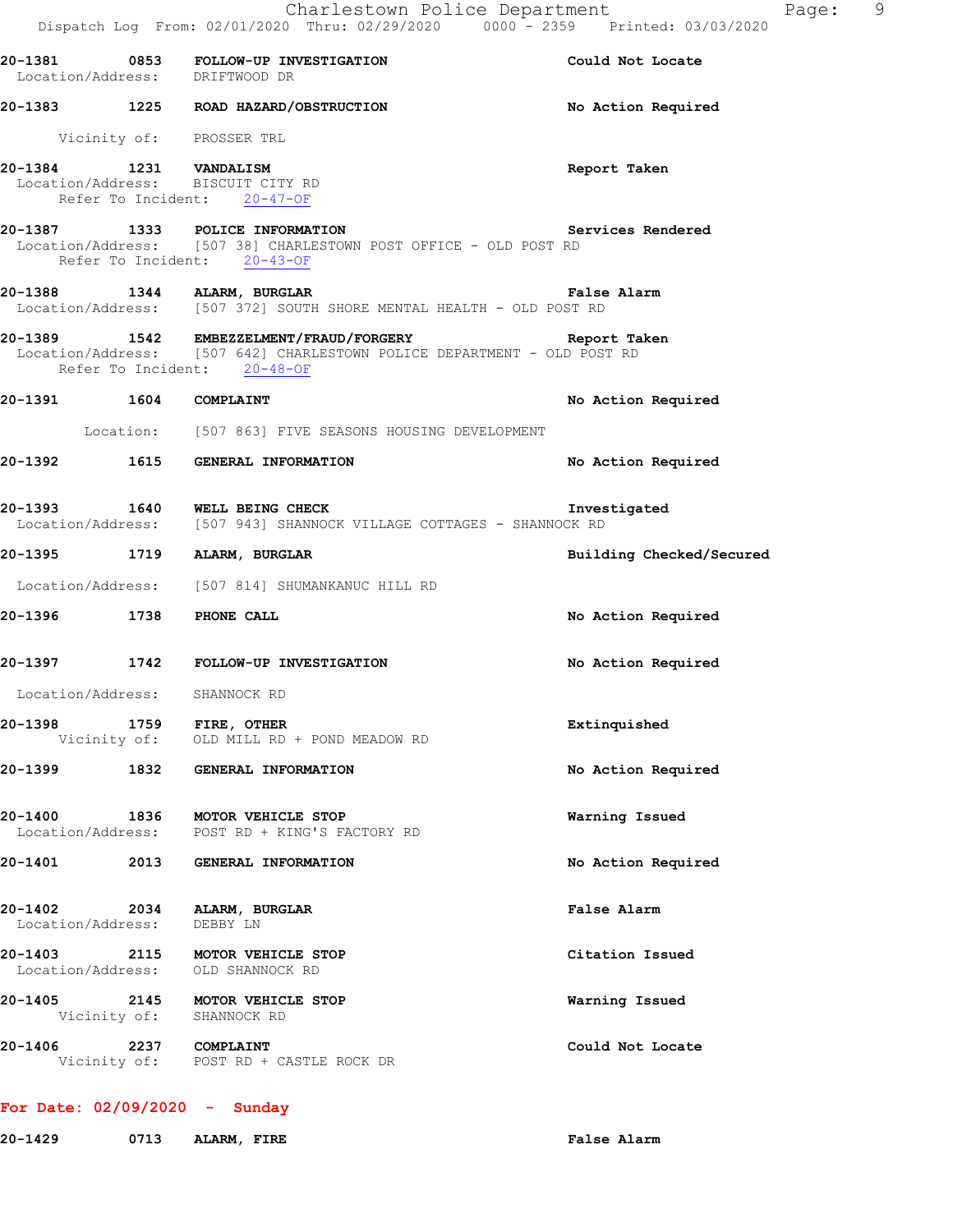|                                                                                                   | Charlestown Police Department<br>Dispatch Log From: 02/01/2020 Thru: 02/29/2020 0000 <sup>-</sup> 2359 Printed: 03/03/2020                                    | Page: 10           |
|---------------------------------------------------------------------------------------------------|---------------------------------------------------------------------------------------------------------------------------------------------------------------|--------------------|
|                                                                                                   | Location/Address: [507 11] GROUP HOME STATE OF RHODE ISLAND - CAROLINA BACK RD                                                                                |                    |
| 20-1433 0912 OFFICER WANTED<br>Refer To Incident: 20-49-OF                                        | Location/Address: [507 76] DOWNEY WEAVER POST - WHIPPLE DR                                                                                                    | Investigated       |
|                                                                                                   | 20-1434  0940  ROAD HAZARD/OBSTRUCTION    Services Rendered<br>Location/Address: [507 864] STATE OF RHODE ISLAND DOT GARAGE - CROSS MILLS RD                  |                    |
|                                                                                                   | 20-1435 1203 ALARM, FIRE<br>Location/Address: [507 249] HATHAWAY'S BED & BREAKFAST - OLD POST RD                                                              | False Alarm        |
| 20-1436 1300 MOTOR VEHICLE STOP<br>Location/Address: POST RD + PROSSER TRL                        |                                                                                                                                                               | Warning Issued     |
| 20-1438 1318 MOTOR VEHICLE STOP<br>Location/Address: SK LINE - POST RD                            |                                                                                                                                                               | Warning Issued     |
| Location/Address: AUBURN DR<br>Refer To Incident: 20-54-OF                                        | 20-1439 1331 ANNOYING PHONE CALLS                                                                                                                             | Investigated       |
| 20-1440 1404 OFFICER WANTED<br>Location/Address: ALTON CAROLINA RD<br>Refer To Incident: 20-50-OF |                                                                                                                                                               | Investigated       |
| 20-1441 1603 PHONE CALL                                                                           |                                                                                                                                                               | No Action Required |
| 20-1442 1607 MOTOR VEHICLE STOP                                                                   |                                                                                                                                                               | No Action Required |
|                                                                                                   | Location/Address: SHANNOCK RD + COLUMBIA HEIGHTS RD                                                                                                           |                    |
|                                                                                                   | 20-1443 1615 ASSIST OTHER POLICE DEPT<br>Location: WESTERLY POLICE DEPT                                                                                       | Services Rendered  |
| 20-1444 1623 PHONE CALL                                                                           |                                                                                                                                                               | No Action Required |
| 20-1445<br>Location/Address: POST RD + NARROW LN<br>Refer To Arrest: 20-30-AR<br>Address:         | 1627 MOTOR VEHICLE STOP<br>Arrest: KIMBALL, JOLENE R<br>4043B OLD POST RD CHARLESTOWN, RI<br>Age: 35<br>Charges: BENCH WARRANT ISSUED FROM 4TH DISTRICT COURT | Arrest(s) Made     |
| 20-1446  1645  VANDALISM<br>Location/Address: SOUTH COUNTY TRL<br>Refer To Incident:              | $20 - 51 - OF$                                                                                                                                                | Report Taken       |
| 20-1448<br>1724 PHONE CALL                                                                        |                                                                                                                                                               | No Action Required |
| 20-1449<br>1754                                                                                   | GENERAL INFORMATION                                                                                                                                           | No Action Required |
| 20-1451<br>Location/Address: AUBURN DR                                                            | 1816 ANIMAL COMPLAINT                                                                                                                                         | Unfounded          |
| 20-1454                                                                                           | 2024 MOTOR VEHICLE STOP<br>Vicinity of: OLD MILL RD + CAROLINA BACK RD                                                                                        | Warning Issued     |
| 20-1456<br>2103                                                                                   | SUSPICIOUS ACTIVITY/VEHICLE<br>Location/Address: [507 45] RIPPY'S LIQUOR MART - SOUTH COUNTY TRL                                                              | Investigated       |
| 20-1457<br>2108                                                                                   | PHONE CALL                                                                                                                                                    | No Action Required |
| 2118<br>20-1458<br>Location/Address:                                                              | SUSPICIOUS ACTIVITY/VEHICLE<br>BURDICKVILLE RD                                                                                                                | Investigated       |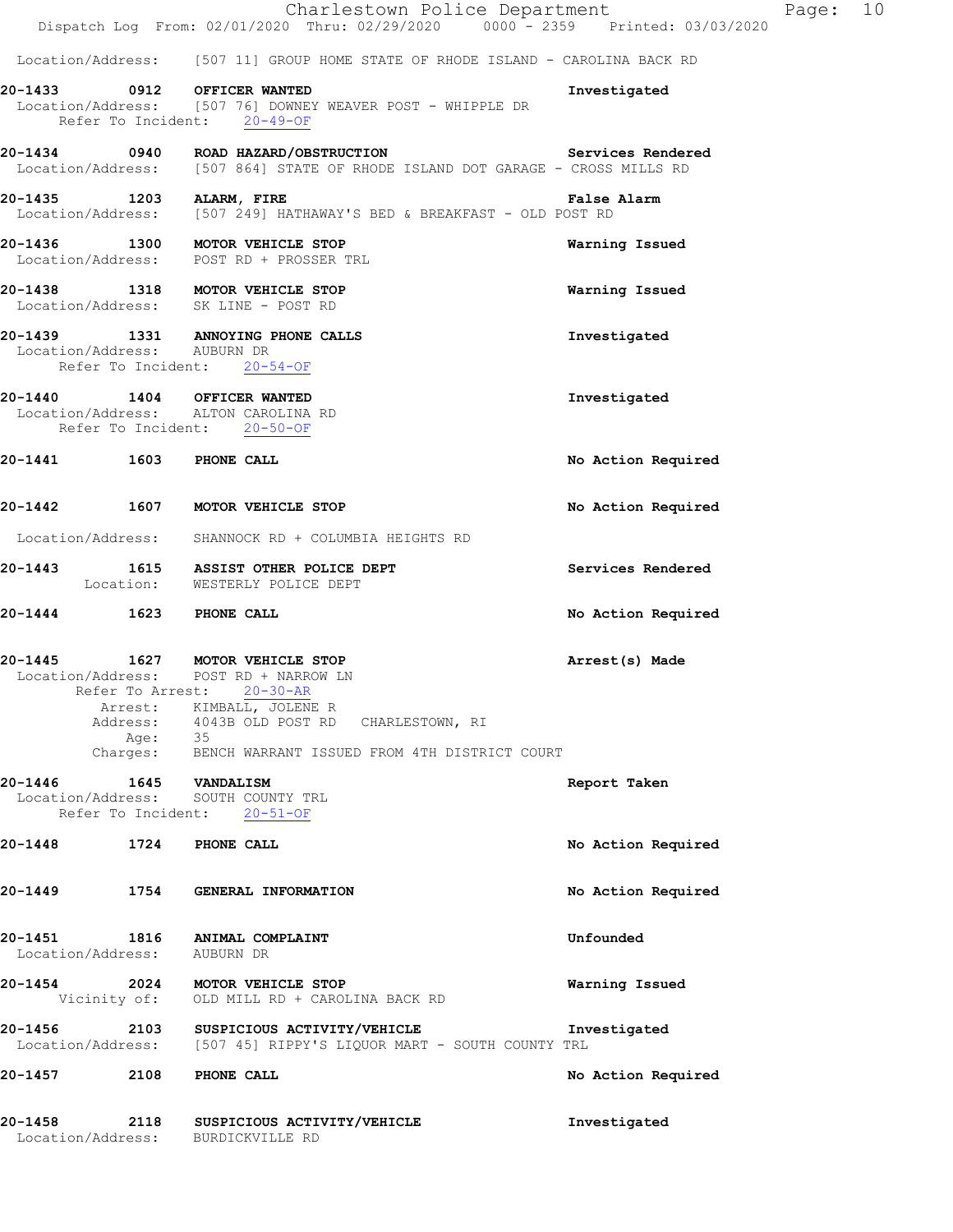|                             | 20-1459 2156 ASSIST OTHER POLICE DEPT<br>Location/Address: JOHNSON LN                                                               | Investigated                   |
|-----------------------------|-------------------------------------------------------------------------------------------------------------------------------------|--------------------------------|
|                             | 20-1461 2212 MOTOR VEHICLE STOP                                                                                                     | No Action Required             |
|                             | Location/Address: POST RD + ROSS HILL RD                                                                                            |                                |
|                             | 20-1463 2238 POLICE INFORMATION<br>Location/Address: [507 642] CHARLESTOWN POLICE DEPARTMENT - OLD POST RD                          | Services Rendered              |
|                             | For Date: $02/10/2020 -$ Monday                                                                                                     |                                |
|                             | 20-1467 0104 MOTOR VEHICLE STOP                                                                                                     | No Action Required             |
|                             | Location/Address: MATUNUCK SCHOOLHOUSE RD + CHARLESTOWN BEACH RD                                                                    |                                |
|                             | 20-1468 0113 MOTOR VEHICLE STOP WARD DOCATION/Address: MATUNUCK SCHOOLHOUSE RD + CHARLESTOWN BEACH RD                               | Warning Issued                 |
|                             |                                                                                                                                     | Warning Issued                 |
|                             | 20-1500 0843 OFFICER WANTED<br>Location/Address: OLD POST RD<br>Refer To Incident: 20-52-OF                                         | Investigated                   |
|                             | 20-1502 0912 POLICE TRANSPORT                                                                                                       | Taken to Family/Guardian/Other |
|                             | Location/Address: [507 642] CHARLESTOWN POLICE DEPARTMENT - OLD POST RD                                                             |                                |
|                             | 20-1504 1009 SERVE SUMMONS<br>Location/Address: CROSSLAND ST                                                                        | Services Rendered              |
|                             | 20-1505 1026 ANIMAL COMPLAINT<br>Location/Address: THOMAS ST                                                                        | Investigated                   |
|                             | 20-1507 1113 ASSIST CITIZEN<br>Location/Address: SANDPIPER LN                                                                       | Investigated                   |
| Location/Address: AUBURN DR | 20-1509 1244 ANNOYING PHONE CALLS<br>Refer To Incident: 20-54-OF                                                                    | Report Taken                   |
| 20-1511 1524 VANDALISM      | Location/Address: FORT NINIGRET RD                                                                                                  | Investigated                   |
|                             | 20-1512 1547 ANIMAL COMPLAINT<br>Location/Address: [507 875] NINIGRET PARK - DOG PARK - PARK LN<br>Refer To Incident: 20-55-OF      | Report Taken                   |
|                             | 20-1513 1600 POLICE INFORMATION<br>Location/Address: SCAPA FLOW RD<br>Refer To Incident: 20-56-OF                                   | Report Taken                   |
|                             | 20-1514 1607 DOMESTIC/Assault/Diso/Other<br>Location/Address: LAND HARBOR DR                                                        | Investigated                   |
|                             | 20-1517 1721 MOTOR VEHICLE STOP<br>Vicinity of: POST RD + OLD POST RD                                                               | Citation Issued                |
|                             | 20-1518 1741 POLICE INFORMATION<br>Location/Address: [507 100] RTE 1 @ FIORES (MILE MARKER 8.0) - POST RD                           | Investigated                   |
| 20-1521 1818 COMPLAINT      | Location/Address: OLD POST RD                                                                                                       | Investigated                   |
| 20-1522                     | 1921 FOLLOW-UP INVESTIGATION TOUR INVESTIGATION THE READER OF LOCATION AND MASS . [507 943] SHANNOCK VILLAGE COTTAGES - SHANNOCK RD | Investigated                   |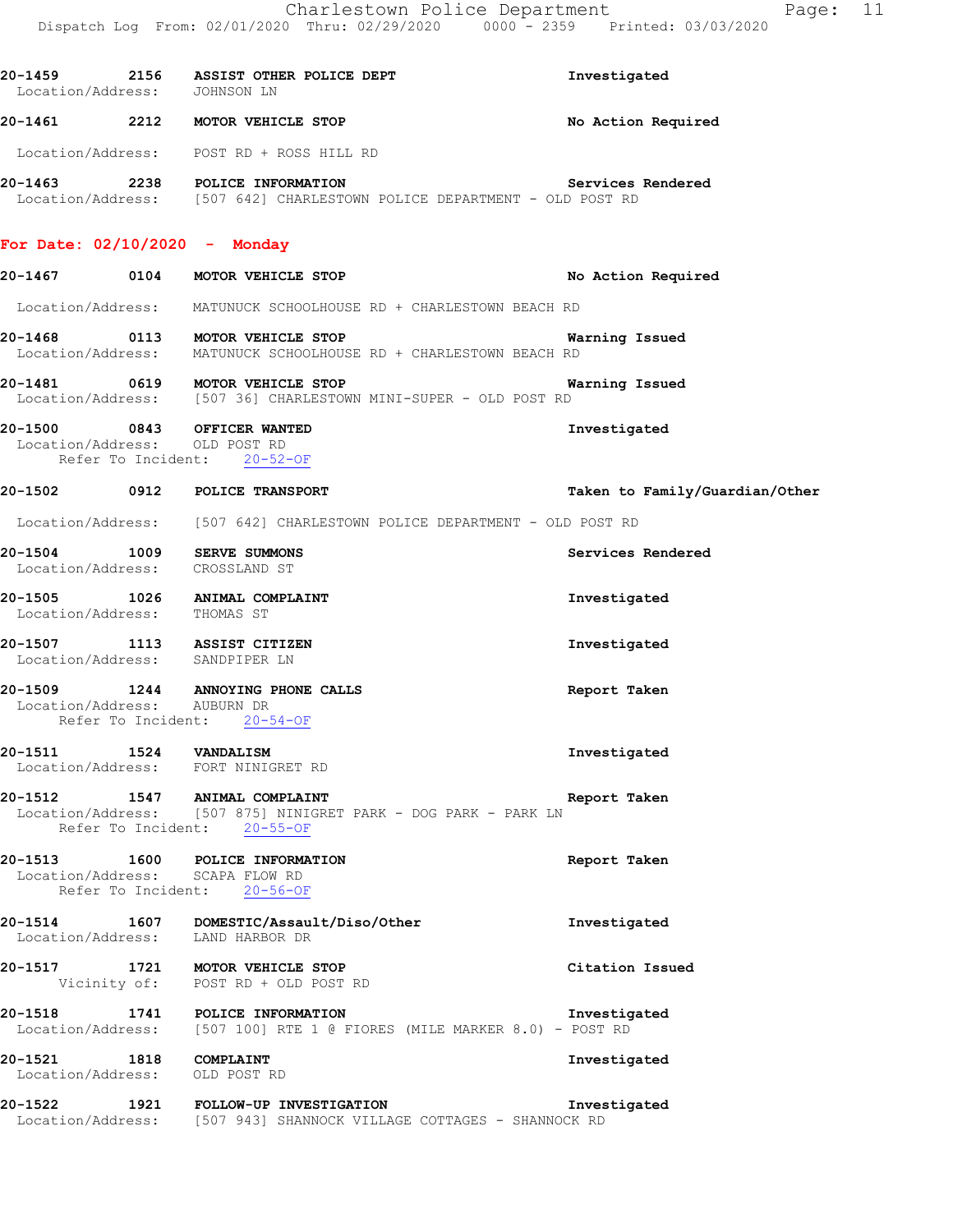| 20-1527 | 0036              | MOTOR VEHICLE STOP |  |  |                                                        |  |  |  | Warning Issued |
|---------|-------------------|--------------------|--|--|--------------------------------------------------------|--|--|--|----------------|
|         | Location/Address: |                    |  |  | $1507$ 1001 RTE 1 @ FIORES (MILE MARKER 8.0) - POST RD |  |  |  |                |
|         |                   |                    |  |  |                                                        |  |  |  |                |

**20-1529 0102 MOTOR VEHICLE STOP Warning Issued**  Location/Address: [507 941] DRIVING RANGE - POST RD

**20-1530 0103 MOTOR VEHICLE STOP Warning Issued**  Location/Address: [507 100] RTE 1 @ FIORES (MILE MARKER 8.0) - POST RD

**20-1541 0209 MOTOR VEHICLE STOP Citation Issued**  Location/Address: POST RD + GENERAL STANTON LN

**20-1547 1210 FOLLOW-UP INVESTIGATION Services Rendered**  Location/Address: [507 642] CHARLESTOWN POLICE DEPARTMENT - OLD POST RD Refer To Incident: 20-57-OF

**20-1548 1220 MOTOR VEHICLE COMPLAINT Investigated**  Vicinity of: [507 263] RTE 1 @ TOURIST INFO (MILE MARKER 7.6) - POST RD

**20-1551 1540 FOLLOW-UP INVESTIGATION Investigated**  Location/Address: [507 642] CHARLESTOWN POLICE DEPARTMENT - OLD POST RD Refer To Incident: 20-58-OF

**20-1552 1624 MOTOR VEHICLE STOP WARE WARNING ISSUED WARNING ISSUED WARNING ISSUED WARNING ISSUED WARNING ISSUED** POST RD + SCHOOLHOUSE POND RD

**20-1553 1910 ASSIST CITIZEN Services Rendered**  Location/Address: POST RD + EAST BEACH RD

#### **For Date: 02/12/2020 - Wednesday**

**20-1558 0010 OFFICER WANTED Building Checked/Secured**  Location/Address: CATALPA CT **20-1560 0042 MOTOR VEHICLE STOP Warning Issued**  Location/Address: [507 66] WILLOWS RESORT - POST RD **20-1563 0133 DRIVING WHILE INTOXICATED Arrest(s) Made**  Location/Address: OLD POST RD + KING TOM DR Refer To Arrest: 20-31-AR Arrest: PUCHALSKI, SANDRA K<br>Address: 39 JOHNSON LN CHAR 39 JOHNSON LN CHARLESTOWN, RI Age: 61 Charges: DUI/DRUGS/ALCOHOL/1ST OFFENSE - B.A.C. UNKNOWN Refusal to Submit to Chemical Test - 1st Violation **20-1564 0209 OFFICER WANTED Building Checked/Secured**  Location/Address: POND ST **20-1565 0212 ALARM, BURGLAR Building Checked/Secured**  Location/Address: SOUTH ARNOLDA RD **20-1566 0252 FOLLOW-UP INVESTIGATION Building Checked/Secured**  Location/Address: SOUTH ARNOLDA RD **20-1567 0728 OFFICER WANTED Services Rendered**  Location/Address: **20-1568 0827 POLICE TRANSPORT Taken/Refered to Other Agency** Location/Address: [507 642] CHARLESTOWN POLICE DEPARTMENT - OLD POST RD **20-1569 0845 ALARM, BURGLAR Building Checked/Secured**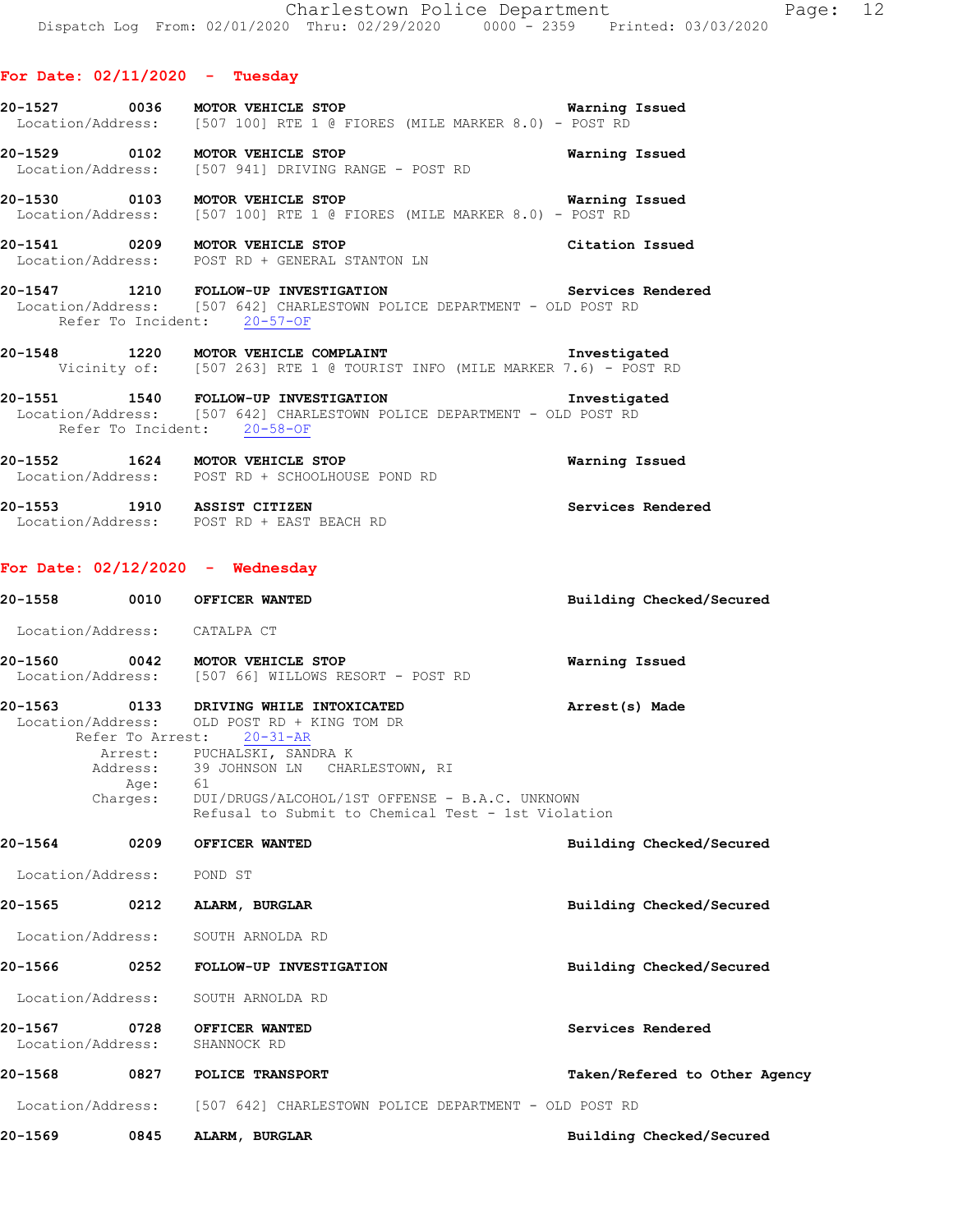|                                                                 |      | Charlestown Police Department<br>Dispatch Log From: 02/01/2020 Thru: 02/29/2020 0000 - 2359 Printed: 03/03/2020                       | Page: 13                      |
|-----------------------------------------------------------------|------|---------------------------------------------------------------------------------------------------------------------------------------|-------------------------------|
|                                                                 |      | Location/Address: SCHOOLHOUSE POND RD                                                                                                 |                               |
|                                                                 |      | 20-1571 1014 MOTOR VEHICLE STOP 100 Warning Issued<br>Location/Address: [507 100] RTE 1 @ FIORES (MILE MARKER 8.0) - POST RD          |                               |
|                                                                 |      | 20-1572 1028 MOTOR VEHICLE STOP Citation Issued<br>Location/Address: [507 303] RTE 1 @ SOUTH SHORE MENTAL HEALTH (MM 9.0) - POST RD   |                               |
|                                                                 |      | <b>20-1577</b> 1315 MOTOR VEHICLE STOP Warning Issued<br>Location/Address: [507 261] RTE 1 @ STATE GARAGE (MILE MARKER 9.6) - POST RD | Warning Issued                |
|                                                                 |      | 20-1579 1341 ASSIST OTHER AGENCY<br>Location/Address: SHANNOCK RD<br>Refer To Incident: 20-59-OF                                      | Services Rendered             |
|                                                                 |      | Location/Address: [507 642] CHARLESTOWN POLICE DEPARTMENT - OLD POST RD                                                               |                               |
|                                                                 |      | 20-1583 1701 MOTOR VEHICLE STOP<br>Location/Address: [507 266] RTE 1 @ WILLOWS - POST RD                                              | Citation Issued               |
|                                                                 |      | 20-1584 1715 MOTOR VEHICLE STOP<br>Location/Address: [507 260] RTE 1 @ GENERAL STANTON - POST RD                                      | Warning Issued                |
|                                                                 |      | 20-1586 1728 MOTOR VEHICLE STOP                                                                                                       | No Action Required            |
|                                                                 |      | Vicinity of: SHANNOCK RD                                                                                                              |                               |
|                                                                 |      | 20-1587 1751 MOTOR VEHICLE STOP<br>Location/Address: POST RD + SCHOOLHOUSE POND RD                                                    | Warning Issued                |
|                                                                 |      | 20-1593 2049 MOTOR VEHICLE STOP<br>Vicinity of: KING'S FACTORY RD                                                                     | Warning Issued                |
|                                                                 |      | 20-1594 2119 MOTOR VEHICLE STOP<br>Location/Address: [507 276] RTE 2 @ RICHMOND LINE - SOUTH COUNTY TRL                               | Warning Issued                |
|                                                                 |      | 20-1595 2129 MOTOR VEHICLE STOP NOTOR VEHICLE STOP<br>Location/Address: [507 278] RTE 2 @ RIPPY'S MARKET - SOUTH COUNTY TRL           |                               |
| For Date: $02/13/2020$ - Thursday                               |      |                                                                                                                                       |                               |
| 20-1606                                                         |      | 0212 OFFICER WANTED                                                                                                                   | Building Checked/Secured      |
| Location/Address: POND ST                                       |      |                                                                                                                                       |                               |
| 20-1607 0351 REPOSSESSION                                       |      |                                                                                                                                       | No Action Required            |
|                                                                 |      | Location/Address: [507 943] SHANNOCK VILLAGE COTTAGES - SHANNOCK RD                                                                   |                               |
| 20-1608                                                         |      | 0720 ROAD HAZARD/OBSTRUCTION                                                                                                          | Taken/Refered to Other Agency |
| Location/Address:                                               |      | NEW BISCUIT CITY RD                                                                                                                   |                               |
|                                                                 |      | 20-1609 0732 POLICE INFORMATION<br>Location/Address: [507 410] DUNKIN DONUTS - OLD POST RD<br>Refer To Incident: 20-61-OF             | Investigated                  |
| 20-1610 0754<br>Location/Address: FOXTROT DR                    |      | FOLLOW-UP INVESTIGATION                                                                                                               | Investigated                  |
| 20-1612<br>20-1612 0901 ESCORT<br>Location/Address: OLD POST RD |      |                                                                                                                                       | Services Rendered             |
|                                                                 |      | 20-1614 0937 MOTOR VEHICLE STOP                                                                                                       | No Action Required            |
|                                                                 |      | Location/Address: [507 275] RTE 1 @ WESTERLY LINE - POST RD                                                                           |                               |
| 20-1616                                                         | 1016 | MOTOR VEHICLE STOP                                                                                                                    | Warning Issued                |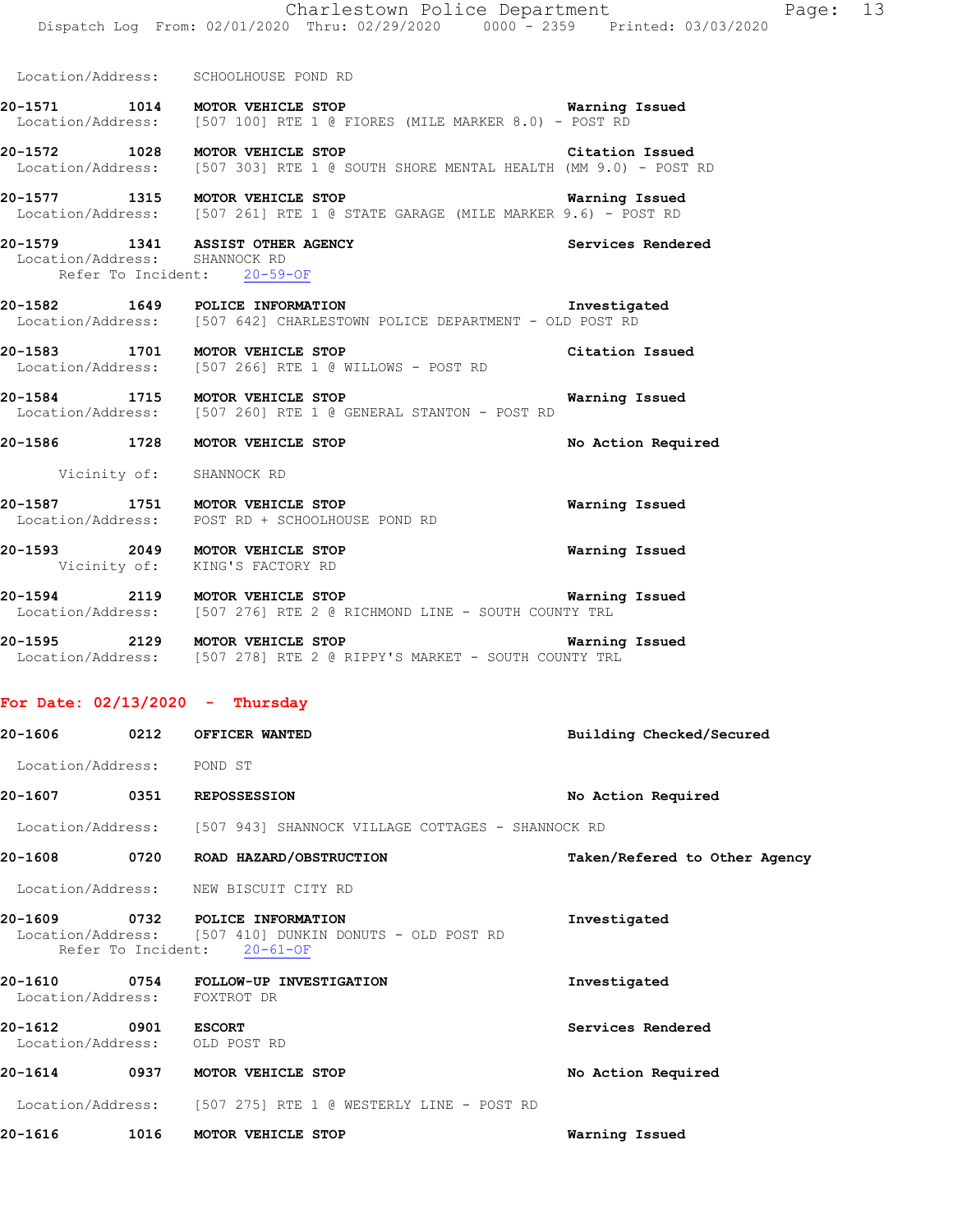**20-1617 1027 DISABLED MV Services Rendered**  Location/Address: POST RD + PROSSER TRL

**20-1620 1223 MOTOR VEHICLE STOP Warning Issued**  Location/Address: KING'S FACTORY RD

**20-1621 1223 SUSPICIOUS ACTIVITY/VEHICLE Investigated**  Location/Address: GOOSEBERRY HILL

**20-1622 1519 MOTOR VEHICLE STOP WARE WARNING ISSUED WARE WARE ISSUED WARNING ISSUED**<br>
Location/Address: [507 410] DUNKIN DONUTS - OLD POST RD [507 410] DUNKIN DONUTS - OLD POST RD

**20-1623 1555 MOTOR VEHICLE STOP Warning Issued**  Location/Address: SOUTH COUNTY TRL + NARROW LN

**20-1625 1732 SUSPICIOUS ACTIVITY/VEHICLE Investigated**  Location/Address: MARION DR

**20-1626 2140 FOLLOW-UP INVESTIGATION Services Rendered**  Location/Address: [507 784] TAMANACO DR

**20-1627 2159 MOTOR VEHICLE STOP No Action Required** 

Location/Address: [507 269] RTE 1 @ DRIVING RANGE - POST RD

**20-1629 2207 SUSPICIOUS ACTIVITY/VEHICLE Investigated**  Location/Address: [507 26] CHARLESTOWN BREACHWAY - CHARLESTOWN BEACH RD

#### **For Date: 02/14/2020 - Friday**

**20-1632 0026 MOTOR VEHICLE STOP Warning Issued**  Location/Address: POST RD + GENERAL STANTON LN **20-1635 0048 MOTOR VEHICLE STOP Warning Issued**  Location/Address: SK LINE - POST RD **20-1636 0059 MOTOR VEHICLE STOP Warning Issued**  Location/Address: OLD POST RD + CROSS MILLS RD **20-1640 0724 MOTOR VEHICLE STOP Warning Issued**  [507 276] RTE 2 @ RICHMOND LINE - SOUTH COUNTY TRL **20-1641 0731 MOTOR VEHICLE STOP Warning Issued**  Location/Address: [507 276] RTE 2 @ RICHMOND LINE - SOUTH COUNTY TRL **20-1642 0744 MOTOR VEHICLE STOP Citation Issued**  Location/Address: SHANNOCK RD + COLUMBIA HEIGHTS RD **20-1644 0832 MOTOR VEHICLE STOP Warning Issued**  Location/Address: [507 276] RTE 2 @ RICHMOND LINE - SOUTH COUNTY TRL

**20-1645 0844 MOTOR VEHICLE STOP Warning Issued**  Location/Address: SOUTH COUNTY TRL + SHANNOCK RD

**20-1646 0859 MOTOR VEHICLE STOP Warning Issued**  Location/Address: [507 100] RTE 1 @ FIORES (MILE MARKER 8.0) - POST RD

**20-1648 0950 MOTOR VEHICLE STOP Warning Issued**  Location/Address: SOUTH COUNTY TRL + BOTKA DR

**20-1649 1203 MOTOR VEHICLE STOP Warning Issued**  Location/Address: POST RD + ROSS HILL RD

**20-1650 1210 MOTOR VEHICLE STOP No Action Required** 

Location/Address: [507 260] RTE 1 @ GENERAL STANTON - POST RD

**20-1651 1211 POLICE INFORMATION Report Taken**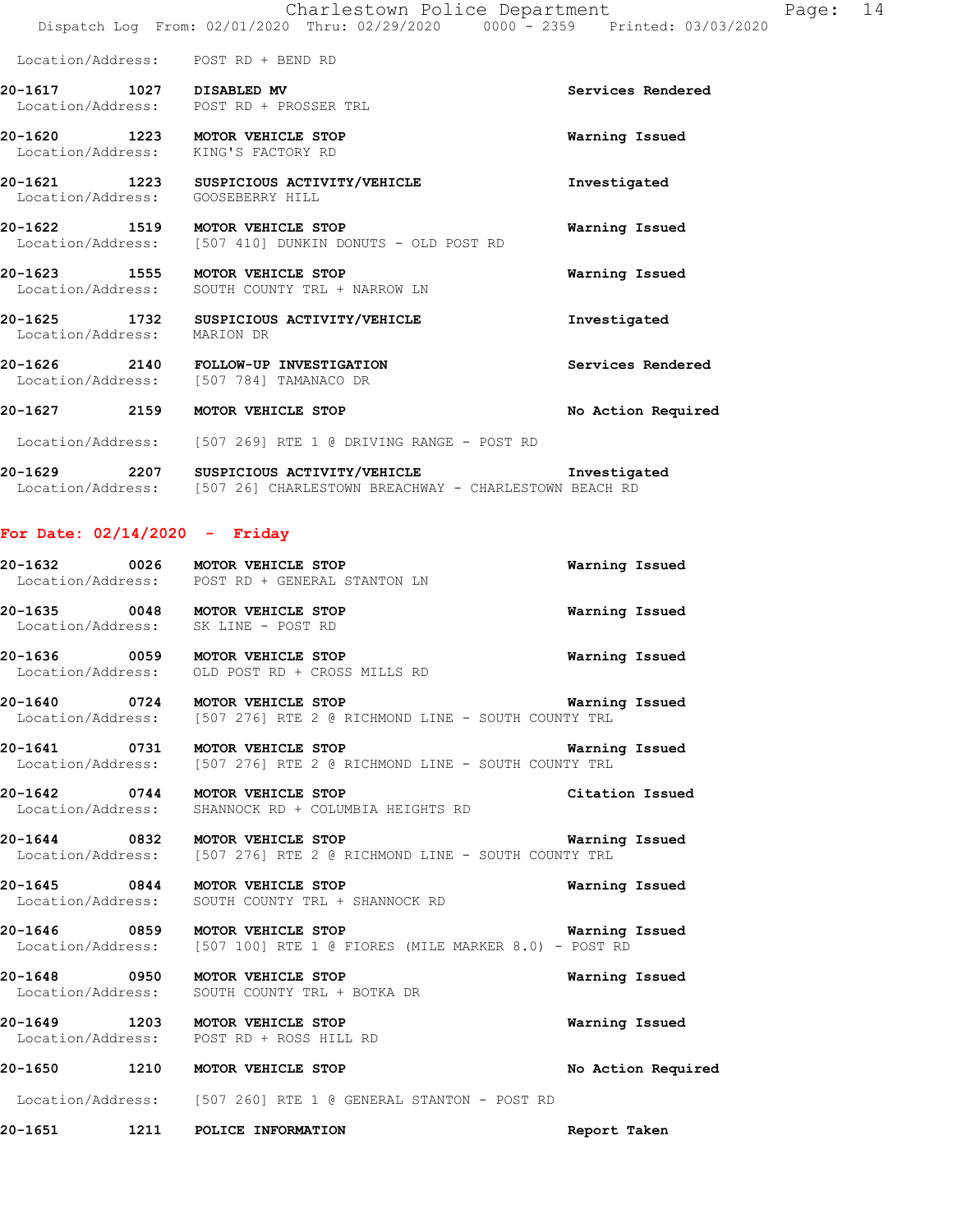|                                   | Charlestown Police Department<br>Dispatch Log From: 02/01/2020 Thru: 02/29/2020 0000 - 2359 Printed: 03/03/2020                            |                         | Page: 15 |  |
|-----------------------------------|--------------------------------------------------------------------------------------------------------------------------------------------|-------------------------|----------|--|
| Location/Address: THOMAS ST       | Refer To Incident: 20-63-OF                                                                                                                |                         |          |  |
|                                   | 20-1652 1343 PSYCHOLOGICAL EMERGENCY                                                                                                       | Transported to Hospital |          |  |
| Location/Address: THOMAS ST       |                                                                                                                                            |                         |          |  |
|                                   | 20-1654 1535 TRAFFIC CONTROL<br>Location/Address: BUCKEYE BROOK RD + STILL WATER RD                                                        | Services Rendered       |          |  |
|                                   | 20-1655 1559 MOTOR VEHICLE STOP<br>Location/Address: KING'S FACTORY RD                                                                     | Warning Issued          |          |  |
|                                   | 20-1656 1611 SUSPICIOUS ACTIVITY/VEHICLE <b>Investigated</b><br>Location/Address: [507 945] ZAYO FIBER OPTICS BUILDING - KING'S FACTORY RD |                         |          |  |
|                                   | 20-1657 1636 ASSIST CITIZEN                                                                                                                | No Action Required      |          |  |
| Location/Address: SAND HILL RD    |                                                                                                                                            |                         |          |  |
|                                   | 20-1658 1814 MOTOR VEHICLE STOP<br>Location/Address: [507 261] RTE 1 @ STATE GARAGE (MILE MARKER 9.6) - POST RD                            | Citation Issued         |          |  |
| Location/Address: SAND HILL RD    | 20-1659 1825 POLICE INFORMATION                                                                                                            | Investigated            |          |  |
|                                   | 20-1660 1854 MOTOR VEHICLE STOP<br>Location/Address: [507 615] JONATHAN DR                                                                 | Warning Issued          |          |  |
| Location/Address: TAUTOG LN       | 20-1661 1859 OFFICER WANTED                                                                                                                | Investigated            |          |  |
| For Date: $02/15/2020 -$ Saturday |                                                                                                                                            |                         |          |  |
|                                   | 20-1680 0812 MOTOR VEHICLE STOP<br>Location/Address: SOUTH COUNTY TRL + NARROW LN                                                          | Warning Issued          |          |  |
|                                   | 20-1681 0849 MOTOR VEHICLE STOP<br>Location/Address: POST RD + SCHOOLHOUSE POND RD                                                         | Citation Issued         |          |  |
| 20-1682                           | 0855 POLICE INFORMATION<br>Location/Address: [507 642] CHARLESTOWN POLICE DEPARTMENT - OLD POST RD<br>Refer To Incident: 20-64-OF          | Report Taken            |          |  |
|                                   | 20-1683 0914 MOTOR VEHICLE STOP<br>Location/Address: [507 260] RTE 1 @ GENERAL STANTON - POST RD                                           | Warning Issued          |          |  |
|                                   | 20-1684 		 0931 SUSPICIOUS ACTIVITY/VEHICLE 		 Services Rendered<br>Vicinity of: [507 249] HATHAWAY'S BED & BREAKFAST - OLD POST RD        |                         |          |  |
|                                   | 20-1685 0955 MOTOR VEHICLE STOP<br>Location/Address: POST RD + SCHOOLHOUSE POND RD                                                         | Warning Issued          |          |  |
|                                   | 20-1686 1003 MOTOR VEHICLE STOP<br>Vicinity of: [507 864] STATE OF RHODE ISLAND DOT GARAGE - CROSS MILLS RD<br>Refer To Incident: 20-65-OF | Citation Issued         |          |  |
| Location/Address: SHANNOCK RD     | 20-1687 1011 WELL BEING CHECK<br>Refer To Incident: 20-66-OF                                                                               | Investigated            |          |  |
|                                   | 20-1688 1202 WELL BEING CHECK<br>Location/Address: SOUTH COUNTY TRL<br>Refer To Incident: 20-67-OF                                         | Services Rendered       |          |  |
|                                   |                                                                                                                                            | Transported to Hospital |          |  |
|                                   | Location/Address: SOUTH COUNTY TRL                                                                                                         |                         |          |  |
|                                   | 20-1692 1615 MOTOR VEHICLE STOP                                                                                                            | Warning Issued          |          |  |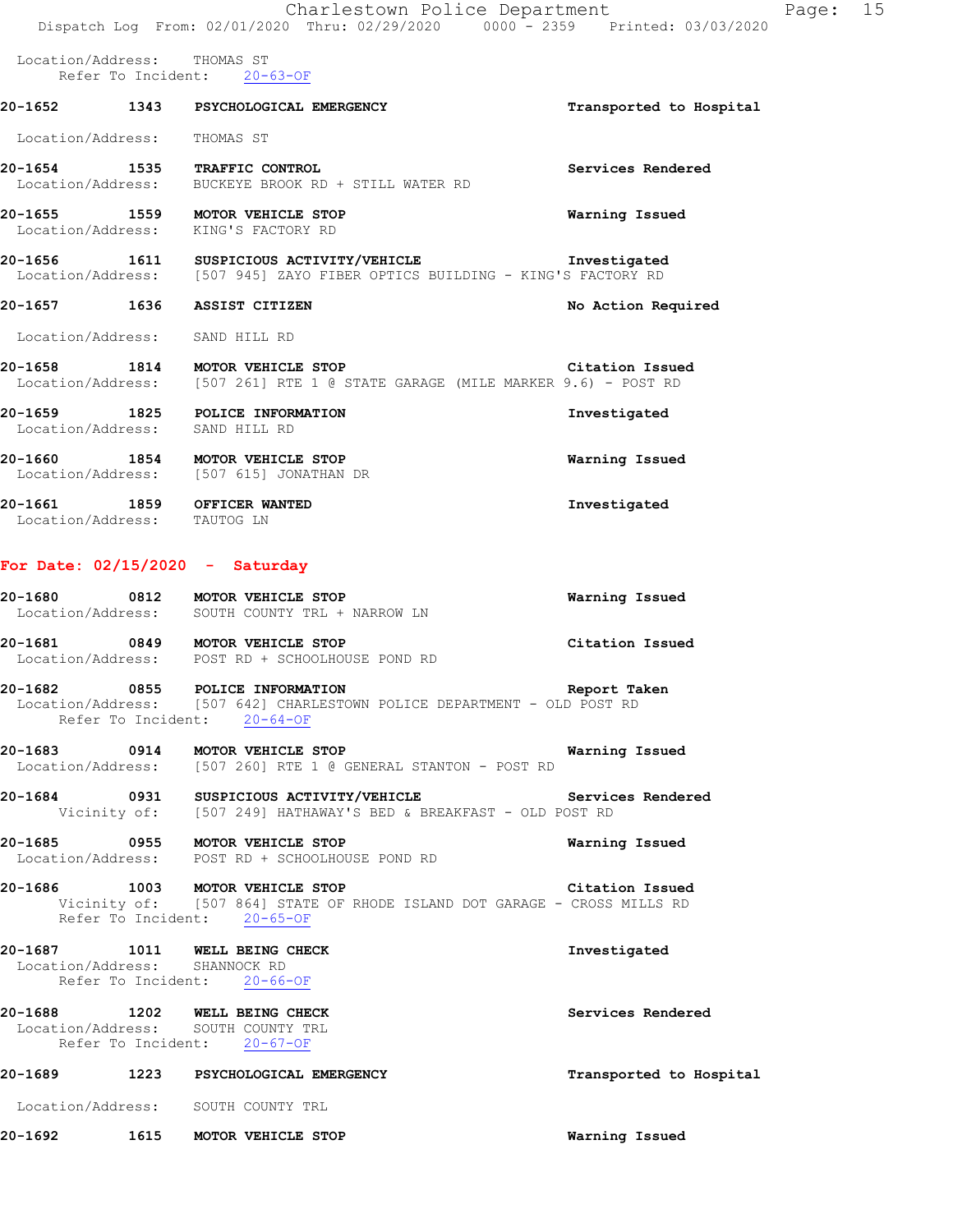Location/Address: [507 276] RTE 2 @ RICHMOND LINE - SOUTH COUNTY TRL

**20-1693 1637 SUSPICIOUS ACTIVITY/VEHICLE Investigated**  Location/Address: [507 233] NORDIC LODGE - NORDIC TRL

**20-1694 1701 MOTOR VEHICLE STOP Warning Issued**  Location/Address: SOUTH COUNTY TRL + WHIPPLE DR

**20-1695 1929 MOTOR VEHICLE STOP Warning Issued**  Location/Address: SOUTH COUNTY TRL + MAPLE LAKE FARM RD

**20-1696 1940 WELL BEING CHECK 1940 Investigated** Location/Address: [507 763] WORDEN'S POND RD [507 763] WORDEN'S POND RD

**20-1698 2029 MOTOR VEHICLE STOP Warning Issued**  Vicinity of: OLD POST RD

**20-1700 2315 ANIMAL COMPLAINT Investigated**  Location/Address: CROSSLAND ST

#### **For Date: 02/16/2020 - Sunday**

**20-1702 0059 MOTOR VEHICLE STOP Warning Issued**  Location/Address: POST RD + BEND RD **20-1718 0619 MOTOR VEHICLE STOP Warning Issued**  Location/Address: FIORES - POST RD **20-1719 0801 SUSPICIOUS ACTIVITY/VEHICLE Could Not Locate**  Location/Address: SCAPA FLOW RD **20-1720 0828 FOLLOW-UP INVESTIGATION Investigated** 

Location/Address: SCAPA FLOW RD

#### **20-1721 0839 OFFICER WANTED Transported to Hospital**

 Location/Address: SCAPA FLOW RD Refer To Incident: 20-69-OF

**20-1722 0911 HOUSE CHECK Services Rendered**  Location/Address: CHARLESTOWN BEACH RD

### **20-1723 0913 OFFICER WANTED Report Taken**

## Location/Address: [507 76] DOWNEY WEAVER AMERICAN LEGION - WHIPPLE DR Refer To Incident: 20-68-OF

### **20-1726 1046 MVA - Minor Report Taken**

## Location/Address: POST RD + NARROW LN Refer To Accident: 20-12-AC

**20-1728 1218 MOTOR VEHICLE STOP Warning Issued**  Location/Address: POST RD + GENERAL STANTON LN

**20-1729 1242 MOTOR VEHICLE STOP Warning Issued**  Location/Address: [507 276] RTE 2 @ RICHMOND LINE - SOUTH COUNTY TRL

**20-1730 1248 MOTOR VEHICLE STOP Citation Issued**  Location/Address: [507 276] RTE 2 @ RICHMOND LINE - SOUTH COUNTY TRL

**20-1731 1259 FIRE, STRUCTURE Report Taken**  Location/Address: [507 9] BRENDA'S BEAUTY SALON - ALTON CAROLINA RD Refer To Incident: 20-70-OF

**20-1732 1315 ALARM, BURGLAR False Alarm**  Location/Address: SHIRLEY DR

**20-1733 1605 MOTOR VEHICLE STOP Arrest(s) Made**  Location/Address: SOUTH COUNTY TRL + MAPLE LAKE FARM RD Refer To Summons: 20-32-AR Summons: STANHOPE, RYAN CHRISTOPHER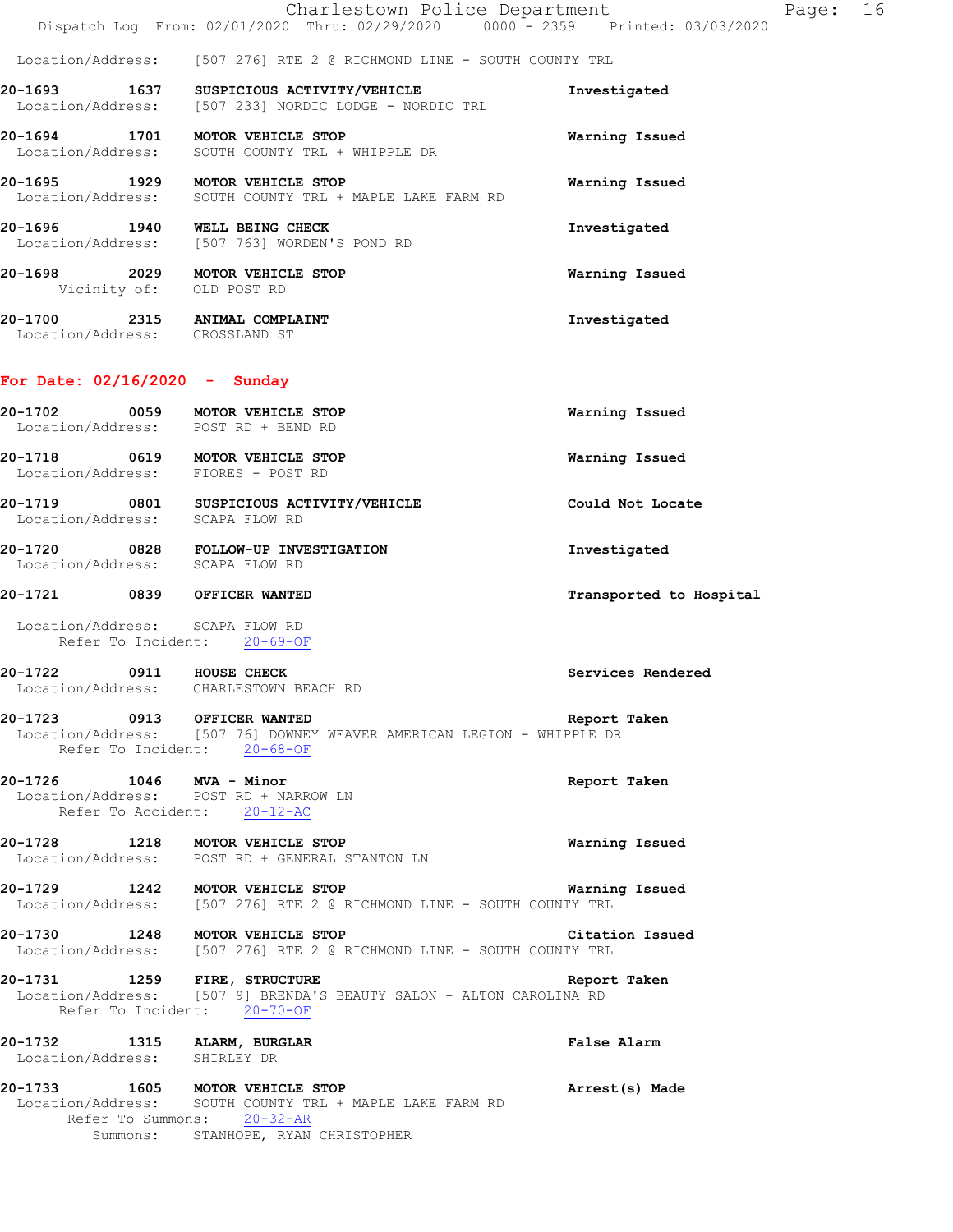|                                 | Charlestown Police Department<br>Dispatch Log From: 02/01/2020 Thru: 02/29/2020 0000 - 2359 Printed: 03/03/2020                            | Page: 17        |  |
|---------------------------------|--------------------------------------------------------------------------------------------------------------------------------------------|-----------------|--|
| Aqe:                            | Address: 8 CHURCH ST PLAINVILLE, CT<br>36                                                                                                  |                 |  |
|                                 | Charges: Driving after denial, suspension or revocation of license - 1st Offense                                                           |                 |  |
|                                 | 20-1734 1612 MOTOR VEHICLE STOP<br>Location/Address: [507 258] RTE 1 @ SOUTH KINGSTOWN LINE (MM 11.4) - POST RD                            | Citation Issued |  |
| 20-1735 1631 MOTOR VEHICLE STOP | Location/Address: [507 303] RTE 1 @ SOUTH SHORE MENTAL HEALTH (MM 9.0) - POST RD<br>Refer To Incident: 20-71-OF                            | Report Taken    |  |
|                                 | 20-1736 1914 MOTOR VEHICLE STOP<br>Location/Address: KING'S FACTORY RD + SHUMANKANUC HILL RD                                               | Warning Issued  |  |
| 20-1737 1954 MOTOR VEHICLE STOP | Vicinity of: DUNKIN DONUTS - POST RD                                                                                                       | Warning Issued  |  |
| 20-1739 2028 MOTOR VEHICLE STOP | Vicinity of: KING'S FACTORY RD + POST RD                                                                                                   | Citation Issued |  |
|                                 | 20-1740 2124 SUSPICIOUS ACTIVITY/VEHICLE<br>Location/Address: SOUTH COUNTY TRL + SAND PLAIN RD                                             | Investigated    |  |
|                                 | 20-1741 2147 MOTOR VEHICLE STOP <b>STOP</b> Warning Issued<br>Location/Address: [507 304] RTE 1A @ CHARLESTOWN PACKAGE STORE - OLD POST RD |                 |  |
|                                 | 20-1742 2204 FIRE, OTHER<br>Location/Address: [507 929] CHURCHWOODS HOUSING COMPLEX - OLD POST RD                                          | Investigated    |  |

| 20-1743           | 0034 | MOTOR VEHICLE STOP                  | Warning Issued |
|-------------------|------|-------------------------------------|----------------|
| Location/Address: |      | [507 918] MILE MARKER 8.0 - POST RD |                |
| 20-1744           | 0041 | MOTOR VEHICLE STOP                  | Warning Issued |

| 20-1749           | 0120 | MOTOR VEHICLE STOP            | Citation Issued |
|-------------------|------|-------------------------------|-----------------|
| Location/Address: |      | POST RD + SCHOOLHOUSE POND RD |                 |

**20-1750 0141 MOTOR VEHICLE STOP Arrest(s) Made**  Location/Address: POST RD + CROSS MILLS RD Refer To Arrest: 20-33-AR Arrest: LOVELY, YVONNA M Address: 3627 POST RD WAKEFIELD, RI Age: 44 Charges: DUI OF LIQUOR - .10 TO .15-1ST OFF Possession of Marijuana, 1 Oz or Less, Over 18 Years POSSESSION OF SCHEDULE I, II, III, IV, V

**20-1751 0726 ANIMAL COMPLAINT Could Not Locate**  Location/Address: POST RD + SOUTH COUNTY TRL

**20-1752 0809 MOTOR VEHICLE STOP Warning Issued**  Location/Address: [507 261] RTE 1 @ STATE GARAGE (MILE MARKER 9.6) - POST RD

**20-1753 0956 POLICE TRANSPORT Taken/Refered to Other Agency**

Location/Address: [507 642] CHARLESTOWN POLICE DEPARTMENT - OLD POST RD

**20-1754 1007 ANIMAL COMPLAINT Investigated**  Location/Address: CAROLINA BACK RD **20-1755 1014 ROAD HAZARD/OBSTRUCTION Could Not Locate** 

 Vicinity of: SCHOOLHOUSE POND RD **20-1756 1058 FOLLOW-UP INVESTIGATION Investigated**  Location/Address: SHANNOCK RD

Location/Address: POST RD + GENERAL STANTON LN

Refer To Incident: 20-72-OF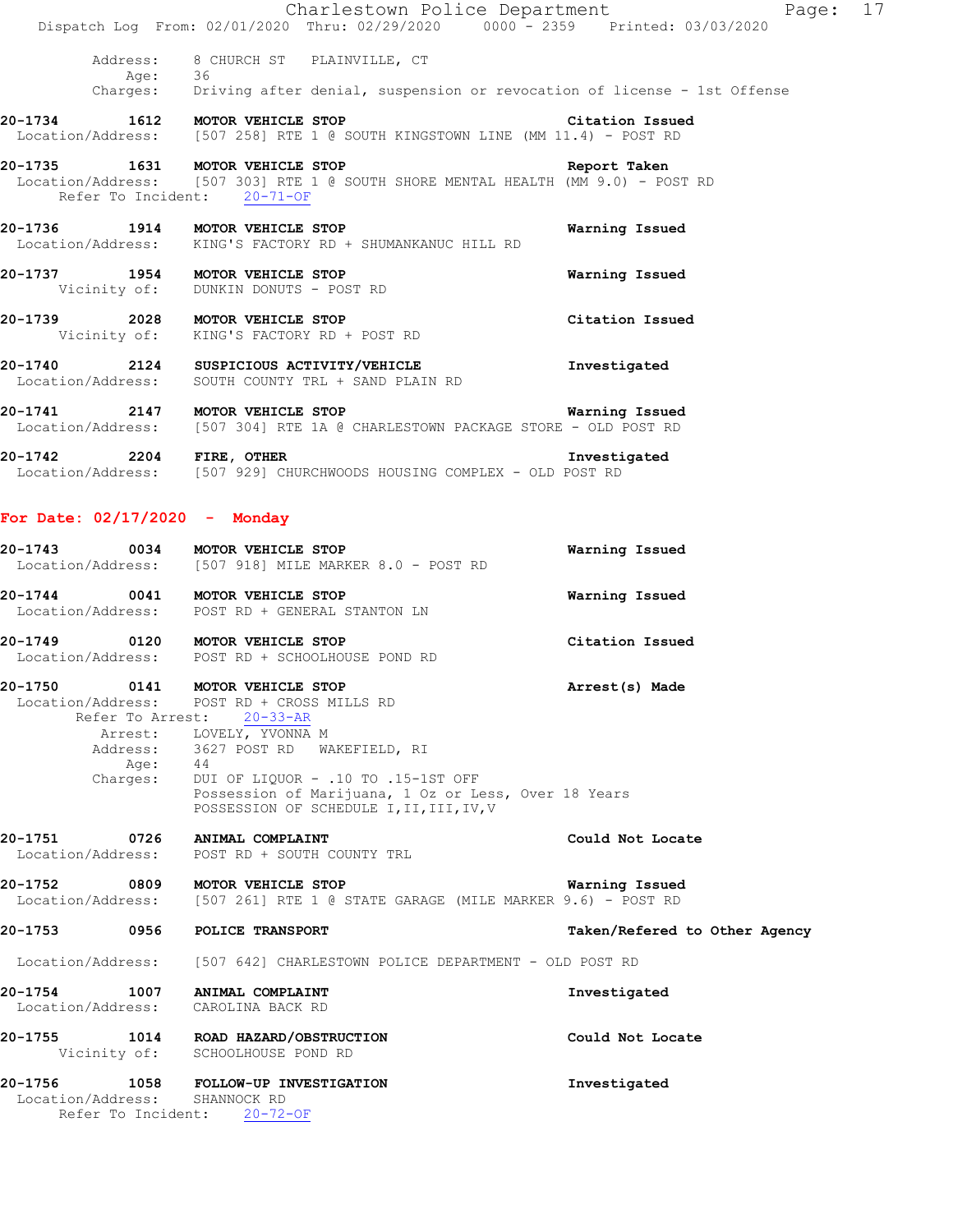| 20-1757           | 1132 | MOTOR VEHICLE STOP           | Warning Issued |
|-------------------|------|------------------------------|----------------|
| Location/Address: |      | POST RD + GENERAL STANTON LN |                |

### **20-1762 1456 MVA - Minor Report Taken**  Vicinity of: [507 221] SHERMAN'S AUTO BODY INC - SOUTH COUNTY TRL Refer To Accident: 20-13-AC

**20-1763 1518 MOTOR VEHICLE STOP Citation Issued**  Vicinity of: [507 604] BESTWAY GAS STATION - POST RD

**20-1764 1527 MOTOR VEHICLE STOP Warning Issued**  Location/Address: [507 269] RTE 1 @ DRIVING RANGE - POST RD

**20-1765 1554 MOTOR VEHICLE STOP Warning Issued**  Location/Address: ATLANTIS DR + MATUNUCK SCHOOLHOUSE RD

**20-1766 1601 MOTOR VEHICLE STOP Warning Issued**  Location/Address: NARROW LN + MATUNUCK SCHOOLHOUSE RD

**20-1769 1701 MOTOR VEHICLE STOP Warning Issued**  Location/Address: [507 303] RTE 1 @ SOUTH SHORE MENTAL HEALTH (MM 9.0) - POST RD

**20-1771 1722 MOTOR VEHICLE STOP Warning Issued**  Location/Address: POST RD + KING'S FACTORY RD

**20-1772 1752 MOTOR VEHICLE STOP WARKER 9.6) - POST RD**<br>Location/Address: [507 261] RTE 1 @ STATE GARAGE (MILE MARKER 9.6) - POST RD [507 261] RTE 1 @ STATE GARAGE (MILE MARKER 9.6) - POST RD

**20-1775 1925 MOTOR VEHICLE STOP Warning Issued**  Location/Address: CHARLESTOWN BEACH RD

**20-1777 1959 MOTOR VEHICLE STOP Warning Issued**  Location/Address: [507 276] RTE 2 @ RICHMOND LINE - SOUTH COUNTY TRL

**20-1778 2009 MOTOR VEHICLE STOP Warning Issued**  Location/Address: SHANNOCK RD + WORDEN'S POND RD

### **For Date: 02/18/2020 - Tuesday**

| 20-1796 0506 COMPLAINT |                                                                                                           | No Action Required    |
|------------------------|-----------------------------------------------------------------------------------------------------------|-----------------------|
|                        | Location/Address: CASTLE ROCK DR                                                                          |                       |
| 20-1797 0539 COMPLAINT |                                                                                                           | No Action Required    |
|                        | Vicinity of: CASTLE ROCK DR                                                                               |                       |
|                        | 20-1798 0810 MOTOR VEHICLE STOP<br>Location/Address: [507 100] RTE 1 @ FIORES (MILE MARKER 8.0) - POST RD | <b>Warning Issued</b> |
|                        | 20-1799 0814 MVA - Minor<br>Vicinity of: RTE 1 - POST RD<br>Refer To Accident: 20-14-AC                   | Report Taken          |
| 20-1801 0952 VANDALISM | Vicinity of: [507 20] NINIGRET PARK PLAY GROUND - PARK LN<br>Refer To Incident: 20-73-OF                  | Report Taken          |
|                        | 20-1802 1115 ALARM, BURGLAR<br>Location/Address: [507 816] DRIFTWOOD DR                                   | Investigated          |
| 20-1805 1336 LARCENY   | Location/Address: SOUTH ARNOLDA RD<br>Refer To Incident: 20-74-OF                                         | Report Taken          |
|                        | 20-1806 1532 MOTOR VEHICLE STOP<br>Location/Address: PASQUISETT TRL                                       | Citation Issued       |
| Location/Address:      | 20-1807 1607 MOTOR VEHICLE STOP<br>[507 100] RTE 1 @ FIORES (MILE MARKER 8.0) - POST RD                   | Warning Issued        |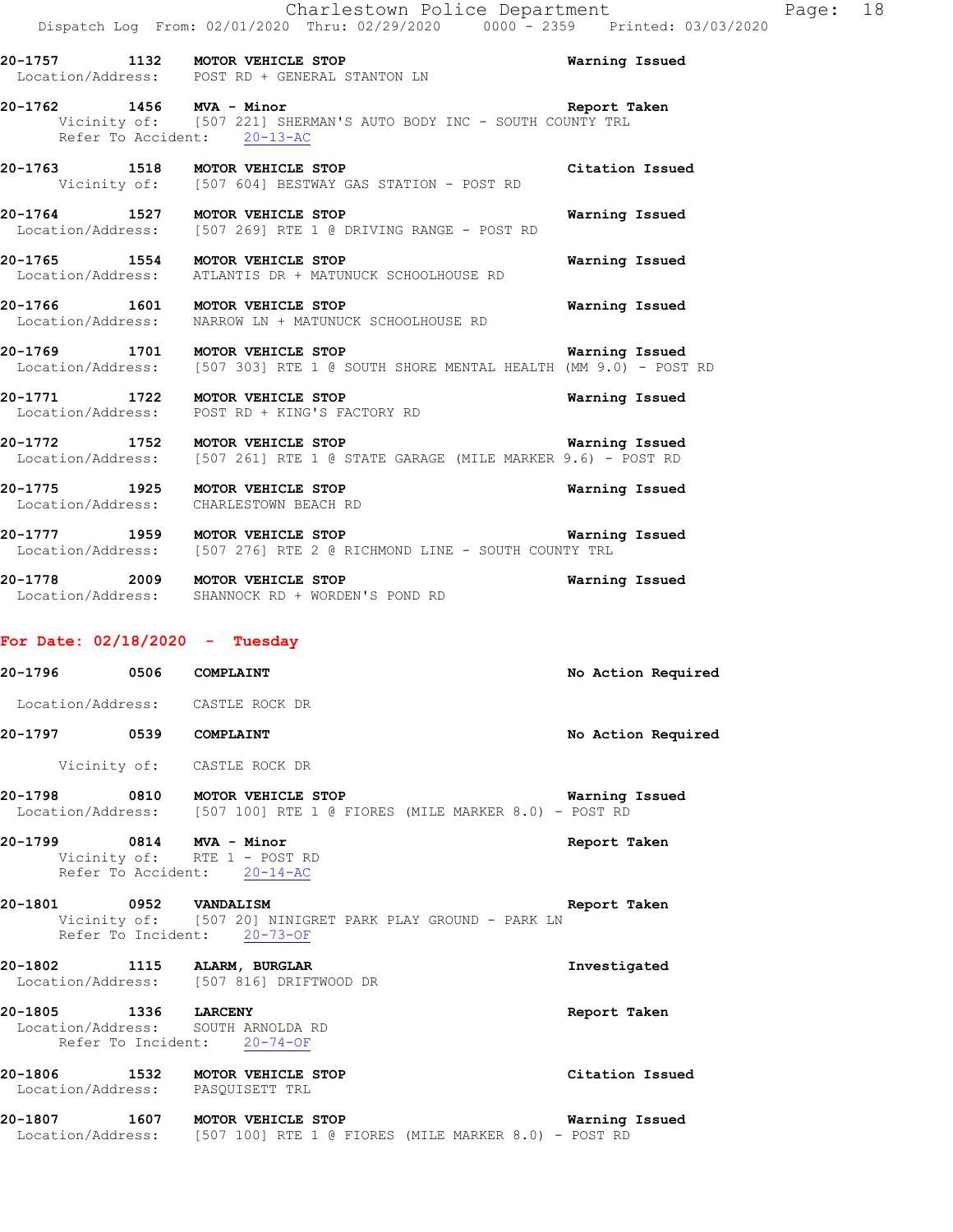|                                                                       | 20-1808 1639 MOTOR VEHICLE STOP Warning<br>Location/Address: [507 286] RTE 112 @ RICHMOND LINE - CAROLINA BACK RD | Warning Issued           |
|-----------------------------------------------------------------------|-------------------------------------------------------------------------------------------------------------------|--------------------------|
| 20-1810 1647 MOTOR VEHICLE STOP<br>Location/Address: WEST END RD      |                                                                                                                   | Citation Issued          |
| 20-1811 1703 MOTOR VEHICLE STOP<br>Location/Address: TURTLE TRL       |                                                                                                                   | Warning Issued           |
| 20-1814 2028 MOTOR VEHICLE STOP<br>Vicinity of: KING'S FACTORY RD     |                                                                                                                   | Warning Issued           |
|                                                                       | 20-1815 2356 MOTOR VEHICLE STOP<br>Vicinity of: SOUTH COUNTY TRL + NARROW LN                                      | Warning Issued           |
| For Date: $02/19/2020 -$ Wednesday                                    |                                                                                                                   |                          |
|                                                                       | Location/Address: [507 28] SIMPLE PEASURES - SOUTH COUNTY TRL                                                     |                          |
| 20-1819 0106 MOTOR VEHICLE STOP                                       |                                                                                                                   | No Action Required       |
|                                                                       | Location/Address: NARROW LN + MOHAWK TRL                                                                          |                          |
| 20-1824 0844 ALARM, BURGLAR<br>Location/Address: CENTRAL ST           |                                                                                                                   | False Alarm              |
| 20-1827 1019 CIVIL MATTER<br>Location/Address: ALTON CAROLINA RD      |                                                                                                                   | Investigated             |
| 20-1828 1055 ALARM, BURGLAR                                           |                                                                                                                   | Building Checked/Secured |
|                                                                       | Location/Address: [507 611] FROSTY DREW NATURE CENTER - PARK LN                                                   |                          |
| 20-1829 1122 SERVE SUMMONS<br>Location/Address: OLD MILL RD           |                                                                                                                   | Services Rendered        |
|                                                                       | 20-1831 1421 SUSPICIOUS ACTIVITY/VEHICLE<br>Location/Address: [507 929] CHURCHWOODS HOUSING COMPLEX - OLD POST RD | Could Not Locate         |
| 20-1832 1530 ALARM, BURGLAR<br>Location/Address: DRIFTWOOD DR         |                                                                                                                   | False Alarm              |
| 1621 MVA - Minor<br>20-1833<br>Refer To Accident: 20-15-AC            | Location/Address: [507 55] BRADFORD SPORTSMEN'S CLUB - ROSS HILL RD                                               | Report Taken             |
| 20-1835 1710 MOTOR VEHICLE STOP                                       | Location/Address: POST RD + ROSS HILL RD                                                                          | Citation Issued          |
| 20-1836 1729 MOTOR VEHICLE STOP                                       | Location/Address: [507 269] RTE 1 @ DRIVING RANGE - POST RD                                                       | Citation Issued          |
| 20-1837 1746 MOTOR VEHICLE STOP<br>Location/Address: SOUTH COUNTY TRL |                                                                                                                   | Citation Issued          |
|                                                                       | 20-1838 1808 SUSPICIOUS ACTIVITY/VEHICLE<br>Location/Address: [507 946] NORTON SUPPLY COMPANY - SOUTH COUNTY TRL  | Investigated             |
| 20-1839 1817 MOTOR VEHICLE STOP                                       | Vicinity of: SOUTH COUNTY TRL                                                                                     | Warning Issued           |
| 20-1840                                                               | 1826 MOTOR VEHICLE STOP<br>Location/Address: LAURI DR + SOUTH COUNTY TRL                                          | Warning Issued           |
| 20-1841 1903 MOTOR VEHICLE STOP                                       | Location/Address: [507 269] RTE 1 @ DRIVING RANGE - POST RD                                                       | Warning Issued           |
| 20-1843                                                               | 1948 MOTOR VEHICLE STOP                                                                                           | Warning Issued           |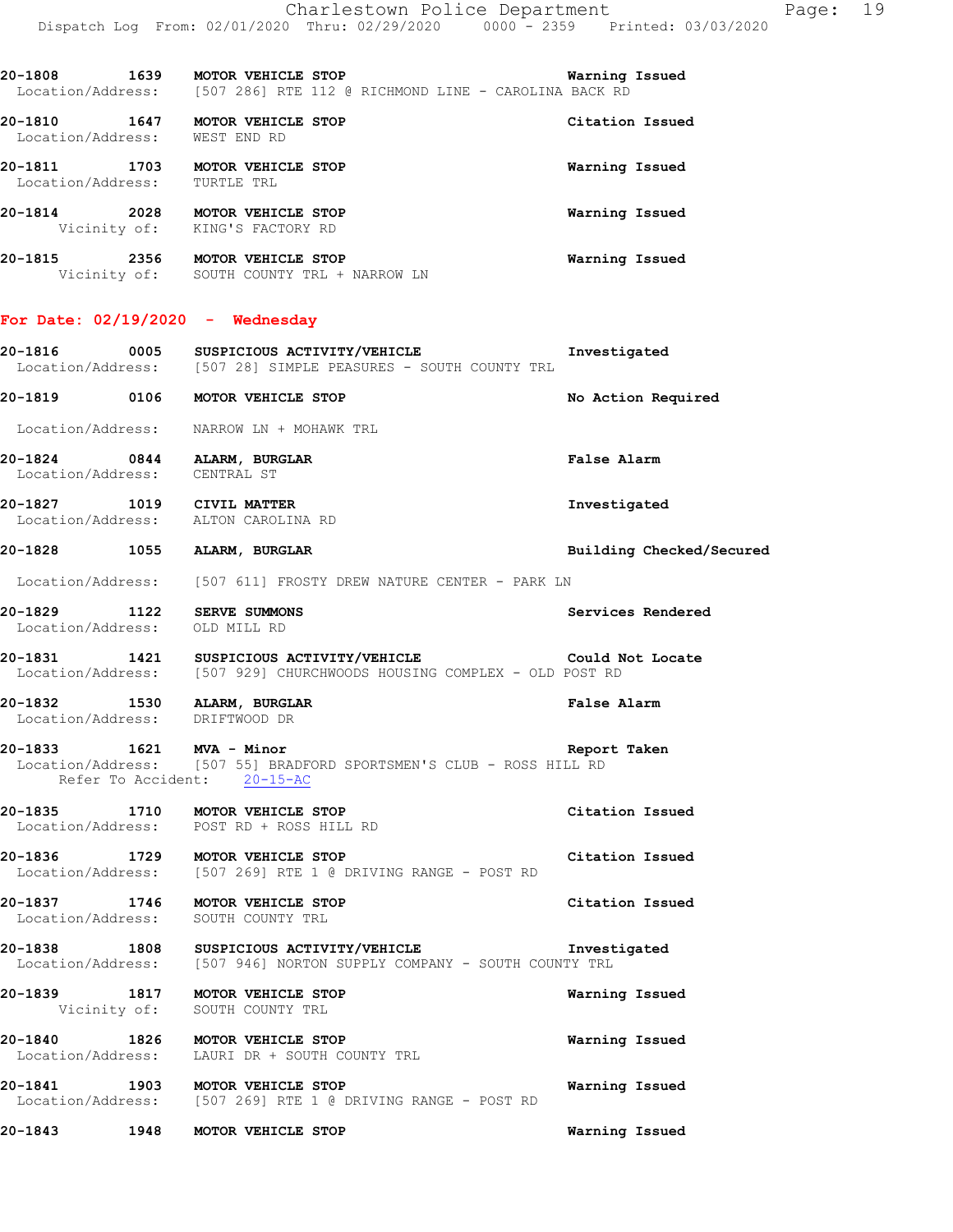Charlestown Police Department The Page: 20 Dispatch Log From: 02/01/2020 Thru: 02/29/2020 0000 - 2359 Printed: 03/03/2020 Location/Address: POST RD + ROSS HILL RD **20-1844 2022 DOMESTIC/Assault/Diso/Other Arrest(s) Made**  Location/Address: CROSSLAND ST Refer To Arrest: 20-34-AR Arrest: DUCHESNEAU, SAMANTHA A Address: 37 CROSSLAND ST CHARLESTOWN, RI Age: 27 Charges: DOMESTIC-SIMPLE ASSAULT/BATTERY DOMESTIC-DISORDERLY CONDUCT **20-1849 2358 MOTOR VEHICLE STOP Citation Issued**  Location/Address: SOUTH COUNTY TRL **For Date: 02/20/2020 - Thursday 20-1850 0018 MOTOR VEHICLE STOP Citation Issued**  Location/Address: POST RD + GENERAL STANTON LN **20-1852 0044 MOTOR VEHICLE STOP Warning Issued**  Location/Address: POST RD + SCHOOLHOUSE POND RD **20-1857 0145 MOTOR VEHICLE STOP Warning Issued**  Location/Address: POST RD + SCHOOLHOUSE POND RD **20-1858 0728 MOTOR VEHICLE STOP Warning Issued**  Location/Address: KING'S FACTORY RD + SHUMANKANUC HILL RD **20-1859 0834 POLICE TRANSPORT Taken/Refered to Other Agency** Location/Address: [507 642] CHARLESTOWN POLICE DEPARTMENT - OLD POST RD **20-1860 1131 FOLLOW-UP INVESTIGATION Services Rendered**  Location/Address: SHANNOCK RD **20-1862 1258 MVA - Minor Report Taken**  Location/Address: NORDIC TRL Refer To Accident: 20-16-AC **20-1863 1345 DISABLED MV Investigated**  POST RD + SOUTH COUNTY TRL **20-1864 1618 MOTOR VEHICLE STOP Warning Issued**  Location/Address: [507 380] U.S. FISH & WILDLIFE PROPERTY - NINIGRET PARK - POST RD **20-1865 1619 MOTOR VEHICLE STOP Warning Issued**  Location/Address: [507 276] RTE 2 @ RICHMOND LINE - SOUTH COUNTY TRL **20-1868 1722 WELL BEING CHECK Report Taken**  Location/Address: MOHEGAN RD Refer To Incident: 20-76-OF **20-1870 1731 OFFICER WANTED Investigated**  Location/Address: KEITH DR Refer To Incident: 20-77-OF **20-1871 1807 MOTOR VEHICLE STOP Warning Issued**  Location/Address: [507 270] RTE 1 @ BURLINGAME (MILE MARKER 6.0) - POST RD **20-1873 1832 MOTOR VEHICLE STOP Warning Issued**  Location/Address: [507 914] MILE MARKER 6.8 - WILDFLOWER RD **20-1875 1956 SEX OFFENSES Arrest(s) Made**  Location/Address: TURTLE TRL Refer To Arrest: 20-35-AR Arrest: BROWN, MARK S<br>Address: 7 TURTLE TRL 7 TURTLE TRL CHARLESTOWN, RI Age: 57<br>Charges: SEC SECOND DEGREE CHILD MOLESTATION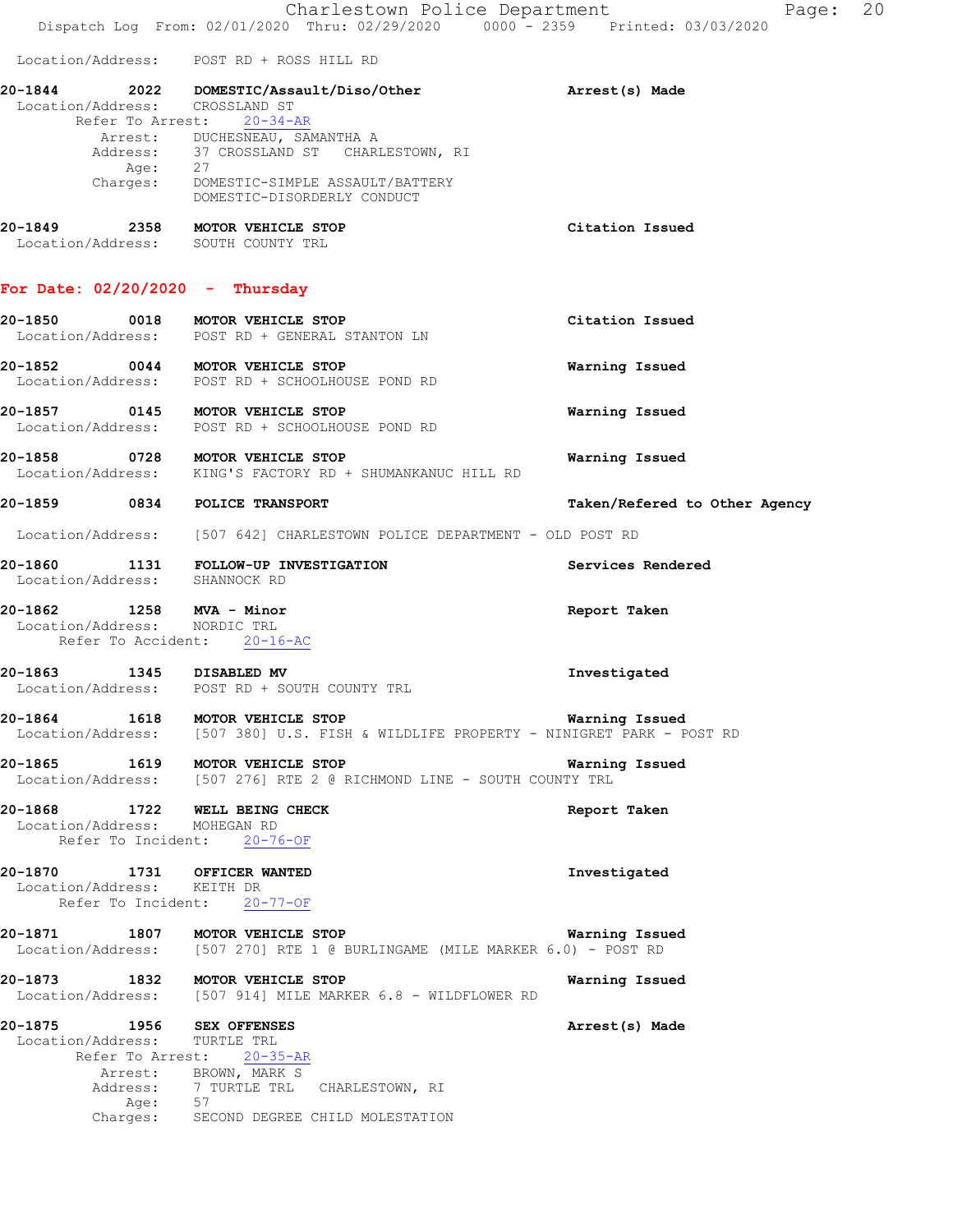| 20-1876           | 2331 | ALARM, CO DETECTOR | Investigated |
|-------------------|------|--------------------|--------------|
| Location/Address: |      | HANNA'S RD         |              |

## **For Date: 02/21/2020 - Friday**

| 20-1888 0112 DISABLED MV      |                              | Location/Address: NARROW LN + KNUDSEN DR                                                                                           | Services Rendered             |
|-------------------------------|------------------------------|------------------------------------------------------------------------------------------------------------------------------------|-------------------------------|
| Location/Address: KLONDIKE RD |                              | 20-1891 0559 ANIMAL COMPLAINT                                                                                                      | Investigated                  |
|                               |                              | 20-1892 0809 ALARM, BURGLAR<br>Location/Address: COLUMBIA HEIGHTS OVAL                                                             | <b>False Alarm</b>            |
|                               |                              | 0848 MOTOR VEHICLE STOP DERECTOR VERSION ON A LOCATION/Address: [507 260] RTE 1 @ GENERAL STANTON - POST RD                        | <b>Warning Issued</b>         |
|                               |                              | 20-1894 1011 POLICE TRANSPORT                                                                                                      | Taken/Refered to Other Agency |
|                               |                              | Location/Address: [507 642] CHARLESTOWN POLICE DEPARTMENT - OLD POST RD                                                            |                               |
|                               |                              | 20-1895 1102 MOTOR VEHICLE STOP                                                                                                    | No Action Required            |
|                               |                              | Location/Address: [507 260] RTE 1 @ GENERAL STANTON - POST RD                                                                      |                               |
|                               |                              | 20-1898 1604 FOLLOW-UP INVESTIGATION<br>Location/Address: SAND HILL RD                                                             | Investigated                  |
|                               |                              | 20-1899 1627 FOLLOW-UP INVESTIGATION<br>Location/Address: SAND HILL RD                                                             | Investigated                  |
|                               |                              | 20-1900 1659 OFFICER WANTED<br>Location/Address: MOHEGAN RD<br>Refer To Incident: 20-78-OF                                         | Services Rendered             |
|                               |                              | Location/Address: [507 642] CHARLESTOWN POLICE DEPARTMENT - OLD POST RD                                                            |                               |
|                               |                              | 20-1903 1959 MOTOR VEHICLE STOP<br>Location/Address: [507 260] RTE 1 @ GENERAL STANTON - POST RD                                   | Warning Issued                |
|                               |                              | <b>Warning Issued</b><br>20-1904 2016 MOTOR VEHICLE STOP<br>Location/Address: [507 260] RTE 1 @ GENERAL STANTON - POST RD          |                               |
|                               |                              | 20-1905 2026 SUSPICIOUS ACTIVITY/VEHICLE COMPUTE Unfounded<br>Location/Address: SHUMANKANUC HILL RD                                |                               |
|                               |                              | 20-1906 2035 SUSPICIOUS ACTIVITY/VEHICLE No Action Required                                                                        |                               |
|                               |                              | Location/Address: [507 19] CHARLESTOWN ELEMENTARY SCHOOL - CAROLINA BACK RD                                                        |                               |
| 20-1910 2057                  |                              | MOTOR VEHICLE STOP<br>Location/Address: [507 283] RTE 2 @ GIFT BARN - SOUTH COUNTY TRL                                             | Warning Issued                |
|                               |                              | 20-1911 2106 MOTOR VEHICLE STOP<br>Location/Address: POST RD + PROSSER TRL                                                         | Citation Issued               |
| 20-1913                       |                              | 2230 MOTOR VEHICLE STOP<br>Location/Address: [507 260] RTE 1 @ GENERAL STANTON - POST RD<br>Refer To Arrest: 20-36-AR              | Arrest(s) Made                |
|                               | Age:                         | Arrest: SANTIAGO, ISAIAH L<br>Address: 316 E JUNIPER HAZLETON, PA<br>21                                                            |                               |
|                               | Charges:<br>Refer To Arrest: | POSSESSION OF SCHEDULE I, II, III, IV, V<br>$20 - 37 - AR$                                                                         |                               |
|                               |                              | Arrest: REEVES, DAVION TERRENCE                                                                                                    |                               |
|                               |                              | Address: 32 W BROAD ST Apt. #1 HAZLETON, PA                                                                                        |                               |
|                               | Charges:                     | Age: 22<br>rges: MANUF/DEL/POSS W/ INTENT MANUF/DEL SCH I/II CONT SUB-1ST OFF<br>POSSESSION OF MARIJUANA-MORE THAN 1 OUNCE-1ST OFF |                               |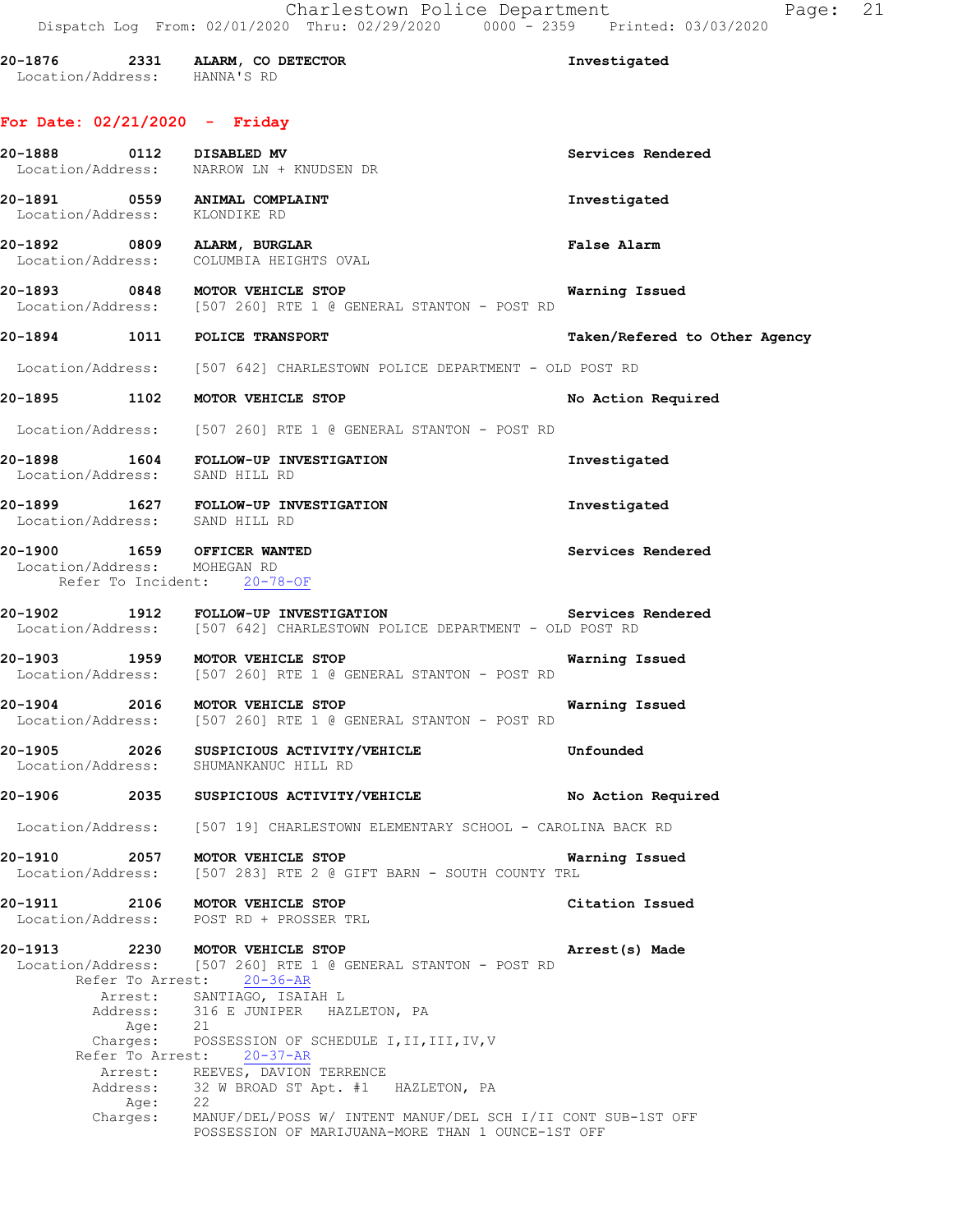## **For Date: 02/22/2020 - Saturday**

| 20-1923 0333                                                    | POLICE TRANSPORT<br>Location/Address: [507 642] CHARLESTOWN POLICE DEPARTMENT - OLD POST RD                                                                                                                                                  | Services Rendered  |
|-----------------------------------------------------------------|----------------------------------------------------------------------------------------------------------------------------------------------------------------------------------------------------------------------------------------------|--------------------|
| 20-1924 0742 MOTOR VEHICLE STOP                                 | Location/Address: RTE - POST RD + WILDFLOWER RD                                                                                                                                                                                              | Warning Issued     |
| 20-1925 1011 MOTOR VEHICLE STOP                                 | Vicinity of: POST RD + NARROW LN                                                                                                                                                                                                             | Warning Issued     |
| 20-1926 1012 MOTOR VEHICLE STOP                                 | Vicinity of: [507 850] CROSS MILLS FIRE STATION - OLD POST RD<br>Refer To Summons: 20-38-AR<br>Summons: COZZOLINO, MARK J<br>Address: 5680 POST RD Apt. #3 CHARLESTOWN, RI<br>Age: 38<br>Charges: Driving with Expired License - 1st Offense | Arrest(s) Made     |
| 20-1927 1137 LARCENY                                            | Location/Address: [507 420] ARNOLDA ROUND RD<br>Refer To Incident: 20-79-OF                                                                                                                                                                  | Report Taken       |
|                                                                 | 20-1929 1246 MOTOR VEHICLE STOP Citation Issued<br>Location/Address: [507 327] CHARLESTOWN BEACH TOWN PARKING LOT - CHARLESTOWN BEACH RD                                                                                                     |                    |
|                                                                 | 20-1930 1309 ANIMAL COMPLAINT<br>Location/Address: BUCKEYE BROOK RD + CHARLES AVE                                                                                                                                                            | Could Not Locate   |
| 20-1931 1318 VANDALISM<br>Location/Address: OLD POST RD         | Refer To Incident: 20-80-OF                                                                                                                                                                                                                  | Investigated       |
| 20-1932 1345 WELL BEING CHECK                                   |                                                                                                                                                                                                                                              | No Action Required |
|                                                                 | Location/Address: [507 940] 45 MOHEGAN ROAD - MOHEGAN RD                                                                                                                                                                                     |                    |
| Location/Address: NORTH NIANTIC DR                              | 20-1933 1434 MOTOR VEHICLE COMPLAINT                                                                                                                                                                                                         | Investigated       |
|                                                                 | 20-1934 1519 ASSIST OTHER AGENCY Service<br>Location/Address: [507 22] BURLINGAME - NORTH CAMP - BUCKEYE BROOK RD                                                                                                                            | Services Rendered  |
| 20-1935 1546 FIRE, OTHER<br>Location/Address: ALTON CAROLINA RD |                                                                                                                                                                                                                                              | False Alarm        |
| 20-1936  1549  VANDALISM<br>Location/Address: BISCUIT CITY RD   |                                                                                                                                                                                                                                              | Investigated       |
| 20-1937 1714 MOTOR VEHICLE STOP                                 | Location/Address: NORTH NIANTIC DR + BLUEBERRY LN                                                                                                                                                                                            | Citation Issued    |
| 20-1940 2106 MOTOR VEHICLE STOP                                 | Vicinity of: [507 364] CROTTY AND SONS AUTO BODY - SOUTH COUNTY TRL                                                                                                                                                                          | Warning Issued     |
| 20-1941 2123 FIRE, STRUCTURE<br>Location/Address: KLONDIKE RD   |                                                                                                                                                                                                                                              | Investigated       |
| For Date: $02/23/2020 -$ Sunday                                 |                                                                                                                                                                                                                                              |                    |
| 20-1943 0057 MOTOR VEHICLE STOP                                 | Location/Address: [507 941] DRIVING RANGE - POST RD                                                                                                                                                                                          | Warning Issued     |
| 20-1952                                                         | 0158 MOTOR VEHICLE STOP<br>Location/Address: WESTERLY LINE - POST RD                                                                                                                                                                         | Warning Issued     |

**20-1953 0205 MOTOR VEHICLE STOP Warning Issued**  Location/Address: OLD POST RD + GOLF CLUB DR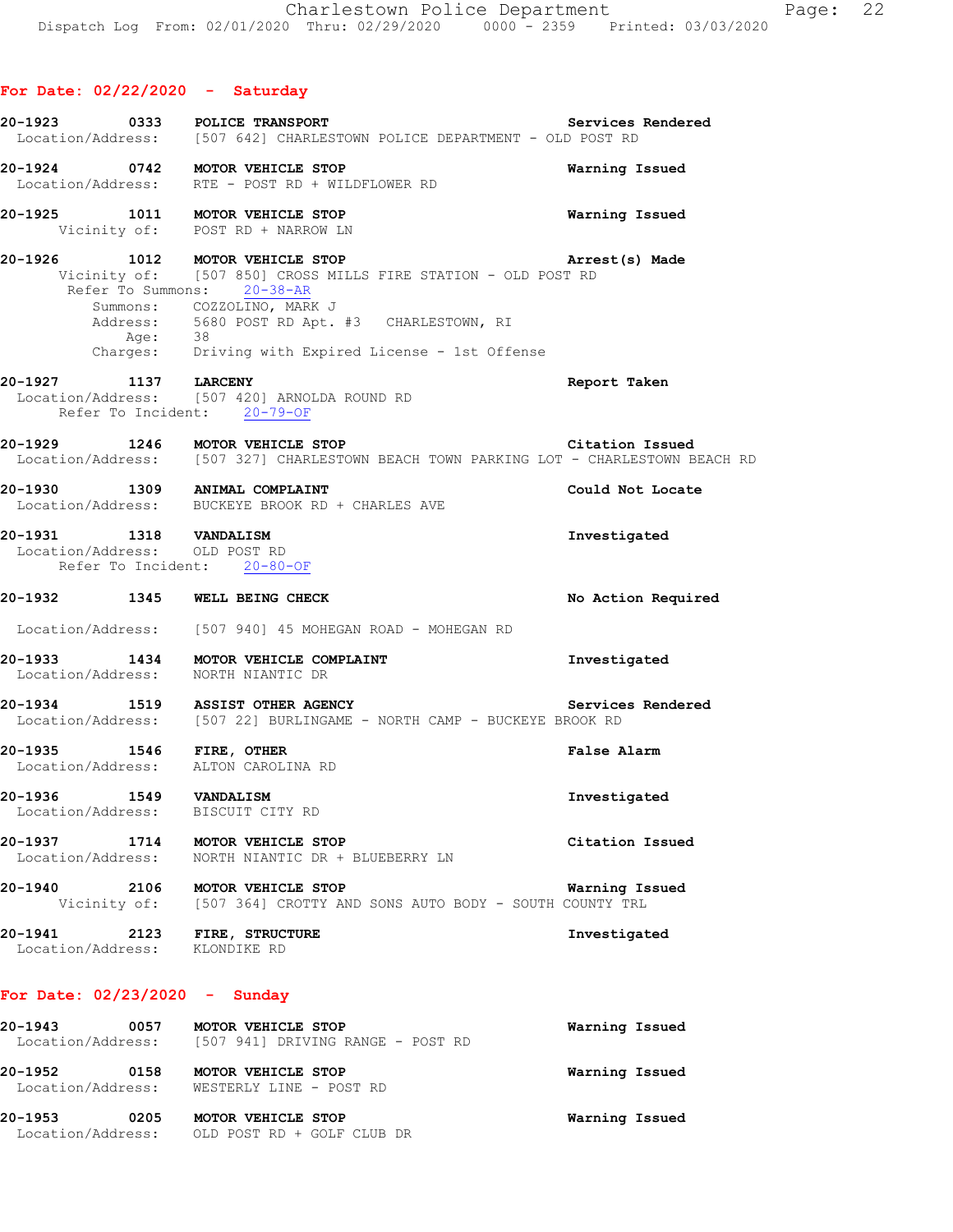|         |                    | 20-1959 0507 TRAFFIC CONTROL<br>Location/Address: SOUTH COUNTY TRL + MAPLE LAKE FARM RD                                                                                                                          | Citation Issued         |
|---------|--------------------|------------------------------------------------------------------------------------------------------------------------------------------------------------------------------------------------------------------|-------------------------|
|         |                    | 20-1960 0604 MOTOR VEHICLE STOP<br>Location/Address: POST RD + GENERAL STANTON LN                                                                                                                                | Warning Issued          |
|         |                    | 20-1961 1215 MOTOR VEHICLE STOP<br>Location/Address: POST RD + BEND RD                                                                                                                                           | Warning Issued          |
|         |                    | 20-1962 1224 ASSIST CITIZEN                                                                                                                                                                                      | No Action Required      |
|         |                    | Location/Address: [507 416] MOHEGAN RD                                                                                                                                                                           |                         |
|         |                    | <b>20-1965</b> 1259 MOTOR VEHICLE STOP MORE ARAGE (MILE MARKER 9.6) - POST RD Location/Address: [507 261] RTE 1 @ STATE GARAGE (MILE MARKER 9.6) - POST RD                                                       | Warning Issued          |
|         |                    | 20-1968 1510 FIRE, OTHER<br>Location/Address: SAGAMORE DR                                                                                                                                                        | Extinquished            |
|         |                    | 20-1971 1635 MOTOR VEHICLE STOP<br>Location/Address: [507 100] RTE 1 @ FIORES (MILE MARKER 8.0) - POST RD                                                                                                        | Warning Issued          |
|         |                    | 20-1973 1649 MOTOR VEHICLE STOP<br>Location/Address: [507 100] RTE 1 @ FIORES (MILE MARKER 8.0) - POST RD                                                                                                        | Warning Issued          |
|         |                    | 20-1975 1726 MOTOR VEHICLE STOP<br>Location/Address: SOUTH COUNTY TRL + EAST CHARLES ST                                                                                                                          | Warning Issued          |
|         |                    | 20-1976 1727 MOTOR VEHICLE STOP<br>Location/Address: SOUTH COUNTY TRL + CAROLINA BACK RD<br>Refer To Summons: 20-39-AR                                                                                           | Arrest(s) Made          |
|         |                    | Summons: ESTEVES, JOHN<br>Address: 5 EAST BAYVIEW RD CHARLESTOWN, RI                                                                                                                                             |                         |
|         | Age:               | 42<br>Charges: DRIVING WITH EXPIRED LICENSE OR WITHOUT LIC-1ST OFF                                                                                                                                               |                         |
|         |                    | 20-1977 1825 MOTOR VEHICLE STOP<br>Location/Address: POST RD + WILDFLOWER RD                                                                                                                                     | Warning Issued          |
|         |                    | 20-1979 2032 MOTOR VEHICLE STOP<br>Location/Address: SOUTH COUNTY TRL + NEW BISCUIT CITY RD<br>Refer To Summons: 20-40-AR<br>Summons: HAWKSLEY, FINNEGAN<br>Address: 2 PERIWINKLE RD NARRAGANSETT, RI<br>Age: 18 | Arrest(s) Made          |
|         |                    | Charges: DRIVING WITH EXPIRED LICENSE OR WITHOUT LIC-1ST OFF                                                                                                                                                     |                         |
| 20-1980 | Refer To Summons:  | 2053 MOTOR VEHICLE STOP<br>Vicinity of: [507 607] RTE 1 @ BESTWAY - POST RD<br>$20 - 41 - AR$<br>Summons: LENNON, RIYAN L                                                                                        | Arrest(s) Made          |
|         | Age:               | Address: 11 CANTON ST BRADFORD, RI<br>23                                                                                                                                                                         |                         |
|         | Charges:           | DRIVING WITH SUSPENDED/REVOKED/CANCELLED LIC-1ST OFF                                                                                                                                                             |                         |
| 20-1981 |                    | 2125 MOTOR VEHICLE STOP<br>Location/Address: [507 258] RTE 1 @ SOUTH KINGSTOWN LINE (MM 11.4) - POST RD                                                                                                          | Warning Issued          |
|         |                    | For Date: $02/24/2020 -$ Monday                                                                                                                                                                                  |                         |
| 20-1983 |                    | 0003 OFFICER WANTED                                                                                                                                                                                              | Transported to Hospital |
|         | Refer To Incident: | Vicinity of: WIITALA DR + S COUNTY TRL<br>$20 - 81 - OF$                                                                                                                                                         |                         |

| 20-1996           | 0509 | <b>TRAFFIC CONTROL</b>                |  |  |  | Services Rendered |  |
|-------------------|------|---------------------------------------|--|--|--|-------------------|--|
| Location/Address: |      | SOUTH COUNTY TRL + MAPLE LAKE FARM RD |  |  |  |                   |  |

**20-1997 0600 MOTOR VEHICLE STOP Warning Issued**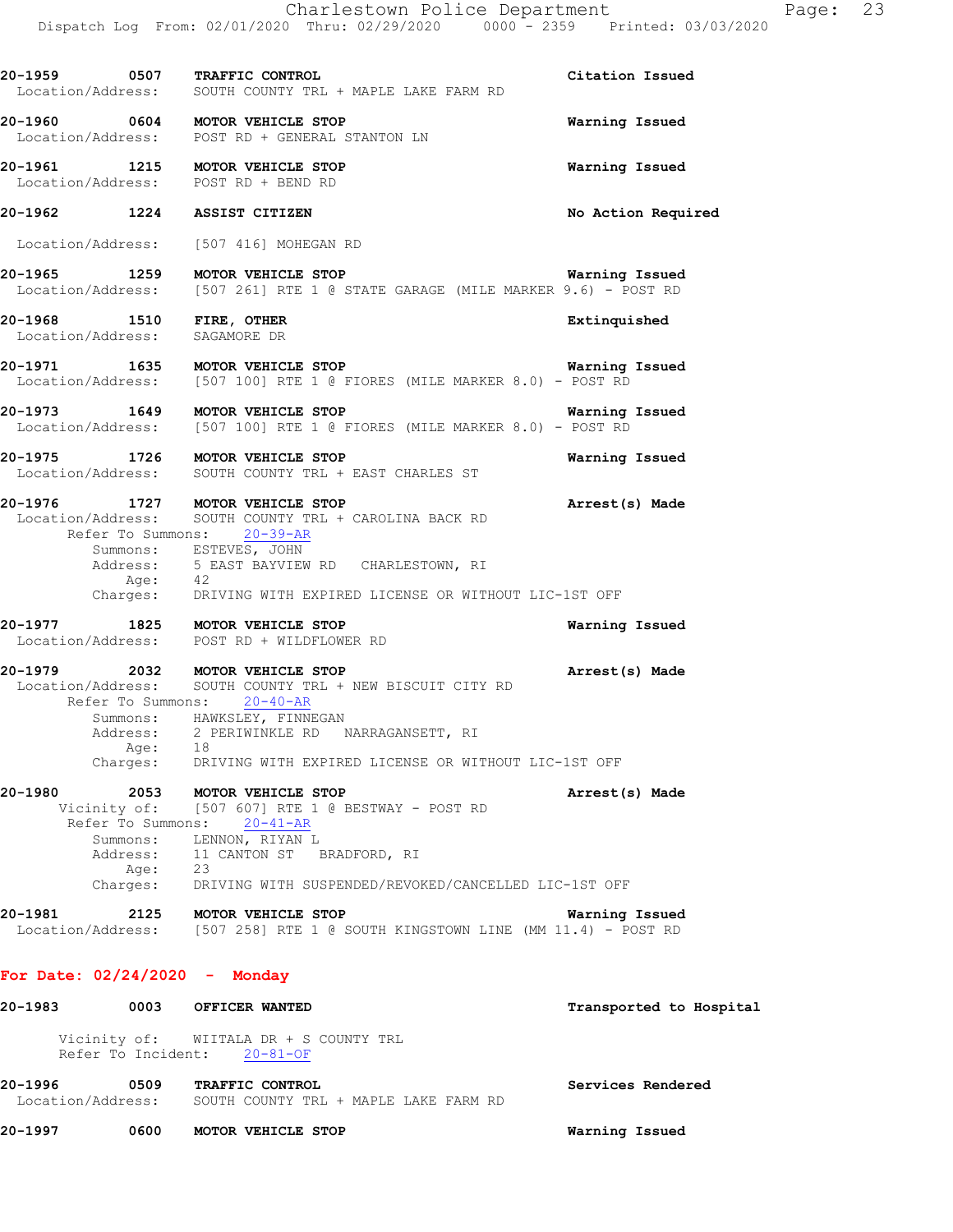|                      |                   | Charlestown Police Department<br>Dispatch Log From: 02/01/2020 Thru: 02/29/2020 0000 - 2359 Printed: 03/03/2020                                                                                                                                                                          | Page: 24                 |  |
|----------------------|-------------------|------------------------------------------------------------------------------------------------------------------------------------------------------------------------------------------------------------------------------------------------------------------------------------------|--------------------------|--|
|                      |                   | Location/Address: BEND RD + POST RD                                                                                                                                                                                                                                                      |                          |  |
|                      |                   | 20-1998 0625 MOTOR VEHICLE STOP<br>Location/Address: SOUTH COUNTY TRL                                                                                                                                                                                                                    | Warning Issued           |  |
|                      |                   | 20-1999 0714 POLICE INFORMATION<br>Location/Address: WHITE TAIL CIR                                                                                                                                                                                                                      | Investigated             |  |
|                      |                   | 20-2004 0944 MOTOR VEHICLE COMPLAINT<br>Vicinity of: ROSS HILL RD                                                                                                                                                                                                                        | Could Not Locate         |  |
|                      |                   | 20-2006 1044 ALARM, BURGLAR<br>Location/Address: [507 868] MICHAEL'S GARAGE - POST RD                                                                                                                                                                                                    | Investigated             |  |
|                      |                   | 20-2007 1102 FIRE, OTHER<br>Location/Address: [507 72] CUMBERLAND FARMS - OLD POST RD                                                                                                                                                                                                    | Investigated             |  |
|                      |                   | 20-2008 1147 ALARM, BURGLAR<br>Location/Address: [507 816] DRIFTWOOD DR                                                                                                                                                                                                                  | Investigated             |  |
|                      |                   | 20-2009 1150 FIRE, OTHER<br>Location/Address: CHARLESTOWN BEACH RD                                                                                                                                                                                                                       | <b>False Alarm</b>       |  |
|                      |                   | 20-2010 1256 ALARM, BURGLAR                                                                                                                                                                                                                                                              | Building Checked/Secured |  |
|                      |                   | Location/Address: MOULTON PL                                                                                                                                                                                                                                                             |                          |  |
| 20-2014 1414 LARCENY |                   | Location/Address: [507 45] RIPPY'S LIQUOR MART - SOUTH COUNTY TRL                                                                                                                                                                                                                        | Investigated             |  |
|                      |                   | 20-2015 1617 MOTOR VEHICLE STOP<br>Location/Address: [507 270] RTE 1 @ BURLINGAME (MILE MARKER 6.0) - POST RD                                                                                                                                                                            | Warning Issued           |  |
|                      |                   | 20-2016 1632 MOTOR VEHICLE STOP<br>Location/Address: [507 263] RTE 1 @ TOURIST INFO (MILE MARKER 7.6) - POST RD                                                                                                                                                                          | Warning Issued           |  |
|                      |                   | 20-2017 1636 MOTOR VEHICLE COMPLAINT<br>Vicinity of: SOUTH COUNTY TRL + NEW BISCUIT CITY RD                                                                                                                                                                                              | Could Not Locate         |  |
|                      |                   | 20-2018 1702 MOTOR VEHICLE STOP 120 120 Marning Issued<br>Location/Address: [507 279] RTE 2 @ CHARLESTOWN TOWN HALL - SOUTH COUNTY TRL                                                                                                                                                   |                          |  |
|                      |                   | 20-2019 1720 MOTOR VEHICLE STOP<br>Location/Address: POST RD + SCHOOLHOUSE POND RD                                                                                                                                                                                                       | Warning Issued           |  |
|                      |                   | 20-2020 1733 MOTOR VEHICLE STOP<br>Location/Address: [507 261] RTE 1 @ STATE GARAGE (MILE MARKER 9.6) - POST RD                                                                                                                                                                          | Warning Issued           |  |
|                      |                   | 20-2021 1737 MOTOR VEHICLE STOP<br>Location/Address: [507 260] RTE 1 @ GENERAL STANTON - POST RD                                                                                                                                                                                         | Warning Issued           |  |
|                      |                   | 20-2022 1742 MOTOR VEHICLE STOP<br>Location/Address: [507 100] RTE 1 @ FIORES (MILE MARKER 8.0) - POST RD<br>Refer To Summons: 20-42-AR<br>Summons: PIQUETTE, BENJAMIN J<br>Address: 3 AVE D NARRAGANSETT, RI<br>Age: 35<br>Charges: DRIVING WITH EXPIRED LICENSE OR WITHOUT LIC-1ST OFF | Arrest(s) Made           |  |
|                      |                   |                                                                                                                                                                                                                                                                                          |                          |  |
|                      |                   | 20-2023 1745 MOTOR VEHICLE STOP<br>Location/Address: POST RD + LAKESIDE DR                                                                                                                                                                                                               | Warning Issued           |  |
|                      | Location/Address: | 20-2024 1750 MOTOR VEHICLE STOP<br>SOUTH COUNTY TRL + CAROLINA BACK RD                                                                                                                                                                                                                   | Warning Issued           |  |
|                      |                   | 20-2025 1821 MOTOR VEHICLE STOP<br>Location/Address: [507 260] RTE 1 @ GENERAL STANTON - POST RD                                                                                                                                                                                         | Warning Issued           |  |
|                      |                   | 20-2026 2029 MOTOR VEHICLE STOP                                                                                                                                                                                                                                                          | No Action Required       |  |
|                      |                   | Location/Address: POST RD + BEND RD                                                                                                                                                                                                                                                      |                          |  |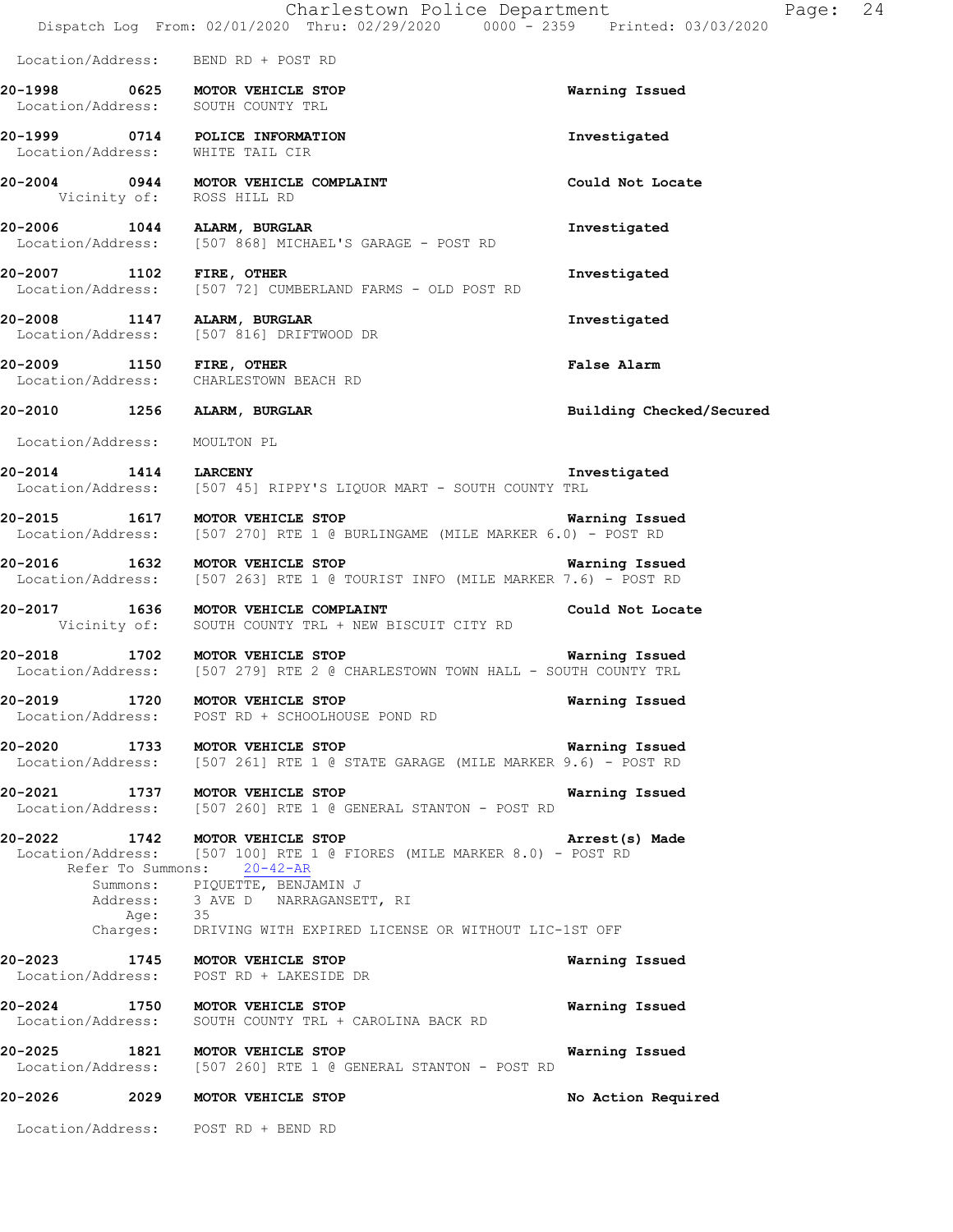| 20-2027 | 2035<br>Location/Address: | MOTOR VEHICLE STOP<br>RICHMOND LINE - SHANNOCK RD | Warning Issued |
|---------|---------------------------|---------------------------------------------------|----------------|
| 20-2028 | 2104                      | MOTOR VEHICLE STOP                                | Warning Issued |

Location/Address: SHANNOCK RD + CEDAR MEADOWS RD

**20-2029 2105 MOTOR VEHICLE STOP Arrest(s) Made**  Location/Address: [507 100] RTE 1 @ FIORES (MILE MARKER 8.0) - POST RD Refer To Summons: 20-43-AR Summons: BARBIER, NICHOLAS A Address: 47A KINGSLAND CT, RD Apt. #5C CHARLESTOWN, RI Age: 41 Charges: Driving with Expired License - 1st Offense **20-2030 2133 MOTOR VEHICLE STOP Warning Issued**  Location/Address: POST RD + SCHOOLHOUSE POND RD **20-2031 2153 MOTOR VEHICLE STOP Warning Issued**  Location/Address: SOUTH COUNTY TRL + JACOB PERRY DR

**20-2032 2312 PHONE CALL No Action Required** 

### **For Date: 02/25/2020 - Tuesday**

| 20-2033 0006 MOTOR VEHICLE STOP                                           | Location/Address: [507 45] RIPPY'S LIQUOR MART - SOUTH COUNTY TRL                          | Warning Issued           |
|---------------------------------------------------------------------------|--------------------------------------------------------------------------------------------|--------------------------|
| 20-2035 0042 MOTOR VEHICLE STOP                                           | Location/Address: [507 258] RTE 1 @ SOUTH KINGSTOWN LINE (MM 11.4) - POST RD               | Warning Issued           |
| 20-2037 0101 MOTOR VEHICLE STOP                                           | Vicinity of: SOUTH COUNTY TRL + CAROLINA BACK RD                                           | Warning Issued           |
| 20-2046 0514 TRAFFIC CONTROL                                              | Location/Address: SOUTH COUNTY TRL + NEW BISCUIT CITY RD                                   | Warning Issued           |
| 20-2047 0517 ALARM, BURGLAR                                               |                                                                                            | Building Checked/Secured |
| Location/Address: [507 810] LOU AVE                                       |                                                                                            |                          |
| 20-2048 0553 TRAFFIC CONTROL                                              | Location/Address: S COUNTY TRL + SHANNOCK RD                                               | Warning Issued           |
|                                                                           | 20-2049 0601 POLICE INFORMATION<br>Location/Address: SOUTH COUNTY TRL + MAPLE LAKE FARM RD | Services Rendered        |
| 20-2050 0601 TRAFFIC CONTROL                                              | Location/Address: SOUTH COUNTY TRL + MAPLE LAKE FARM RD                                    | Services Rendered        |
|                                                                           | 20-2051 0808 MOTOR VEHICLE STOP<br>Location/Address: OLD POST RD + KING TOM DR             | Citation Issued          |
|                                                                           | 20-2052 0826 MOTOR VEHICLE STOP<br>Location/Address: POST RD + SCHOOLHOUSE POND RD         | Warning Issued           |
| 20-2053 0841 MOTOR VEHICLE STOP<br>Location/Address: POST RD + FALCONE LN |                                                                                            | Citation Issued          |
| 20-2054 0907 MOTOR VEHICLE STOP                                           | Location/Address: POST RD + FALCONE LN                                                     | Warning Issued           |
| 20-2055 0929 MOTOR VEHICLE STOP                                           | Location/Address: POST RD + SCHOOLHOUSE POND RD                                            | Citation Issued          |
| 20-2056 0940 MOTOR VEHICLE STOP                                           | Location/Address: POST RD + FALCONE LN                                                     | Warning Issued           |
| 20-2057 0949 MOTOR VEHICLE STOP                                           |                                                                                            | Warning Issued           |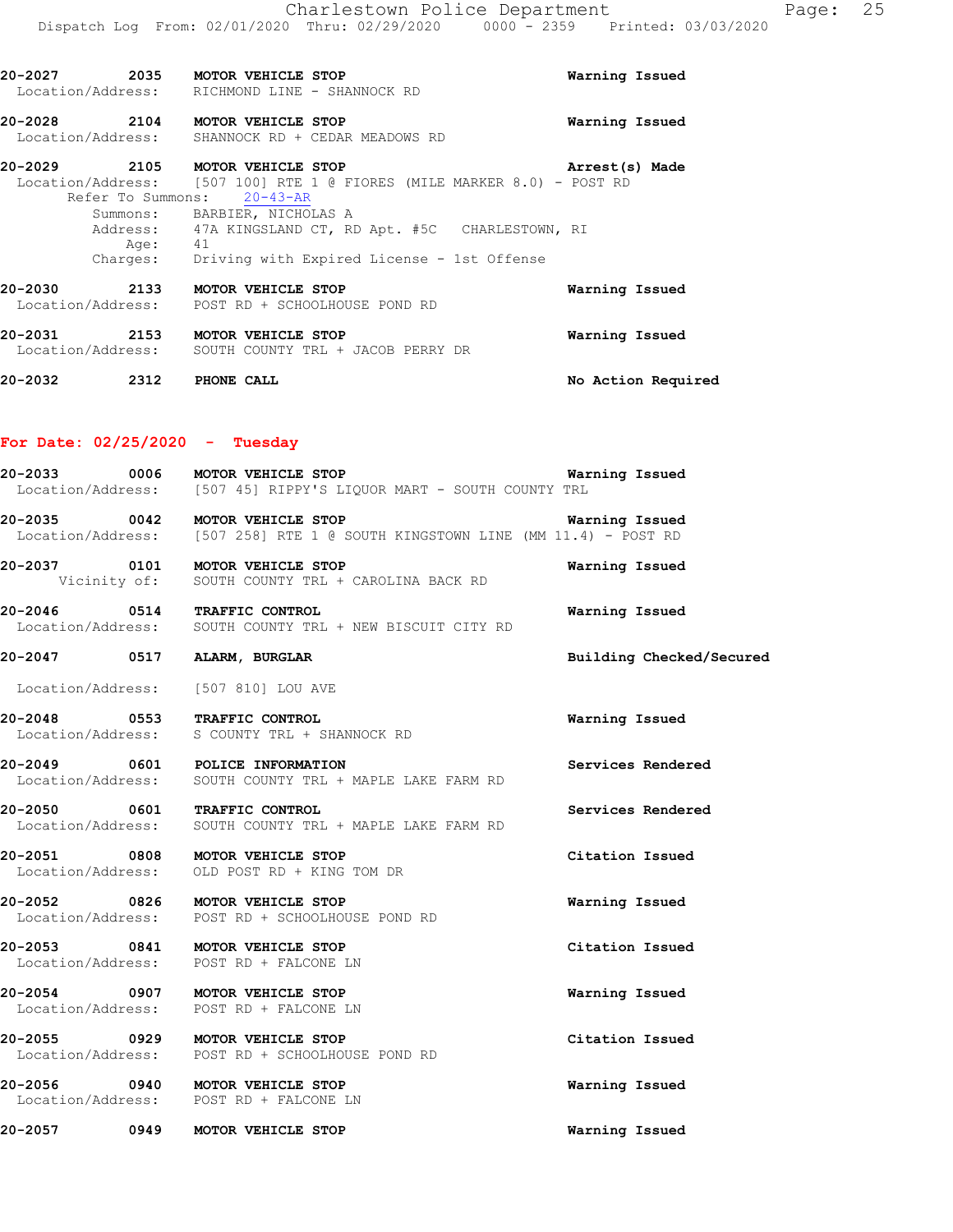|                             |      |                                                                                             | Charlestown Police Department<br>Dispatch Log From: 02/01/2020 Thru: 02/29/2020 0000 - 2359 Printed: 03/03/2020                  |                         | Page: 26 |
|-----------------------------|------|---------------------------------------------------------------------------------------------|----------------------------------------------------------------------------------------------------------------------------------|-------------------------|----------|
|                             |      |                                                                                             | Location/Address: POST RD + SCHOOLHOUSE POND RD                                                                                  |                         |          |
|                             |      | 20-2058 0957 MOTOR VEHICLE STOP<br>Refer To Summons: 20-44-AR<br>Summons: STREETE, RONIEL S | Location/Address: [507 260] RTE 1 @ GENERAL STANTON - POST RD                                                                    | Arrest(s) Made          |          |
|                             | Age: | 27                                                                                          | Address: 47 WARREN AVE Apt. #1 HYDE PARK, MA<br>Charges: Driving after denial, suspension or revocation of license - 1st Offense |                         |          |
|                             |      |                                                                                             | 20-2060 1238 MOTOR VEHICLE STOP<br>Location/Address: [507 262] RTE 1 @ LIQUOR STORE (MILE MARKER 9.2) - POST RD                  | Warning Issued          |          |
|                             |      | 20-2063 1406 FIRE, OTHER<br>Location/Address: CHARLES AVE                                   |                                                                                                                                  | Extinquished            |          |
|                             |      | 20-2064 1609 MOTOR VEHICLE STOP                                                             |                                                                                                                                  | No Action Required      |          |
|                             |      |                                                                                             | Location/Address: [507 923] MILE MARKER 10.2 - FALCONE LN                                                                        |                         |          |
| Location/Address:           |      | 20-2065 1615 ALARM, CO DETECTOR<br>BOTKA WOODS DR                                           |                                                                                                                                  | False Alarm             |          |
|                             |      | 20-2066 1627 MOTOR VEHICLE STOP<br>Vicinity of: OLD POST RD                                 |                                                                                                                                  | Citation Issued         |          |
|                             |      | 20-2067 1651 MOTOR VEHICLE STOP<br>Vicinity of: NEW BISCUIT CITY RD                         |                                                                                                                                  | Citation Issued         |          |
|                             |      | 20-2068 1704 MOTOR VEHICLE STOP<br>Location/Address: POST RD + ROSS HILL RD                 |                                                                                                                                  | Citation Issued         |          |
|                             |      | 20-2069 1714 MOTOR VEHICLE STOP                                                             | Location/Address: [507 284] RTE 91 @ RICHMOND LINE - ALTON CAROLINA RD                                                           | Warning Issued          |          |
| Location/Address: PEQUOT DR |      | Refer To Incident: 20-82-OF                                                                 | 20-2071 1722 LOST/STOLEN LICENSE PLATES                                                                                          | Report Taken            |          |
|                             |      | 20-2070 1724 MOTOR VEHICLE STOP<br>Location/Address: POST RD + BEND RD                      |                                                                                                                                  | Warning Issued          |          |
|                             |      | 20-2073 1913 MOTOR VEHICLE STOP                                                             | Location/Address: [507 269] RTE 1 @ DRIVING RANGE - POST RD                                                                      | Warning Issued          |          |
|                             |      | 20-2075 2006 PSYCHOLOGICAL EMERGENCY                                                        |                                                                                                                                  | Transported to Hospital |          |
|                             |      | Refer To Incident: 20-83-OF                                                                 | Location/Address: [507 435] SOUTH SHORE MENTAL HEALTH CHARLESTOWN HOUS - OLD POST RD                                             |                         |          |
|                             |      | 20-2077 2053 MOTOR VEHICLE STOP                                                             | Location/Address: POST RD + KING'S FACTORY RD                                                                                    | Warning Issued          |          |
|                             |      |                                                                                             | 20-2078  2107   MOTOR VEHICLE STOP<br>Location/Address: [507 276] RTE 2 @ RICHMOND LINE - SOUTH COUNTY TRL                       | Warning Issued          |          |
|                             |      | 20-2079 2111 MOTOR VEHICLE STOP                                                             | Location/Address: BUCKEYE BROOK RD + STILL WATER RD                                                                              | Warning Issued          |          |
|                             |      |                                                                                             |                                                                                                                                  |                         |          |
|                             |      |                                                                                             | Location/Address: [507 415] FRANCIS C CARTER MEMORIAL PRESERVE - CAROLINA BACK RD                                                |                         |          |
|                             |      | 20-2082 2208 MOTOR VEHICLE STOP<br>Location/Address: POST RD + BEND RD                      |                                                                                                                                  | Warning Issued          |          |
|                             |      |                                                                                             |                                                                                                                                  |                         |          |

# **For Date: 02/26/2020 - Wednesday**

| 20-2087           | 0006 | DOMESTIC/Assault/Diso/Other | Arrest(s) Made |
|-------------------|------|-----------------------------|----------------|
| Location/Address: |      | KING'S FACTORY RD           |                |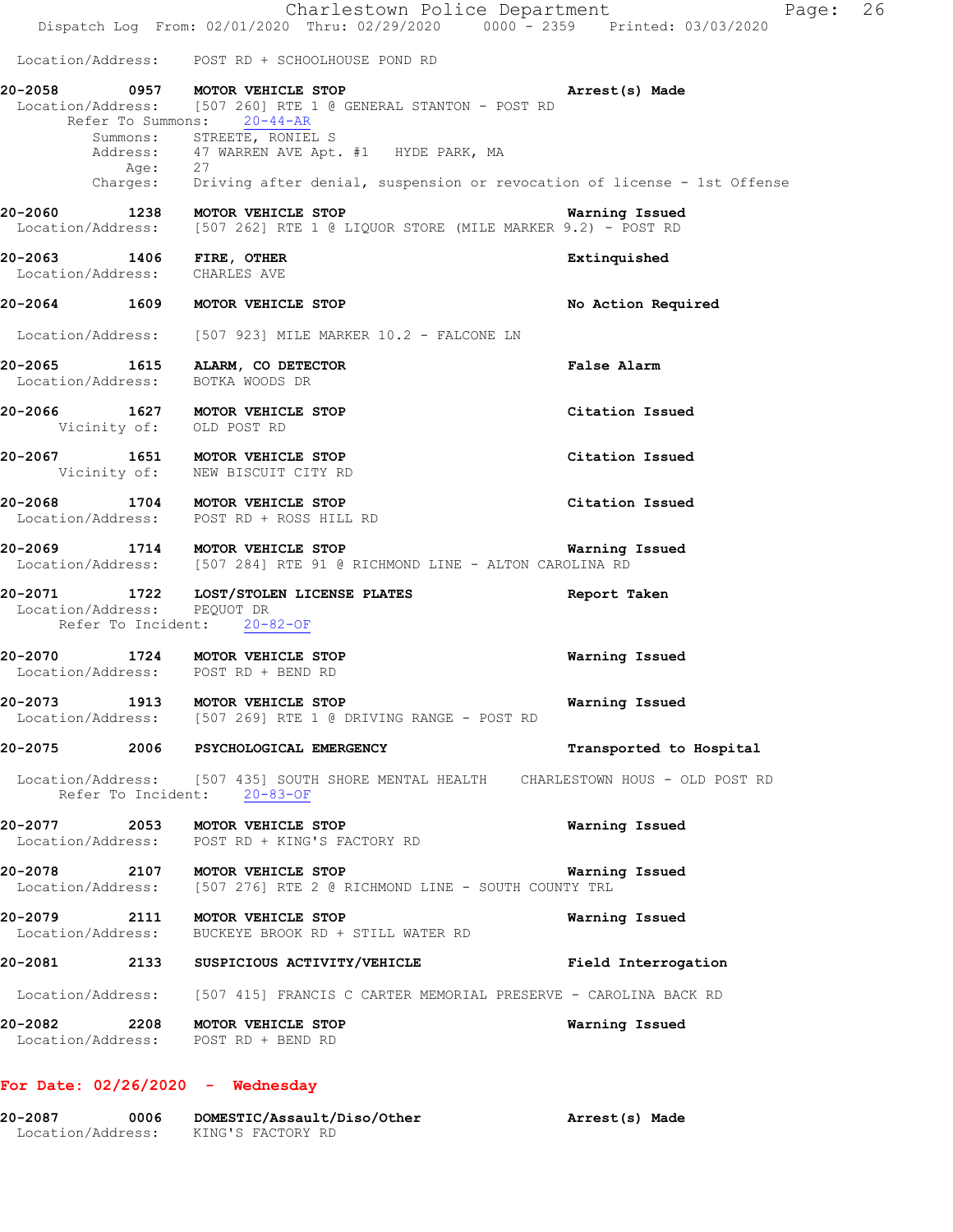|                                                                                                                 |                                                                                             | Charlestown Police Department<br>Dispatch Log From: 02/01/2020 Thru: 02/29/2020 0000 - 2359 Printed: 03/03/2020 |                |                          | Page: | 27 |
|-----------------------------------------------------------------------------------------------------------------|---------------------------------------------------------------------------------------------|-----------------------------------------------------------------------------------------------------------------|----------------|--------------------------|-------|----|
|                                                                                                                 |                                                                                             |                                                                                                                 |                |                          |       |    |
| Age:                                                                                                            | Refer To Arrest: 20-45-AR<br>Juvenile Arrest<br>17                                          |                                                                                                                 |                |                          |       |    |
|                                                                                                                 | Charges: DISORDERLY CONDUCT                                                                 | VANDALISM/MALICIOUS INJURY TO PROPERTY                                                                          |                |                          |       |    |
| 20-2088 0519 MOTOR VEHICLE STOP<br>Location/Address: SOUTH COUNTY TRL + MAPLE LAKE FARM RD                      |                                                                                             |                                                                                                                 |                | Warning Issued           |       |    |
| 20-2089 0530 MOTOR VEHICLE STOP<br>Location/Address: RICHMOND LINE - SOUTH COUNTY TRL                           |                                                                                             |                                                                                                                 |                | Citation Issued          |       |    |
| 20-2090 0903 MOTOR VEHICLE STOP<br>Location/Address: POST RD + SCHOOLHOUSE POND RD                              |                                                                                             |                                                                                                                 |                | Warning Issued           |       |    |
| 20-2091 0922 MOTOR VEHICLE STOP<br>Location/Address: POST RD + SCHOOLHOUSE POND RD                              |                                                                                             |                                                                                                                 |                | Warning Issued           |       |    |
| 20-2092 0930 MOTOR VEHICLE STOP<br>Location/Address: [507 258] RTE 1 @ SOUTH KINGSTOWN LINE (MM 11.4) - POST RD |                                                                                             |                                                                                                                 |                | Warning Issued           |       |    |
| 20-2093 0947 MOTOR VEHICLE STOP<br>Location/Address: POST RD + CROSS MILLS RD                                   |                                                                                             |                                                                                                                 |                | Citation Issued          |       |    |
| 20-2094 1012 MOTOR VEHICLE STOP<br>Location/Address: [507 260] RTE 1 @ GENERAL STANTON - POST RD                |                                                                                             |                                                                                                                 |                | Citation Issued          |       |    |
| 20-2095 1030 ALARM, BURGLAR                                                                                     |                                                                                             |                                                                                                                 |                | Building Checked/Secured |       |    |
| Location/Address: [507 816] DRIFTWOOD DR                                                                        |                                                                                             |                                                                                                                 |                |                          |       |    |
| 20-2096 1041 MOTOR VEHICLE STOP<br>Location/Address: [507 260] RTE 1 @ GENERAL STANTON - POST RD                |                                                                                             |                                                                                                                 |                | Citation Issued          |       |    |
| 20-2097 1116 STOLEN M/V<br>Location/Address: PINE TREE RD<br>Refer To Incident: 20-84-OF                        |                                                                                             |                                                                                                                 | Report Taken   |                          |       |    |
| 20-2098 1135 POLICE INFORMATION<br>Location/Address: [507 62] OCEAN VIEW MOTEL - POST RD<br>Refer To Incident:  | $20 - 85 - OF$                                                                              |                                                                                                                 | Investigated   |                          |       |    |
| 20-2100<br>1246                                                                                                 | <b>ASSIST ELDERLY</b>                                                                       |                                                                                                                 |                | No Action Required       |       |    |
| Location/Address: [507 416] MOHEGAN RD                                                                          |                                                                                             |                                                                                                                 |                |                          |       |    |
| 20-2101 1254 ASSIST ELDERLY<br>Location/Address: SHANNOCK RD                                                    |                                                                                             |                                                                                                                 | Investigated   |                          |       |    |
| 20-2104 1542 MOTOR VEHICLE STOP<br>Location/Address: [507 307] RTE 1A @ CROSS MILLS LIBRARY - OLD POST RD       |                                                                                             |                                                                                                                 | Warning Issued |                          |       |    |
| 20-2105 1603 MOTOR VEHICLE STOP<br>Location/Address:                                                            | KING'S FACTORY RD                                                                           |                                                                                                                 |                | Warning Issued           |       |    |
| 20-2106 1603 MOTOR VEHICLE STOP<br>Location/Address: [507 100] RTE 1 @ FIORES (MILE MARKER 8.0) - POST RD       |                                                                                             |                                                                                                                 | Warning Issued |                          |       |    |
| 20-2107 1615 MOTOR VEHICLE STOP                                                                                 | Vicinity of: KING'S FACTORY RD                                                              |                                                                                                                 |                | Citation Issued          |       |    |
| 20-2109<br>Refer To Summons: 20-46-AR<br>Age:                                                                   | 1630 MOTOR VEHICLE STOP<br>Vicinity of: KING'S FACTORY RD<br>Summons: GALLAGER, MEGAN<br>42 | Address: 560 KING'S FACTORY RD CHARLESTOWN, RI                                                                  |                | Arrest(s) Made           |       |    |
|                                                                                                                 |                                                                                             | Charges: Driving after denial, suspension or revocation of license - 1st Offense                                |                |                          |       |    |
| 20-2110 1639 MOTOR VEHICLE STOP<br>Location/Address: SKAGERRAK RD + CAROLINA BACK RD                            |                                                                                             |                                                                                                                 |                | Arrest(s) Made           |       |    |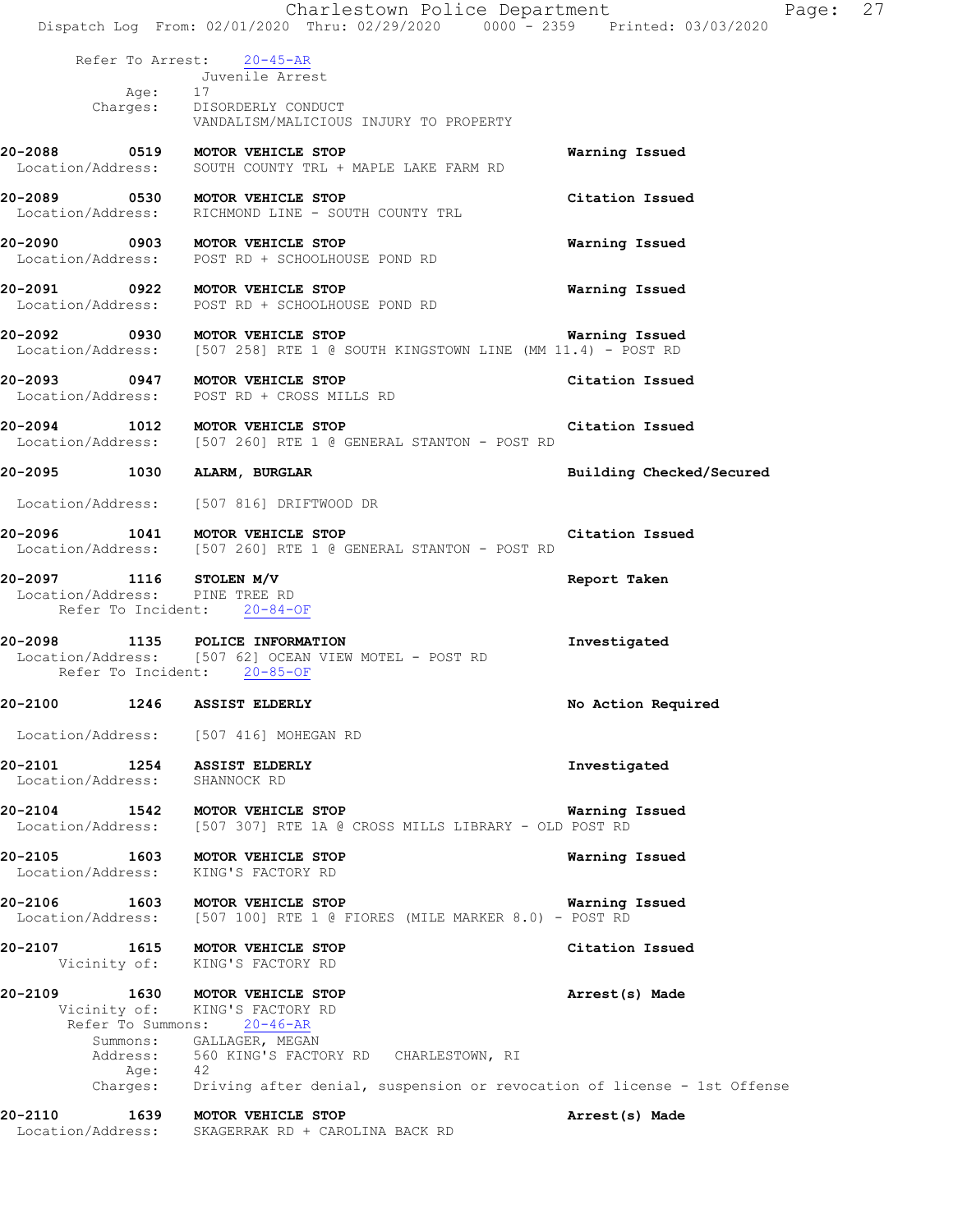Charlestown Police Department Page: 28 Dispatch Log From: 02/01/2020 Thru: 02/29/2020 0000 - 2359 Printed: 03/03/2020 Refer To Summons: 20-47-AR Summons: HALL, CARRIE JOY Address: 75 SKAGERRAK RD CHARLESTOWN, RI<br>Ade: 38 Age:<br>:Charges Driving after denial, suspension or revocation of license - 1st Offense **20-2111 1709 MOTOR VEHICLE STOP Warning Issued**  Location/Address: [507 100] RTE 1 @ FIORES (MILE MARKER 8.0) - POST RD **20-2112 1710 DISABLED MV Services Rendered 1710** DISABLED MV Services Rendered **Services Rendered** [507 914] MILE MARKER 6.8 - WILDFLOWER RD **20-2113 1727 MOTOR VEHICLE STOP Warning Issued**  Location/Address: POST RD + SOUTH COUNTY TRL **20-2114 1744 MOTOR VEHICLE STOP No Action Required**  Location/Address: [507 270] RTE 1 @ BURLINGAME (MILE MARKER 6.0) - POST RD **20-2115 1912 MOTOR VEHICLE STOP Warning Issued**  Location/Address: [507 269] RTE 1 @ DRIVING RANGE - POST RD **20-2117 1943 MOTOR VEHICLE STOP Warning Issued**  Location/Address: [507 276] RTE 2 @ RICHMOND LINE - SOUTH COUNTY TRL **20-2118 2006 MOTOR VEHICLE STOP Warning Issued**  Location/Address: SOUTH COUNTY TRL + MAPLE LAKE FARM RD **20-2119 2036 MOTOR VEHICLE STOP Warning Issued**  Location/Address: [507 269] RTE 1 @ DRIVING RANGE - POST RD **20-2120 2043 MOTOR VEHICLE STOP Arrest(s) Made**  Vicinity of: 23 - SEA VIEW DR Refer To Summons: 20-48-AR Summons: O'LEARY, CALEB Address: 3 MEADOWLARK TER RICHMOND, RI Age: 21 Charges: Driving with Expired License - 1st Offense **20-2121 2116 MOTOR VEHICLE STOP No Action Required**  Location/Address: [507 100] RTE 1 @ FIORES (MILE MARKER 8.0) - POST RD **20-2122 2126 MOTOR VEHICLE STOP No Action Required**  Location/Address: [507 921] MILE MARKER 9.6 - CROSS MILLS RD **20-2123 2158 MOTOR VEHICLE STOP Arrest(s) Made**  Location/Address: [507 266] RTE 1 @ WILLOWS - POST RD Refer To Arrest: 20-49-AR Arrest: KENNEDY, BROOKE A Address: 345 W ALLENTON RD Apt. #6 NORTH KINGSTOWN, RI Age: 26<br>Charges: POS POSSESSION OF SCHEDULE I, II, III, IV, V Driving with Expired License - 1st Offense **20-2125 2248 OFFICER WANTED Investigated**  Location/Address: POND ST **For Date: 02/27/2020 - Thursday 20-2139 0537 OFFICER WANTED Investigated**  Location/Address: INDIAN CHURCH RD **20-2140 0757 ANIMAL COMPLAINT Unfounded**  Location/Address: [507 258] RTE 1 @ SOUTH KINGSTOWN LINE (MM 11.4) - POST RD **20-2141 0815 MOTOR VEHICLE STOP Warning Issued** 

Location/Address: POST RD + LAKESIDE DR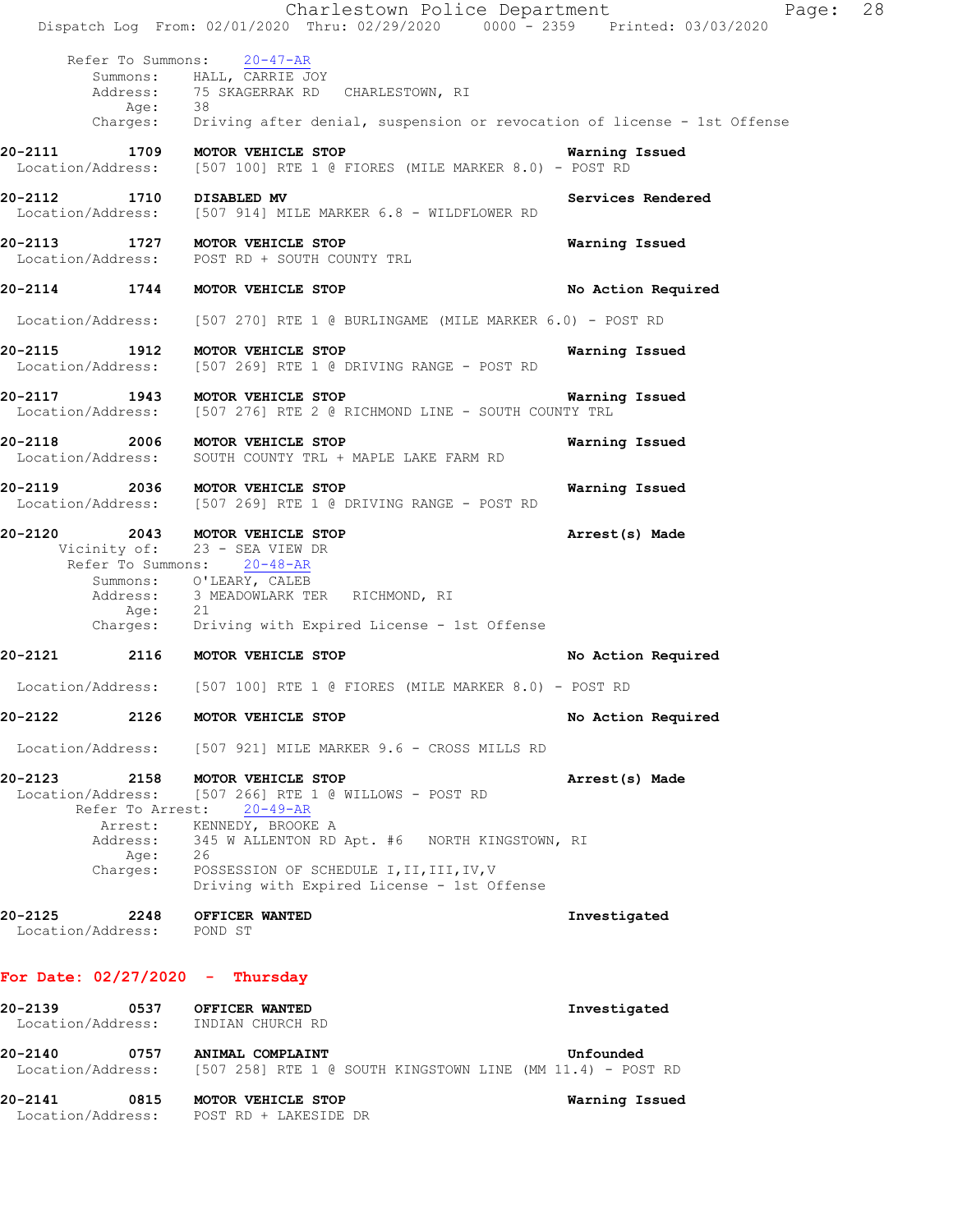|                               | Charlestown Police Department<br>Dispatch Log From: 02/01/2020 Thru: 02/29/2020 0000 - 2359 Printed: 03/03/2020                             |                          | Page: 29 |  |
|-------------------------------|---------------------------------------------------------------------------------------------------------------------------------------------|--------------------------|----------|--|
|                               | 20-2142 0823 MOTOR VEHICLE STOP<br>Location/Address: POST RD + LAKESIDE DR                                                                  | Warning Issued           |          |  |
|                               | 20-2143 0833 MOTOR VEHICLE STOP<br>Location/Address: [507 921] MILE MARKER 9.6 - CROSS MILLS RD                                             | Warning Issued           |          |  |
| Location/Address: SHANNOCK RD | 20-2144 1023 ASSIST ELDERLY                                                                                                                 | Services Rendered        |          |  |
|                               | 20-2145 1027 ASSIST ELDERLY<br>Location/Address: [507 416] MOHEGAN RD                                                                       | Services Rendered        |          |  |
| Location/Address: POND ST     | 20-2146 1028 ASSIST ELDERLY                                                                                                                 | Services Rendered        |          |  |
|                               | 20-2149 1327 ALARM, BURGLAR                                                                                                                 | Building Checked/Secured |          |  |
|                               | Location/Address: [507 591] SOUTHERN WAY                                                                                                    |                          |          |  |
|                               | 20-2150 1350 DUMPING VIOLATIONS<br>Location/Address: LAND HARBOR DR                                                                         | Services Rendered        |          |  |
|                               | 20-2151 1356 MOTOR VEHICLE STOP<br>Location/Address: POST RD + KING'S FACTORY RD                                                            | Citation Issued          |          |  |
|                               | 20-2152 1408 OFFICER WANTED                                                                                                                 | No Action Required       |          |  |
|                               | Location/Address: SCAPA FLOW RD                                                                                                             |                          |          |  |
|                               | 20-2155 1537 MOTOR VEHICLE STOP<br>Location/Address: OLD COACH RD<br>Refer To Incident: 20-86-OF                                            | Citation Issued          |          |  |
|                               | 20-2158 1636 MOTOR VEHICLE STOP<br>Location/Address: [507 302] RTE 1A @ SOUTH SHORE MENTAL HEALTH - OLD POST RD                             | Warning Issued           |          |  |
|                               | 20-2159 1705 MOTOR VEHICLE STOP<br>Location/Address: POST RD + ROSS HILL RD                                                                 | Warning Issued           |          |  |
|                               | 20-2160 1742 MOTOR VEHICLE STOP<br>Location/Address: SOUTH COUNTY TRL + NARROW LN                                                           | Warning Issued           |          |  |
| 20-2161                       | 1804 MOTOR VEHICLE STOP<br>Location/Address: [507 275] RTE 1 @ WESTERLY LINE - POST RD                                                      | Warning Issued           |          |  |
|                               | 20-2164   1857   MVA - Minor<br>Location/Address: [507 279] RTE 2 @ CHARLESTOWN TOWN HALL - SOUTH COUNTY TRL<br>Refer To Accident: 20-17-AC |                          |          |  |
|                               | 20-2165 1858 MOTOR VEHICLE STOP<br>Location/Address: [507 263] RTE 1 @ TOURIST INFO (MILE MARKER 7.6) - POST RD                             | Warning Issued           |          |  |
|                               | 20-2166 2043 MOTOR VEHICLE STOP                                                                                                             | No Action Required       |          |  |
|                               | Location/Address: COLUMBIA HEIGHTS RD + SHANNOCK RD                                                                                         |                          |          |  |
|                               | 20-2168 2107 MOTOR VEHICLE STOP<br>Vicinity of: KING'S FACTORY RD                                                                           | Warning Issued           |          |  |
|                               | 20-2169 2129 MOTOR VEHICLE STOP<br>Location/Address: [507 287] RTE 112 @ CHARLESTOWN ELEMENTARY SCHOOL - CAROLINA BACK RD                   | Warning Issued           |          |  |
|                               | 20-2171 2330 WELL BEING CHECK<br>Location/Address: POST RD + SOUTH COUNTY TRL<br>Refer To Incident: 20-87-OF                                | Investigated             |          |  |
|                               |                                                                                                                                             |                          |          |  |

**20-2173 2355 FOLLOW-UP INVESTIGATION Investigated**  Location/Address: CROSSLAND ST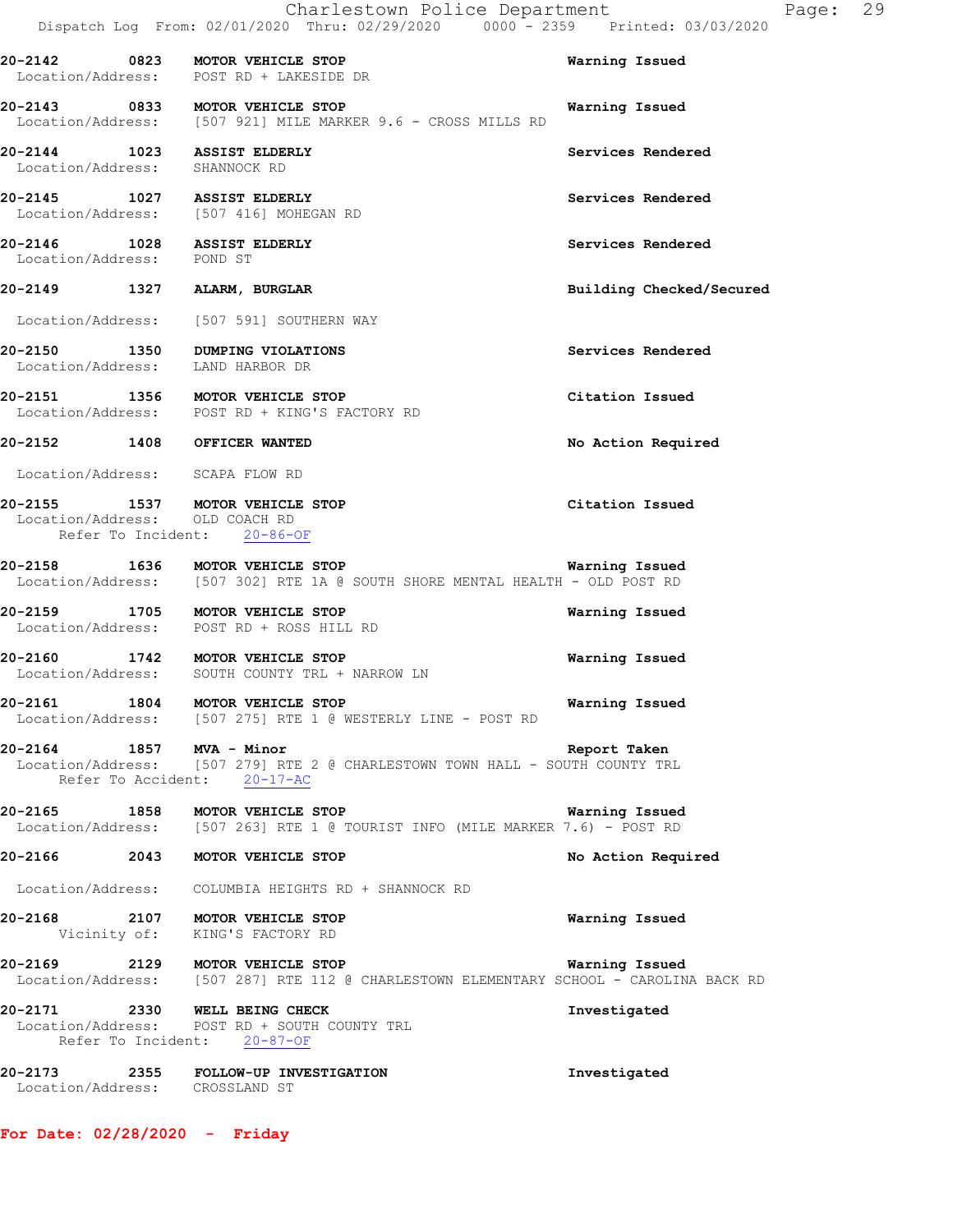**20-2174 0100 MOTOR VEHICLE STOP No Action Required**  Location/Address: [507 918] MILE MARKER 8.0 - POST RD **20-2185 0606 MOTOR VEHICLE STOP Warning Issued**  Location/Address: **20-2186 0807 MOTOR VEHICLE STOP Warning Issued**  Location/Address: POST RD + SCHOOLHOUSE POND RD **20-2187 0814 MOTOR VEHICLE STOP Warning Issued**  Location/Address: POST RD + SCHOOLHOUSE POND RD **20-2188 0816 MOTOR VEHICLE STOP Warning Issued**  Location/Address: POST RD + GENERAL STANTON LN **20-2189 0824 MOTOR VEHICLE STOP Citation Issued**  Location/Address: [507 258] RTE 1 @ SOUTH KINGSTOWN LINE (MM 11.4) - POST RD **20-2190 0837 ALARM, BURGLAR Building Checked/Secured**  Location/Address: [507 76] DOWNEY WEAVER POST - WHIPPLE DR **20-2191 0847 MOTOR VEHICLE STOP Warning Issued**  Location/Address: POST RD + PROSSER TRL **20-2192 0850 MOTOR VEHICLE STOP Warning Issued**  [507 276] RTE 2 @ RICHMOND LINE - SOUTH COUNTY TRL **20-2193 0901 MOTOR VEHICLE STOP Warning Issued**  Vicinity of: [507 343] CROSS MILLS P - POST RD **20-2194 0904 MOTOR VEHICLE STOP Services Rendered**  Location/Address: [507 284] RTE 2 @ RICHMOND LINE - SOUTH COUNTY TRL Refer To Summons: 20-50-AR Summons: WITHERSPOON, RAYNISHA Address: 21 MAYBREY Apt. #A WESTERLY, RI Age:<br>:Charges 24<br>DRIVING WITH SUSPENDED/REVOKED/CANCELLED LIC-2ND OFF **20-2195 0905 ANIMAL COMPLAINT Could Not Locate**  Location/Address: SEA VIEW DR **20-2196 0957 MOTOR VEHICLE STOP Citation Issued**  Location/Address: POST RD + PROSSER TRL **20-2197 1001 SUSPICIOUS ACTIVITY/VEHICLE Investigated**  Location/Address: [507 72] CUMBERLAND FARMS - OLD POST RD **20-2201 1415 DISABLED MV Investigated**  Vicinity of: [507 642] CHARLESTOWN POLICE DEPARTMENT - OLD POST RD **20-2202 1559 OFFICER WANTED Peace Restored Peace Restored Deacion**/Address: [507 40] BEACHSIDE AUTO - SOUTH COUNTY TRL [507 40] BEACHSIDE AUTO - SOUTH COUNTY TRL **20-2203 1819 MOTOR VEHICLE STOP Warning Issued**  Location/Address: [507 362] RTE 2 @ SUNOCO - SOUTH COUNTY TRL **20-2204 1826 MOTOR VEHICLE STOP Warning Issued**  Vicinity of: POST RD + BEND RD **20-2205 1856 MOTOR VEHICLE STOP Arrest(s) Made**  Location/Address: SOUTH COUNTY TRL Refer To Summons: 20-51-AR Summons: HATHAWAY, KYLE Address: 117 GEORGE SCHAEFFER ST SOUTH KINGSTOWN, RI Age: 30

Charges: Driving after denial, suspension or revocation of license - 1st Offense

**20-2206 1905 MOTOR VEHICLE STOP Warning Issued**